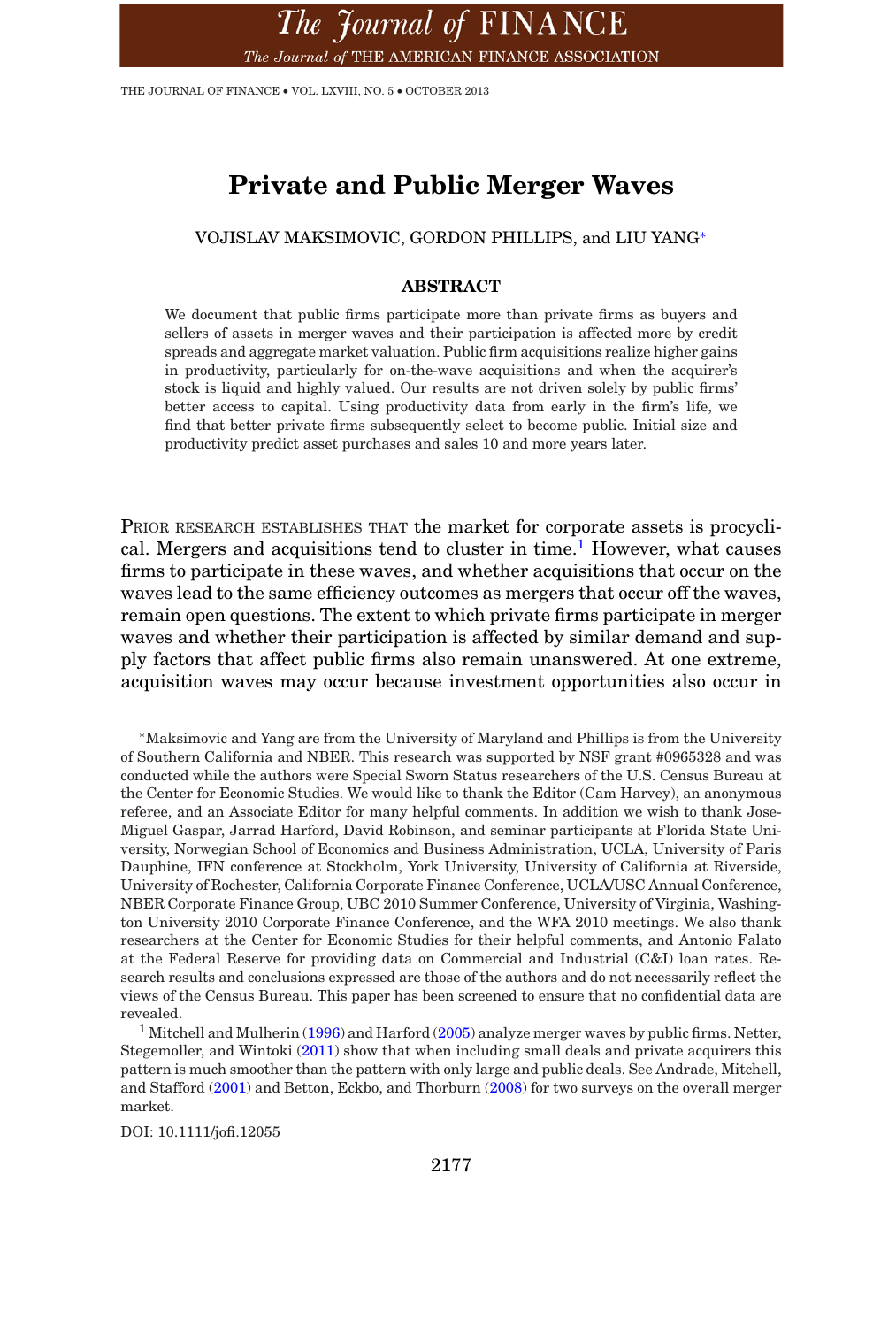waves. At the other extreme, waves may be driven by changes in liquidity and investment climate that allow certain types of firms to obtain capital more easily or cheaper than other firms. Thus, public firms may take advantage of high valuations in the stock market to buy assets.

The central contribution of this paper is to show how and why real and financial factors affect public and private firms differently in their acquisition and asset sale behavior. We examine the impact of real and financial factors by comparing the participation of public and private firms in merger waves and their outcomes. Using plant-level data on a sample of approximately 40,000 firms over the 1977 to 2004 period, we compare how public and private firms participate in merger waves and the outcomes of the mergers. We find sharp differences between these two groups. Public firms purchase and sell assets at a higher intensity than private firms. This is true even after controlling for firm size and plant productivity. Moreover, there exists a notable difference between these two types of firms' acquisition decisions over the business cycle. Public firms are almost twice as likely to buy *and* sell assets in wave years than in nonwave years, while the transactions of private firms are much flatter over time. To a large extent, the observed merger and acquisition waves are driven by higher participation of public firms.

Both efficiency and valuation affect acquisition decisions. Firms with higher productivity are more likely to buy assets and firms with lower productivity are more likely to sell assets. The productivity–acquisition relation is stronger for public firms than for private firms. In addition, for public firms, acquisition decisions are also influenced by stock market conditions. Public firms with higher unexplained valuation (or misvaluation) and stock liquidity participate more in acquisitions.

We show that credit market liquidity, as measured by the spread between Commercial and Industrial (C&I) loans and the Fed Funds rate, has a significant effect on merger intensity. In addition to productivity, private firms are less sensitive to credit spreads than public firms, suggesting that, while productivity matters, private firms' financing constraints may also be sufficiently binding and cannot be relaxed even at times of high liquidity.

To further study how the credit spread interacts with financial constraints in affecting acquisition decisions, we divide our sample of public firms into groups based on the level of potential borrowing constraints. We use credit rating status (investment grade, below investment grade, and nonrated) to measure a firm's liquidity in the debt market and use stock liquidity (based on the Amihud illiquidity index) to measure the firm's liquidity in the stock market. We find that public firms with intermediate access to financial markets (debt or equity) have the highest sensitivity. However, public firms that are more likely to be constrained (nonrated and with a high illiquidity index) have greater sensitivity to industry-level financial factors than private firms. Thus, our finding suggests that access to the financial market and market liquidity are important drivers for merger waves through the cost of accessing external financing.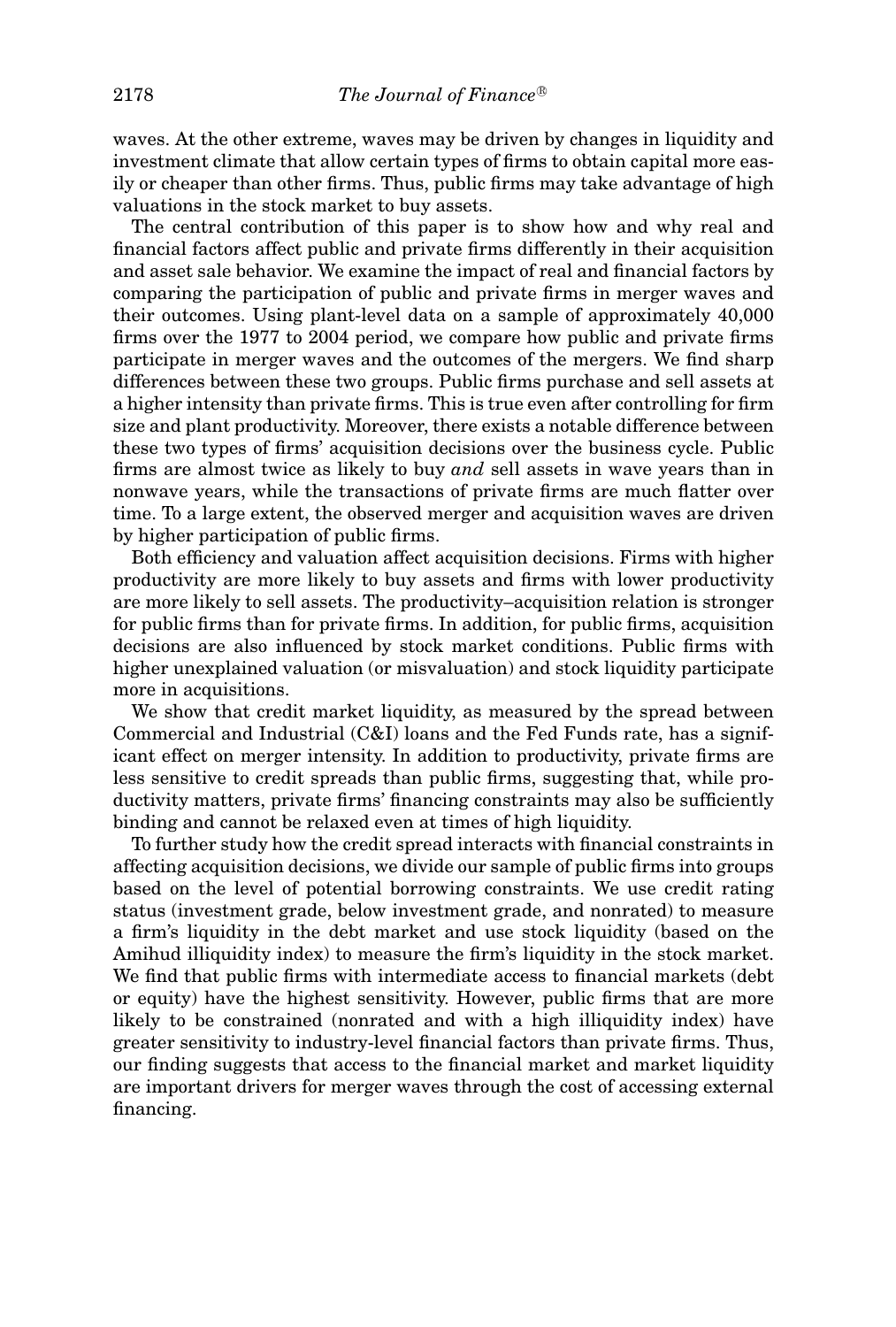We also take direct account of the fact that the decision to acquire public status is itself a choice variable. If public status confers advantages in financing mergers or accessing capital, firms may self-select into public status in anticipation of future acquisitions. Indeed, we find that firms that are larger and more productive at birth choose to go public, participate more in acquisitions, and are more wave-driven. Controlling for the probability of being public (or "public quality") based on initial conditions, the difference in participation rates between public and private firms declines. Specifically, public quality explains more than 27% of the difference in acquisitions and 91% of the difference in asset sales between public and private firms.

Our results show that the difference in public and private firms' acquisition activity is not simply due to the public firms' better access to financial markets. While better access to markets and lower cost of capital may help public firms participate in acquisitions, they are not the fundamental reasons why public and private firms differ in their acquisition behavior. Rather, differences in firm quality enable some firms to grow through productivity-enhancing acquisitions, and these differences are reflected in their earlier choice of obtaining public status.

We find that acquisitions are efficiency improving, both on and off the wave. Plants acquired gain more in productivity compared to similar plants that are not sold. Productivity increases are higher for on-the-wave mergers, and in particular, when the buyer and seller are both public firms and when the buyer is highly valued with more liquid stock. We thus do not find evidence that the increased occurrence of public mergers in waves leads to misallocation of assets. Instead, our findings suggest that periods of more frequent transactions and greater stock valuation are associated with ex post efficiency improvements. The evidence is consistent with public buyers paying for synergies as they are more likely to buy with highly valued stock but still make productivity improvements ex post.

We find that firms with high unexplained valuation relative to current fundamentals are indeed more likely to buy assets. This result is consistent with the notion in Rhodes-Kropf and Viswanathan (2004) that firms cannot tell the difference between overvalued stock and high productivity of other firms and therefore high valuations facilitate acquisitions, even if potentially at the wrong price. We find that acquirers with high unexplained valuation also experience greater subsequent productivity gains following the acquisitions. Thus, while acquirers may pay or fund their purchases with highly valued equity, the purchases are not without merit and improve the allocation of resources in the economy.

As a robustness check, we also separate transactions into partial- and wholefirm acquisitions and find that firms with high unexplained valuation are equally likely to engage in partial-firm purchases as they are whole-firm acquisitions. Since the former are more likely to be paid in cash and less affected by stock valuation, our finding supports the idea that firms with high valuation face better opportunities and are more likely to engage in acquisitions.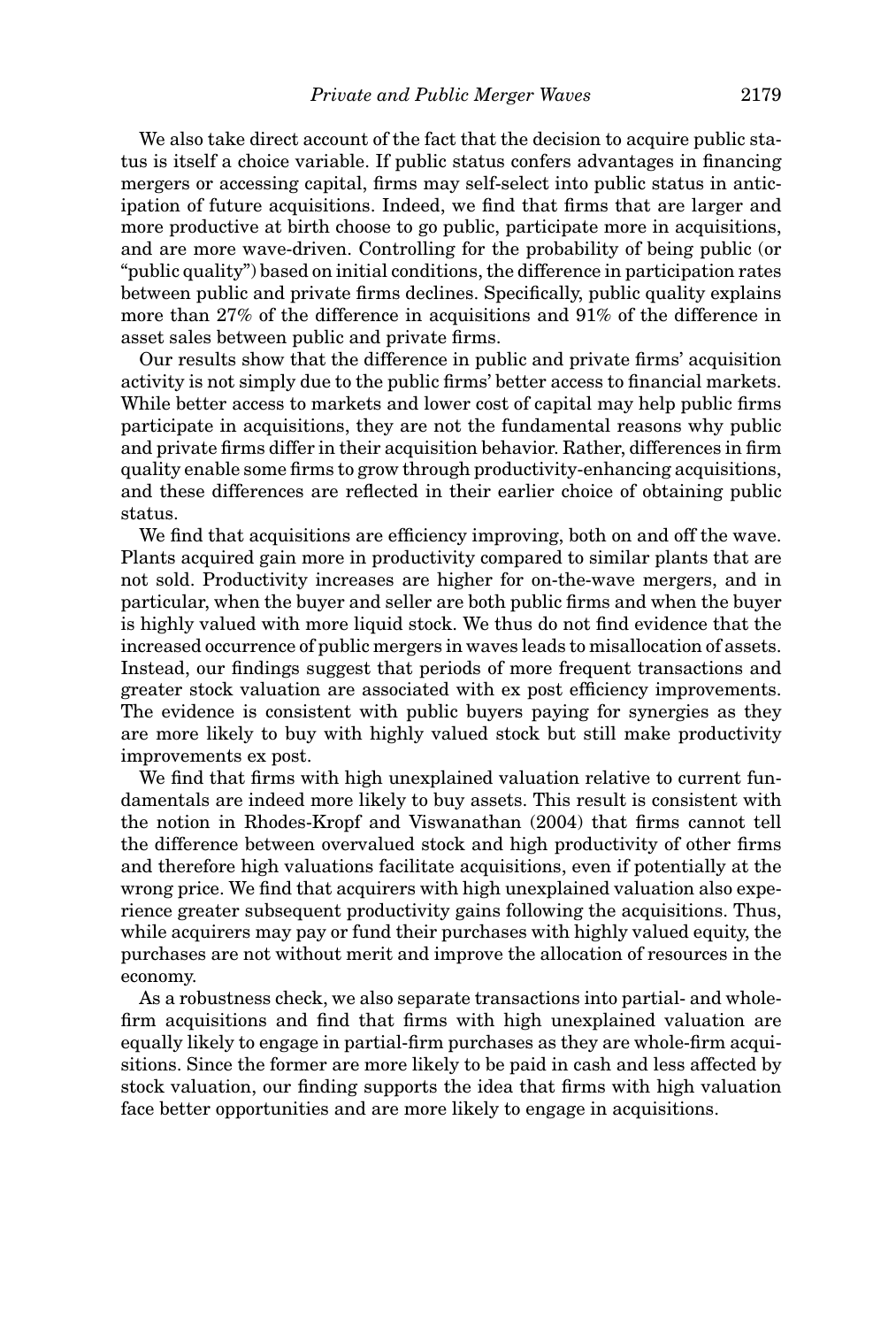Our paper builds on the rapidly growing literature on merger waves. Clustering of mergers by public firms in time and industry has been studied by Mitchell and Mulherin [\(1996\)](#page-40-0), Mulherin and Boone (2001), Andrade, Mitchell, and Stafford [\(2001\)](#page-39-1), and Harford [\(2005\)](#page-39-0). Netter, Stegemoller, and Wintoki [\(2011\)](#page-40-1) examine a large sample of mergers that includes small deals and private acquirers, and find that these deals are smoother over time. Dittmar and Dittmar [\(2008\)](#page-39-3) and Rau and Stouraitis [\(2011\)](#page-40-2) show that corporate financing events including mergers come in waves. Shleifer and Vishny [\(2003\)](#page-40-3) and Rhodes-Kropf, Robinson, and Viswanathan [\(2005\)](#page-40-4) argue that merger waves are driven by misvaluation in financial markets, while Harford [\(2005\)](#page-39-0) places greater reliance on availability of liquidity. Schlingemann, Stulz, and Walkling [\(2002\)](#page-40-5) find that firms are more likely to sell assets in periods of high industry liquidity. Moeller, Schlingemann, and Stulz [\(2006\)](#page-40-6) show that acquisitions made during merger waves create value for acquiring shareholders on average despite a small number of acquisitions with extremely large losses. Eisfeldt and Rampini [\(2006\)](#page-39-4) identify liquidity as the reason why asset sales are procyclical.

Our paper differs from existing studies in several respects. First, we study both public and private firms using a comprehensive data set from the Census Bureau. By comparing participation and outcomes of public and private acquisitions on and off the wave, we can directly analyze the effect of market valuation, liquidity, and access to the financial market on acquisition decisions.

Second, we use detailed plant-level input and output data to estimate productivity for both public and private firms. As a result, we obtain estimates of the economic value created by mergers that are not affected by over- or underpayment between buyers and sellers. These data give us a better platform to compare efficiency implications of mergers on and off the wave, and by public and private firms.

Third, the unique and separate plant and firm identifiers in the Census data set allow us to pin down exactly which plants within a firm have changed ownership, and thus we can directly assess the outcome of an acquisition by comparing productivity changes for those plants. In comparison, most existing studies draw their conclusions based on performance changes in the entire acquirer firm, which confounds the performance changes of the acquired units with those of the acquirer's own units.

Our work is related to several recent papers. Yan [\(2006\)](#page-40-7) and Duchin and Schmidt [\(2008\)](#page-39-5) analyze the value created by on- and off-the-wave mergers. They find that on-the-wave mergers are more likely to be value destroying as reflected by acquirer stock returns. By contrast, we find that on average onthe-wave mergers of public firms increase productivity of the acquired plants. The two findings are not inconsistent, in that acquiring firms may overpay for real synergies. However, our results show that the transactions increase overall efficiency in the economy.

Our results are also related to several papers that document higher acquisition activity for firms that recently had IPOs (Brau and Fawcett [\(2006\)](#page-39-6), Hovakimian and Hutton [\(2008\)](#page-39-7), and Celikyurt, Sevilir, and Shivdasani [\(2010\)](#page-39-8)). While this finding does not prove that a primary motivation for IPOs is to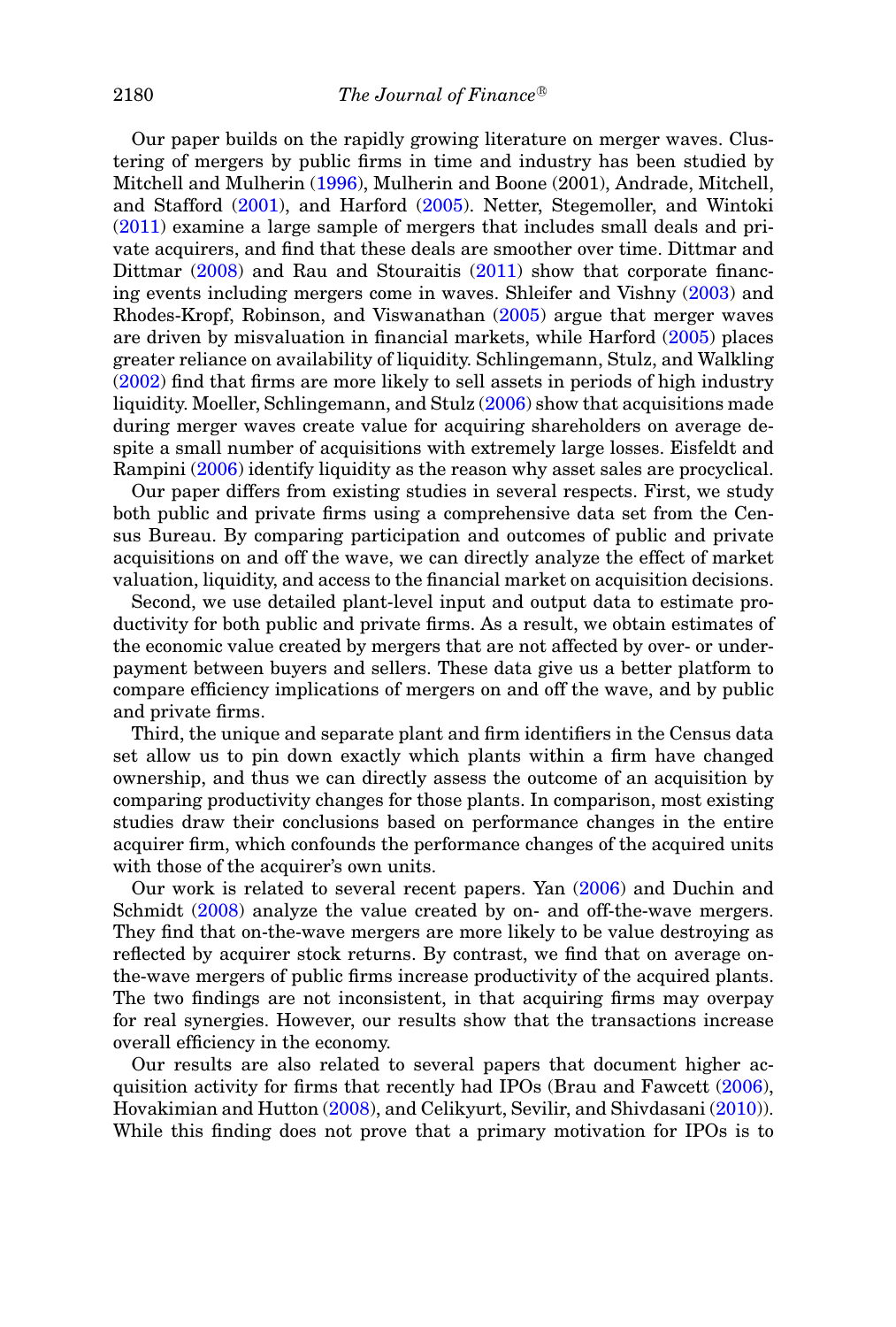enable firms to make acquisitions, it does suggest that, for young firms at the very least, public status facilitates acquisitions. Our paper complements and extends these papers in several important ways. Consistent with these papers, we also find that firms undertake more acquisitions in the first 5 years after going public. In addition, we find that acquirers that recently went public realize similar productivity gains on their purchased plants, compared to other public firms, on or off the wave. Different from these papers, we show that initial conditions in the early pre-IPO stage can predict both public status and subsequent acquisition activities years afterwards. Furthermore, we analyze decisions to sell assets, and find significant differences between public and private firms based on fundamentals and financial conditions consistent with our arguments.<sup>2</sup>

Our paper joins the emerging literature on private firms. Brav [\(2009\)](#page-39-9) examines financing decisions of private firms and Asker, Farre-Mensa, and Ljunqvist [\(2010,](#page-39-10) [2011\)](#page-39-11) compare investment decisions of public and private firms. However, these studies are not able to control for self-selection into public status. They match firms based on recent size data, which may imply matching successful private firms with less successful public firms. In contrast to the Asker et al. studies, we find a benefit of public market status. We show that public firms increase the productivity of the assets they purchase more than private firms. We thus contribute to the literature by providing evidence on acquisition decisions between public and private firms and the differential effect over the business cycle.

The remainder of the paper proceeds as follows. Section [I](#page-4-1) presents our empirical framework including research questions addressed by our study, our estimation strategy, and theoretical predictions related to merger waves. Section [II](#page-12-0) provides a description of the data, variables, and summary statistics. We endogenize the decision to be public in Section [III.](#page-14-0) Section [IV](#page-26-0) compares decisions to participate in mergers and acquisitions by public and private firms. Section [V](#page-33-0) examines changes in productivity around transactions, and Section [VI](#page-37-0) concludes.

#### **I. Empirical Framework**

<span id="page-4-1"></span>One explanation for the phenomenon of procyclical merger waves is that the gains from the reallocation of assets across firms are also procyclical. However, merger waves may also be driven by conditions in the financial markets. Harford [\(2005\)](#page-39-0) argues that waves occur in part because it is easier to raise external capital at a lower cost when the economy is improving. For public firms, periodic stock market misvaluation can be an alternative cause of merger waves. Shleifer and Vishny [\(2003\)](#page-40-3) and Rhodes-Kropf and Viswanathan (2004)

<span id="page-4-0"></span><sup>2</sup> Our empirical results are not driven by mergers of recently public firms. We do find that recently public firms have a higher acquisition rate. However, such transactions are only a small portion of our sample of public firm acquisitions and the outcomes of those transactions are not different from those of the rest of the sample.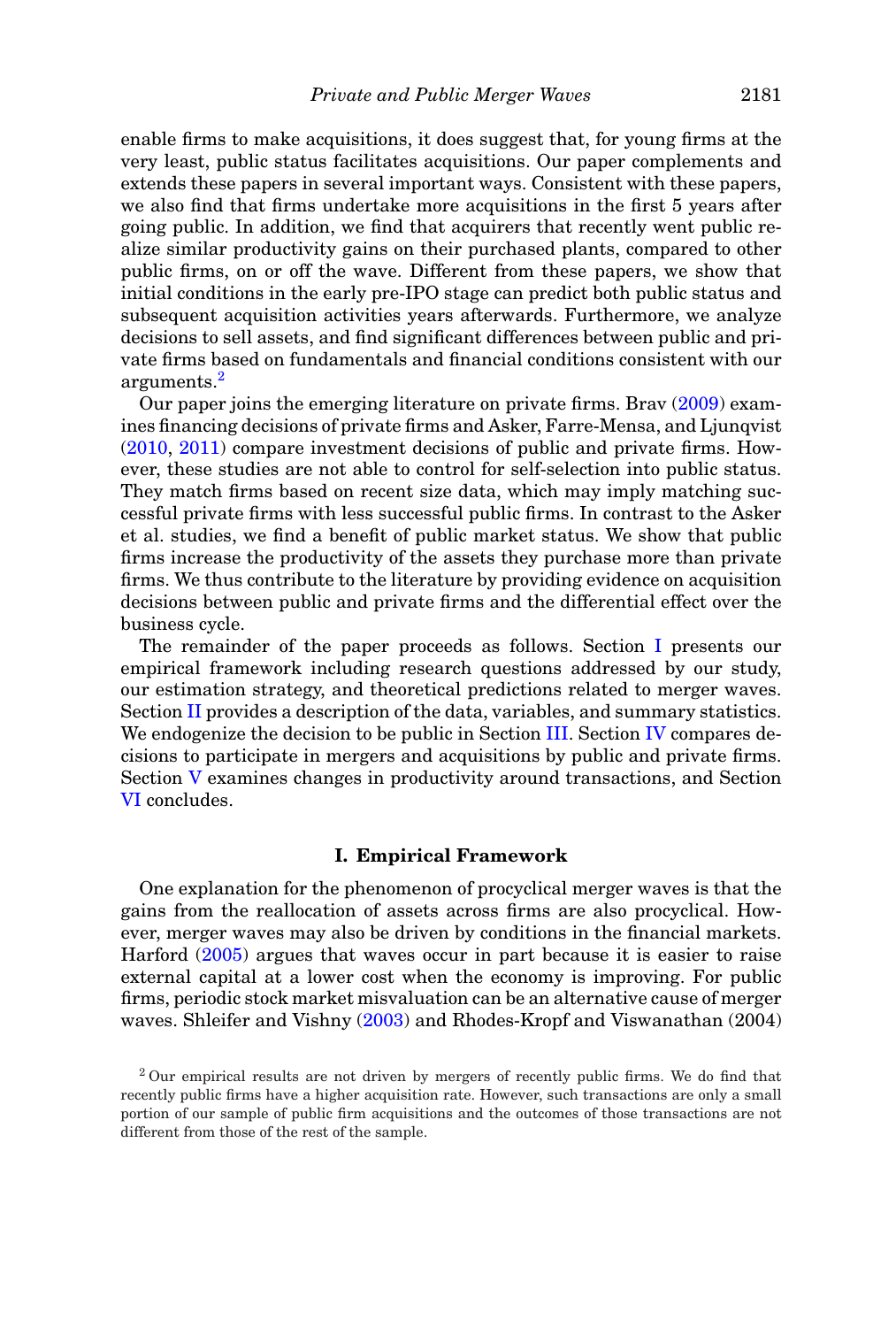

<span id="page-5-1"></span>**Figure 1. Transactions over time.** This figure plots the time series for the rate of acquisitions among U.S. manufacturing firms over the 1977 to 2004 period. The two lines present the percentage of transactions made by public firms (diamond) and private firms (square). The bars show the number of industries having industry-wide merger waves. Industry merger waves are defined as years when the rate of transactions within an industry is at least one standard deviation above its sample mean.

suggest that higher valuations in the equity market make equity-financed acquisitions more attractive. Using samples of publicly traded firms in the United States, Harford [\(2005\)](#page-39-0) and Rhodes-Kropf, Robinson, and Viswanathan [\(2005\)](#page-40-4) find support for liquidity and misvaluation hypotheses, respectively.

Much less is known about mergers by private firms.<sup>3</sup> Comparing acquisition activities of public and private firms over the business cycle helps us shed light on how fundamentals and financial markets may affect firms' decisions. From our data (described fully in the next section), we are able to identify merger and acquisition decisions of both public and private firms. Figure [1](#page-5-1) plots the time series for the rate of purchases and sales of U.S. manufacturing plants over the 1977 to 2004 period.

There exists a remarkable difference between public and private firms in their acquisition rates over the business cycle. As shown in Figure [1,](#page-5-1) public firms are almost twice as likely to buy assets in aggregate wave years than in nonwave years while purchases by private firms are much flatter. The observed aggregate merger waves are driven to a large extent by higher participation of public firms. This finding is consistent with the pattern found by Betton, Eckbo, and Thorburn [\(2008\)](#page-39-2) using publicly available data on public and nonpublic bidders.

<span id="page-5-0"></span><sup>3</sup> Brav [\(2009\)](#page-39-9) shows that British public and private firms differ systematically in their financial and investment policies, but does not address their merger activity.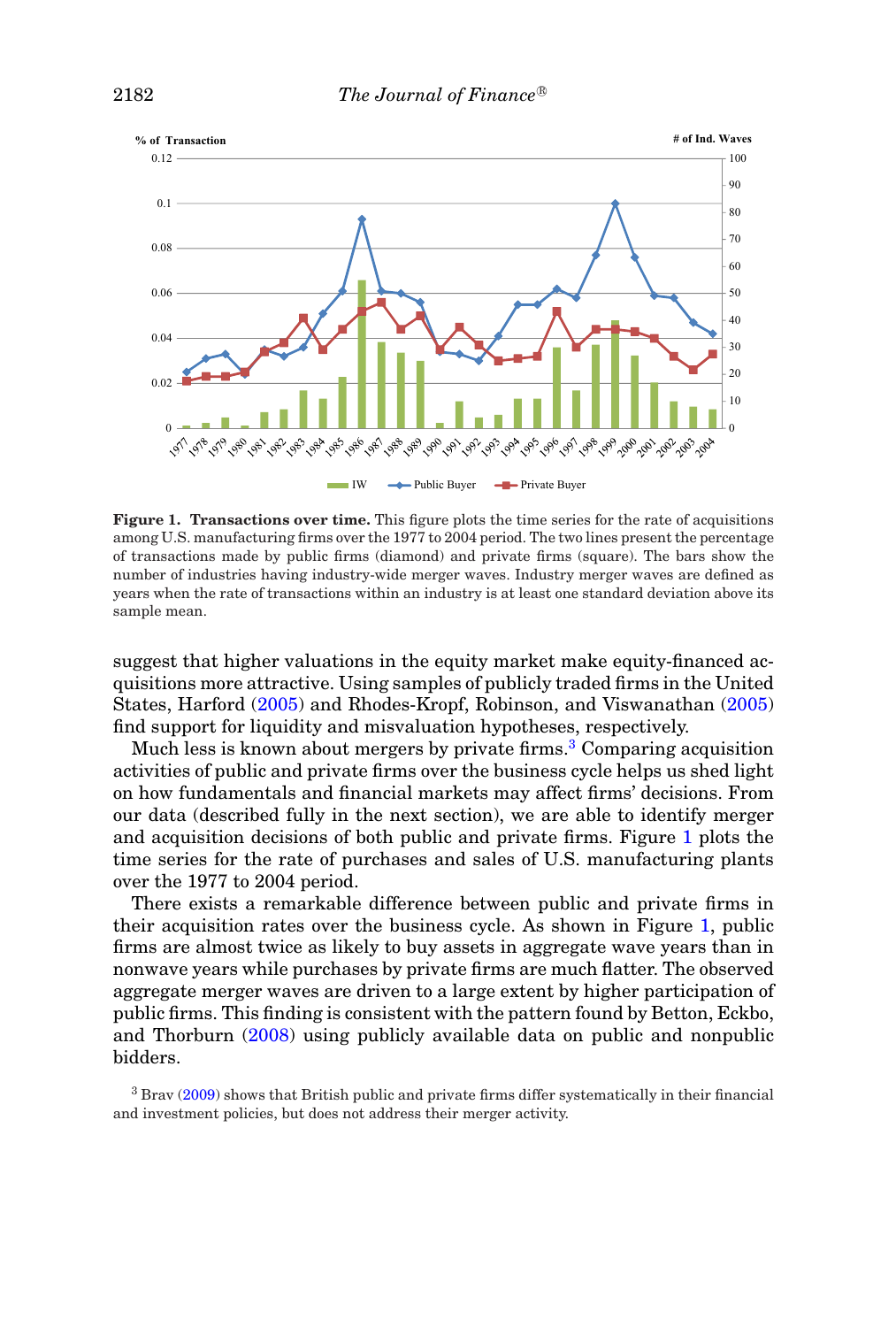#### *A. Initial Statistics: Public and Private Participation in Merger Waves*

In this section we provide basic summary statistics on merger and acquisition activities of both public and private firm using our data—described fully in the next section—from U.S. manufacturing industries.

We identify merger and acquisition waves at the aggregate economy level as well as at the industry level using the following procedure. For each industry, based on three-digit SIC code, we first calculate the percentage of plants traded between firms each year. We then calculate the standard deviation of this annual percentage over all years. Industry merger wave years are defined as years in which the percentage of plants traded is at least one standard deviation higher than the industry mean rate. To identify aggregate wave years, we use a similar method, except that the mean rate and the standard deviation are calculated using all plants in the economy. Aggregate merger wave years are years in which the percentage of plants traded is greater than one standard deviation above the aggregate mean rate. Using Census data for 2,957 industry-years from 1977 to 2004, we identify six aggregate wave years, 1986, 1987, 1996, 1998, 1999, and 2000, and 432 industry wave years.

Table [I](#page-7-0) presents summary statistics on aggregate merger waves.

First, public firms participate in acquisitions more than private firms in general, with a larger difference in on-the-wave years. On average, public firms operate 20% of the firms in our sample, but account for 37% of the total transactions. During aggregate wave years, 42% of buyers and 40% of sellers are public firms, as compared to 35% and 30%, respectively, off the wave.

Second, the number of public-to-public transactions increases more than any other type of transaction during aggregate wave years. In particular, 19% of all transactions on the wave are between public firms, up from 12% off the wave. In contrast, private-to-private transactions account for 37% all transactions on the wave, a sharp decrease from 48% off the wave.

The increase in the proportion of public buyers is consistent with the conjecture that during waves financial constraints on public firms are relaxed. However, the proportion of transactions from public firms to private firms increases from 18% to 21%, whereas the reverse flow, from private sellers to pubic buyers, increases by only 1%, from 23% to 24%. Thus, we do not find evidence that more assets transfer from private to public firms during merger waves. On-the-wave transactions cannot therefore be explained just by a relative increase in access to capital by public firms relative to private firms—they may also be affected by changes in relative productivity between public and private firms.

Public firms also engage in bigger transactions than private firms—the average number of plants sold in a public-to-public transaction is 3.19 on the wave and 2.48 off the wave, compared to 1.38 and 1.42 in private-to-private transactions. About 26% of all public-to-public transactions on the wave involve full ownership transfer (mergers), while only 18% off the wave do so. In contrast, about three-quarters of all private-to-private transactions are mergers, both on and off the wave.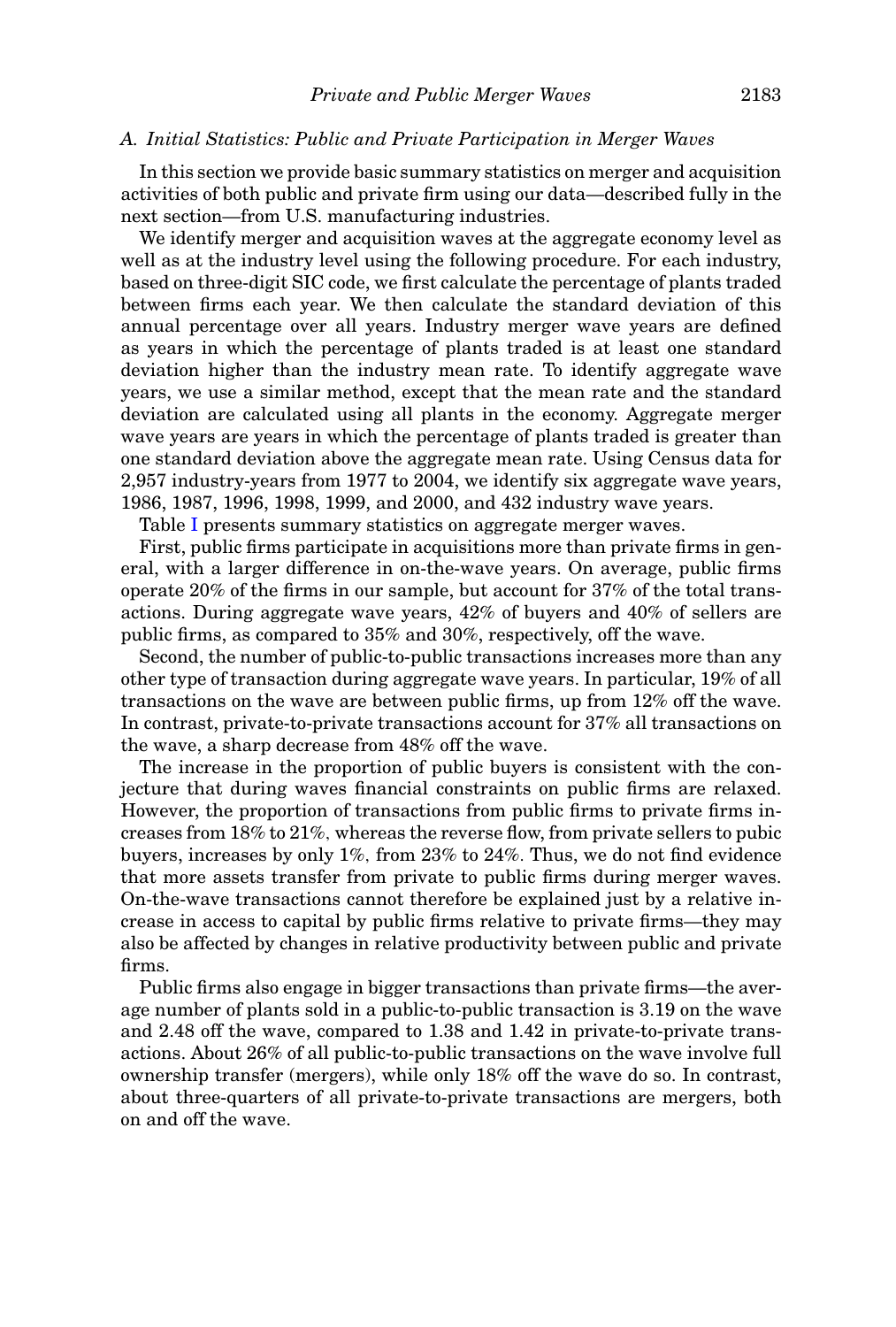## **Table I**

# **Summary Statistics: Public and Private Merger Waves**

<span id="page-7-0"></span>This table presents summary statistics on participation over the merger waves. Panel A presents the percentage of plants in transactions by public status. We use the number of plants owned by public (private) firms as the denominator to calculate the rate for public (private) buyers and sellers. Panel B shows the composition of all transactions and Panel C presents summary statistics on the size and type of transactions. *D Wave* is an indicator variable that equals one for aggregate merger wave years and zero otherwise. Aggregate wave years are years in which the percentage of plants traded is greater than one standard deviation above the aggregate mean. We classify all transactions into two categories: asset acquistions and mergers.

|                              |                 | Panel A: Percentage of Plants in Transactions |                 |                    |
|------------------------------|-----------------|-----------------------------------------------|-----------------|--------------------|
|                              |                 | <b>Public Firms</b>                           |                 | Private Firms      |
| $D_$ Wave                    | <b>Buyers</b>   | Sellers                                       | <b>Buyers</b>   | Sellers            |
| $\mathbf{0}$                 | 4.16%           | 3.39%                                         | 3.74%           | 4.21%              |
| 1                            | 7.41%           | 5.94%                                         | 5.06%           | 6.27%              |
| Average                      | 4.88%           | 3.95%                                         | 4.03%           | 4.66%              |
|                              |                 | Panel B: Number of Transactions               |                 |                    |
| Buyer                        | D Wave $= 0$    |                                               |                 | D Wave $=1$        |
| Private                      | 22,470          | (65%)                                         | 8,374           | (58%)              |
| Public                       | 11,892          | (35%)                                         | 6,179           | (42%)              |
| Total                        | 34,362          |                                               | 14,553          |                    |
| Seller                       | $D_W a v e = 0$ |                                               | $D_W a v e = 1$ |                    |
| Private                      | 24,127          | (70%)                                         | 8,787           | $(60\%)$           |
| Public                       | 10,235          | $(30\%)$                                      | 5,766           | $(40\%)$           |
| Total                        | 34,362          |                                               | 14,553          |                    |
| Transaction                  | D Wave $= 0$    |                                               |                 | D Wave $= 1$       |
| Public buyer public seller   | 4,129           | (12%)                                         | 2,726           | (19%)              |
| Public buyer private seller  | 7,763           | (23%)                                         | 3,453           | (24%)              |
| Private buyer public seller  | 6,106           | (18%)                                         | 3,040           | (21%)              |
| Private buyer private seller | 16,364          | (48%)                                         | 5,334           | (37%)              |
| Total                        | 34,362          |                                               | 14,553          |                    |
|                              |                 | Panel C: Size and Type of Transactions        |                 |                    |
|                              |                 | Number of Plants Bought                       |                 | Percent of Mergers |

|                 |                 | referent of mergers    |                     |  |
|-----------------|-----------------|------------------------|---------------------|--|
| $D_W a v e = 0$ | $D_$ \_Wave = 1 | $D_$ Wave $= 0$        | $D$ <i>Wave</i> = 1 |  |
| 2.48            | 3.19            | $18\%$                 | $26\%$              |  |
| 2.01            | 2.13            | 72%                    | 78%                 |  |
| 1.74            | 1.94            | 8%                     | 11%                 |  |
| 1.42            | 1.38            | 74%                    | 74%                 |  |
| $1.67\,$        | 1.84            | 58%                    | 57%                 |  |
|                 |                 | Number of Fiams Dought |                     |  |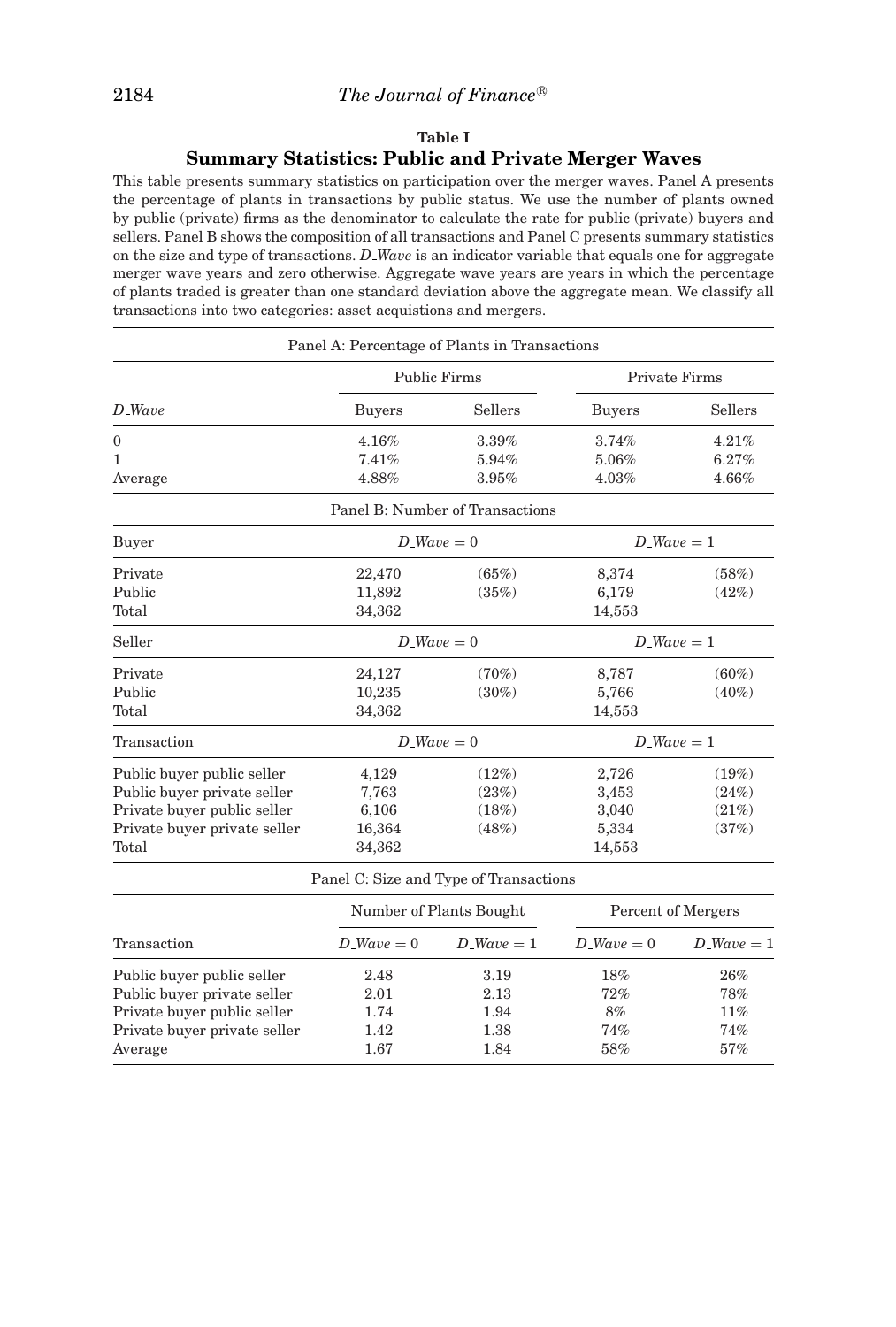Industry wave years and aggregate wave years are highly correlated. The aggregate waves are driven by many industries having waves at the same time. The probability of having an industry wave is about one-third (33%) when the aggregate economy is on wave, and is less than one-tenth (9.4%) in off-the-wave years. Moreover, one additional industry on the wave increases the odds ratio of other industries being on the wave by 6%.

#### *B. Public Status and Participation in Merger Waves*

The fact that public firms' merger activity is more cyclical suggests that access to financial markets facilitates merger waves. However, public status is endogenous. Firms may choose to go public to have better access to financial markets. More specifically, by going public a firm acquires an option to obtain public financing at some future date at the prevailing rates, thereby lowering the cost of capital for acquisitions. This option is more valuable when a firm perceives greater future need for external capital, either for investment or acquisitions. Thus, the observed difference between public and private firms in acquisition can also reflect the difference in initial firm quality. In this section, we outline a framework that permits us to empirically examine how access to public financial markets and investment opportunities affect mergers decisions given initial firm quality and demand and financing shocks.

Firms are founded by entrepreneurs who differ in their vision, managerial talent, or initial capital. Some firms have the potential to become significant players in their industries. Others, with less able entrepreneurs, niche products, or small-firm-dominated industries will most likely stay small. Early in the life of the firm, the entrepreneur receives a signal about the firm's prospects and decides whether to go public now or later with a high probability. On the one hand, public status offers financing advantages such that if the firm goes public it has the option to access public markets at a future date and acquire other firms at a lower cost.<sup>4</sup> On the other hand, public status is costly to acquire initially (i.e., including direct and indirect costs of an IPO) and, due to reporting and governance regulations, has a per-period cost to maintain. Given these trade-offs, entrepreneurial firms that are initially larger, more productive, and in industries with higher capital intensity or significant growth opportunities are more likely to go public.

Since public status is an endogenous choice, to compare public and private firms in their acquisition decisions it is important to separate out the following three distinct sources of differences between them.

First, we expect differences in acquisition activity purely on the basis of differences in fundamentals. Because larger and more productive firms may select public status, we expect a sample of public firms to engage in more

<span id="page-8-0"></span><sup>&</sup>lt;sup>4</sup> The firm has the option to postpone an IPO to a future date. This is not essential to our main argument and empirical tests. However, it is consistent with the finding by Celikyurt, Sevilir, and Shivdasani [\(2010\)](#page-39-8) and Hovakimian and Hutton [\(2008\)](#page-39-7) that IPOs are frequently followed by acquisition activity within a short span.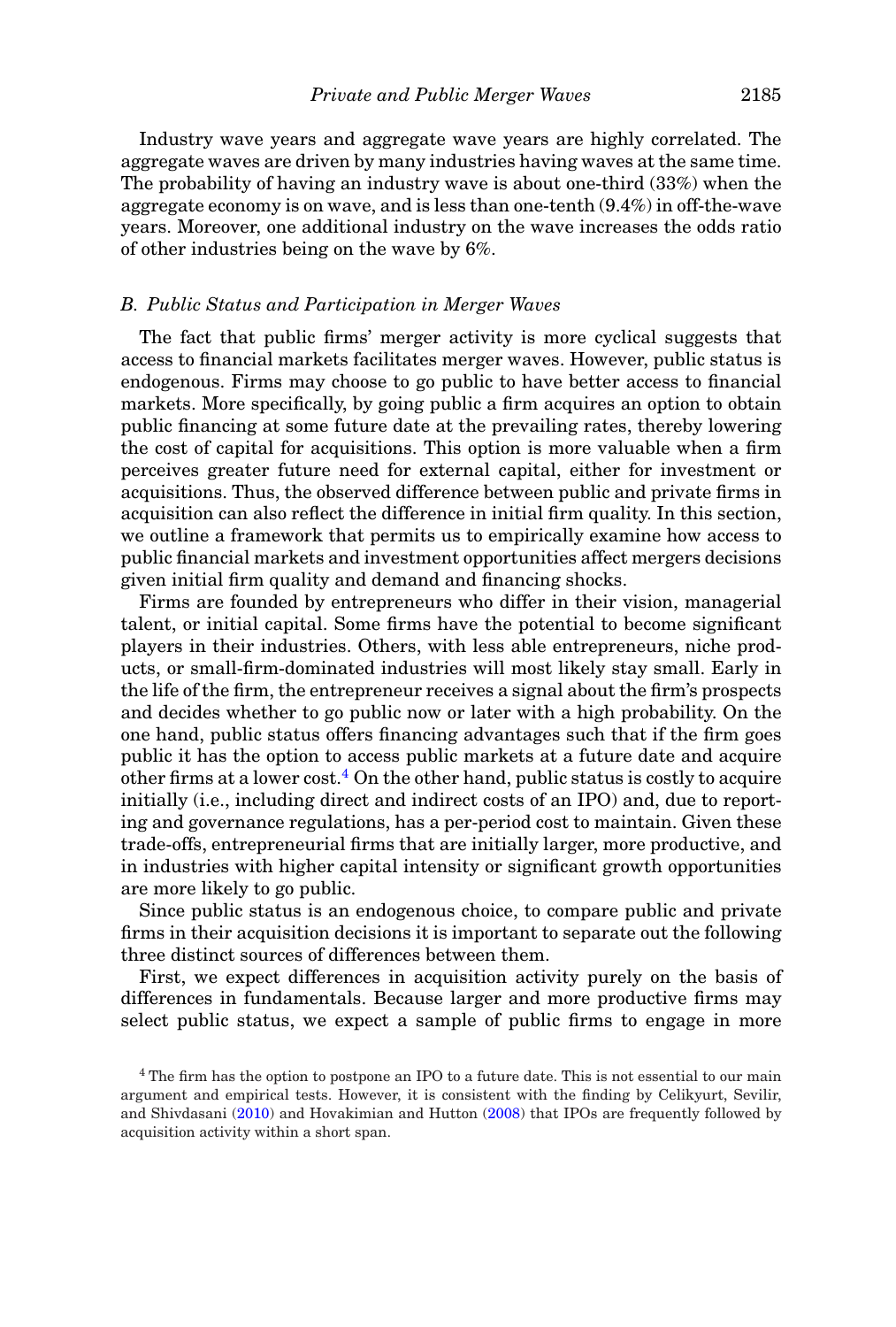acquisitions, all other things being equal. This is purely a selection effect and will be reflected in differences in the values of the explanatory variables in the subsamples of public and private firms.

Second, public status may cause a disparity in the elasticity of acquisition activity with respect to demand shocks in the industry. Maksimovic and Phillips [\(2001,](#page-39-12) [2002\)](#page-40-8) and Yang [\(2008\)](#page-40-9) argue that demand and productivity shocks cause firms' comparative advantage in an industry to shift. Specifically, positive demand shocks cause the optimal capacity of productive firms to expand relative to that of less productive firms. As a result, assets will flow from less to more productive firms following the positive demand shock. To the extent that more productive firms self-select into public status, following a positive industry shock the rate of public acquisitions will increase relative to private acquisitions.

Third, public and private firms may be affected differently by financial market shocks. Public firms can access public financial markets, especially for longterm capital, at more favorable or easier terms while private firms rely more on short-term financing from financial intermediaries (Brav [\(2009\)](#page-39-9)). Faulkender and Peterson [\(2006\)](#page-39-13) show that public firms with higher bond ratings also have better access to public bond markets. Such access might be needed both to finance cash offers and to refinance the debt of target firms that comes due upon a change in control. Public firms' incentives to merge may also be driven by mispricing in public markets, analyzed by Rhodes-Kropf and Viswanathan (2004), possibly in conjunction with agency problems (Shleifer and Vishny [\(2003\)](#page-40-3)). In addition, public firms, especially those with liquid stock, can use equity as a medium of exchange to finance their acquisitions while the same option usually is not available for privately held firms.

However, the comparative effect of shocks such as the narrowing credit spreads on private and public firms cannot be predicted a priori. If increased liquidity in the market relaxes private firms' financing constraints more than those of public firms, then, all else equal, macro liquidity shocks will have a greater effect on the participation of private firms. However, if liquidity shocks occur when private firms have fewer growth opportunities relative to public firms as a result of differences in their respective productivity, increases in market liquidity will be associated with an increase in the ratio of public to private acquisitions.

We use the following basic model to examine the decision to buy or sell assets:

<span id="page-9-0"></span>
$$
m_{it+1} = F(\delta_0 P_{it} + \delta_1 X_{it} + \delta_2 Z_t + \delta_3 (P_{it} X_{it}) + \delta_4 (P_{it} Z_t) + \varepsilon_{it}),
$$
\n(1)

where  $m_{i+1}$  is one if firm *i* engages in a purchase (sale) of assets at time  $t + 1$ and zero otherwise;  $X_{it}$  includes firm-specific variables (including productivity, size, stock market valuation, and liquidity) together with industry variables;  $Z_t$  includes macroeconomic conditions or indicators for merger waves;  $P_{it}$  is an indicator variable for public status, which we predict later with firm initial conditions at firm birth;  $\varepsilon_{it}$  is a random error; and  $F(.)$  is a nonlinear limited dependent variable in parametric form.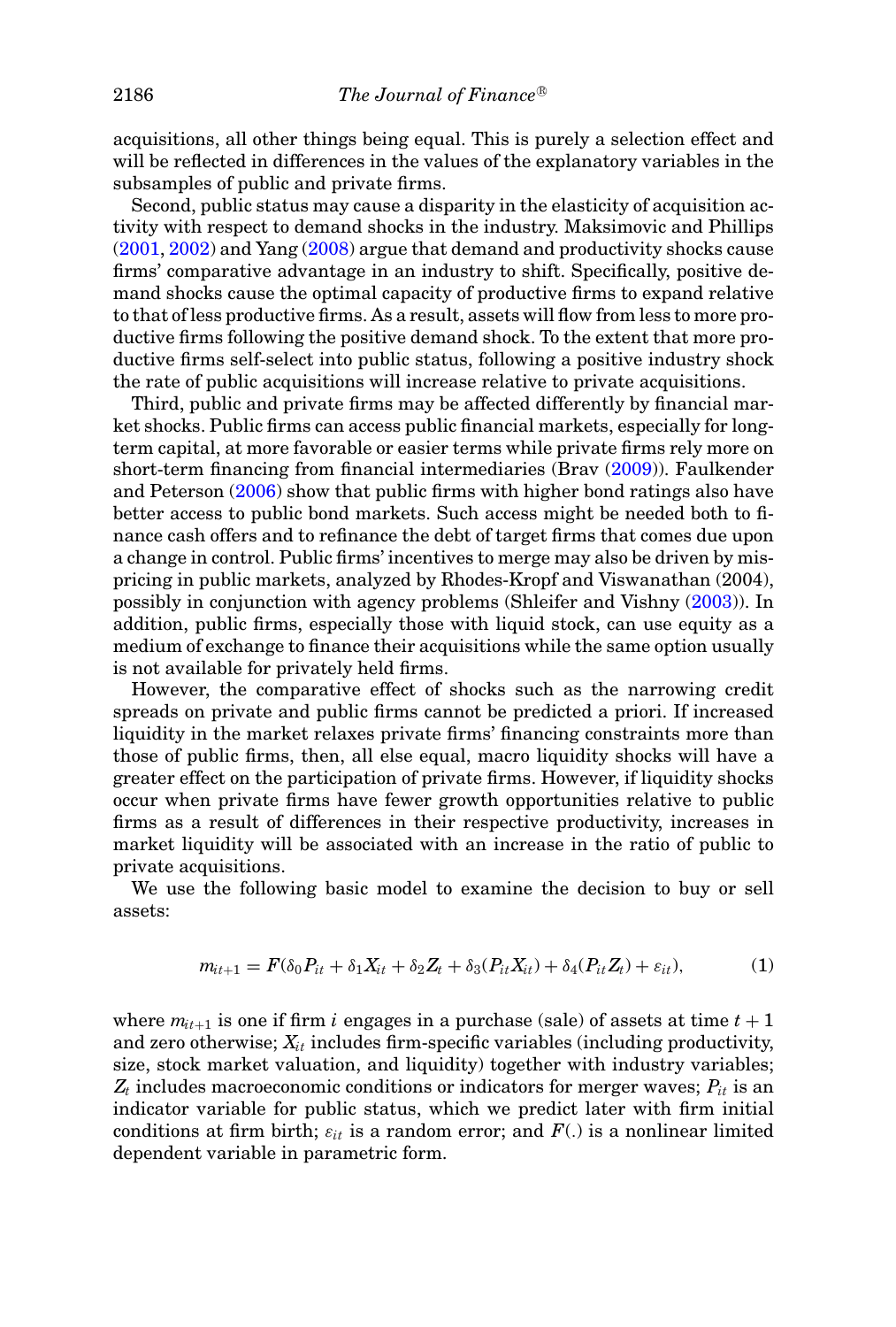Model (1) divides the difference in acquisition decisions between public and private firms into three distinct sources as mentioned above. First, the coefficient  $\delta_1$  captures the effect of firm characteristics, such as size and productivity firms. These characteristics will differ across the population of private and public firms as firms self-select to go public. Second, public status may cause a difference in the elasticity of acquisition activity with respect to measured firm fundamentals or macroeconomic shocks. These effects will be reflected in the coefficients of  $\delta_3$  and  $\delta_4$ , respectively. Lastly, the coefficient  $\delta_0$  will pick up the marginal effect of public status on acquisition decisions based on factors that are not fully covered by our framework.

# *C. Firm Quality, Decision to Be Public, and Participation in Merger Waves*

The key to our framework is the prediction that firms self-select into public status based on their potential for long-run profitable growth, and that the difference in firm quality, rather than actual public status, may explain the difference in their participation in acquisitions. To establish this link, we need to separate the latent quality of a firm from its public status. If this potential is evident early in the life of the firm, then initial characteristics can predict both the selection into public status and merger activity in subsequent years.<sup>5</sup>

We proceed in two steps. First, we take a subsample of firms that are born after the beginning of our sample, and use their characteristics at time  $t_{0i}$ , the date of firm *i*'s first appearance, as explanatory variables to predict whether the firm is public at time *t*, where *t* ranges from 5 (or alternatively 10) years after the initial appearance to the end of the sample. We use the following specification:

$$
y_{it} = G\left(\pi_1 X_{it_{0i}} + v_{it}\right) \tag{2}
$$

and

$$
P_{it} = 1 \quad \text{if } y_{it} > P_{i^*}
$$
  

$$
P_{it} = 0 \quad \text{if } y_{it} \le P_{i^*},
$$

where  $P_{it}$  equals one if firm *i* is public at time *t* and zero otherwise,  $X_{it_0}$  captures the initial firm characteristics that are observable at birth.  $V_{it}$  is a random variable and  $G(.)$  is a nonlinear limited dependent variable parametric form.

In the second step, we replace  $P_{it}$ , the public status indicator in equation  $(1)$ , with the predicted probability  $\widehat{P}_{it}$  estimated from (2) to predict participation in the market for corporate assets:

$$
m_{it+1} = F(\delta_0 \widehat{P}_i + \delta_1 X_{it} + \delta_2 Z_i + \delta_3 (\widehat{P}_i X_{it}) + \delta_4 (\widehat{P}_i Z_t) + \varepsilon_{it}).
$$
\n(3)

By examining the significance of coefficients  $\delta_0$ ,  $\delta_3$ , and  $\delta_4$ , specification (3) allows us to analyze how initial conditions such as productivity and size affect

<span id="page-10-0"></span><sup>5</sup> Lemmon, Roberts, and Zender [\(2008\)](#page-39-14) show that firms' leverage ratios are driven by an unobserved time-invariant effect that can be traced to periods prior to the IPO.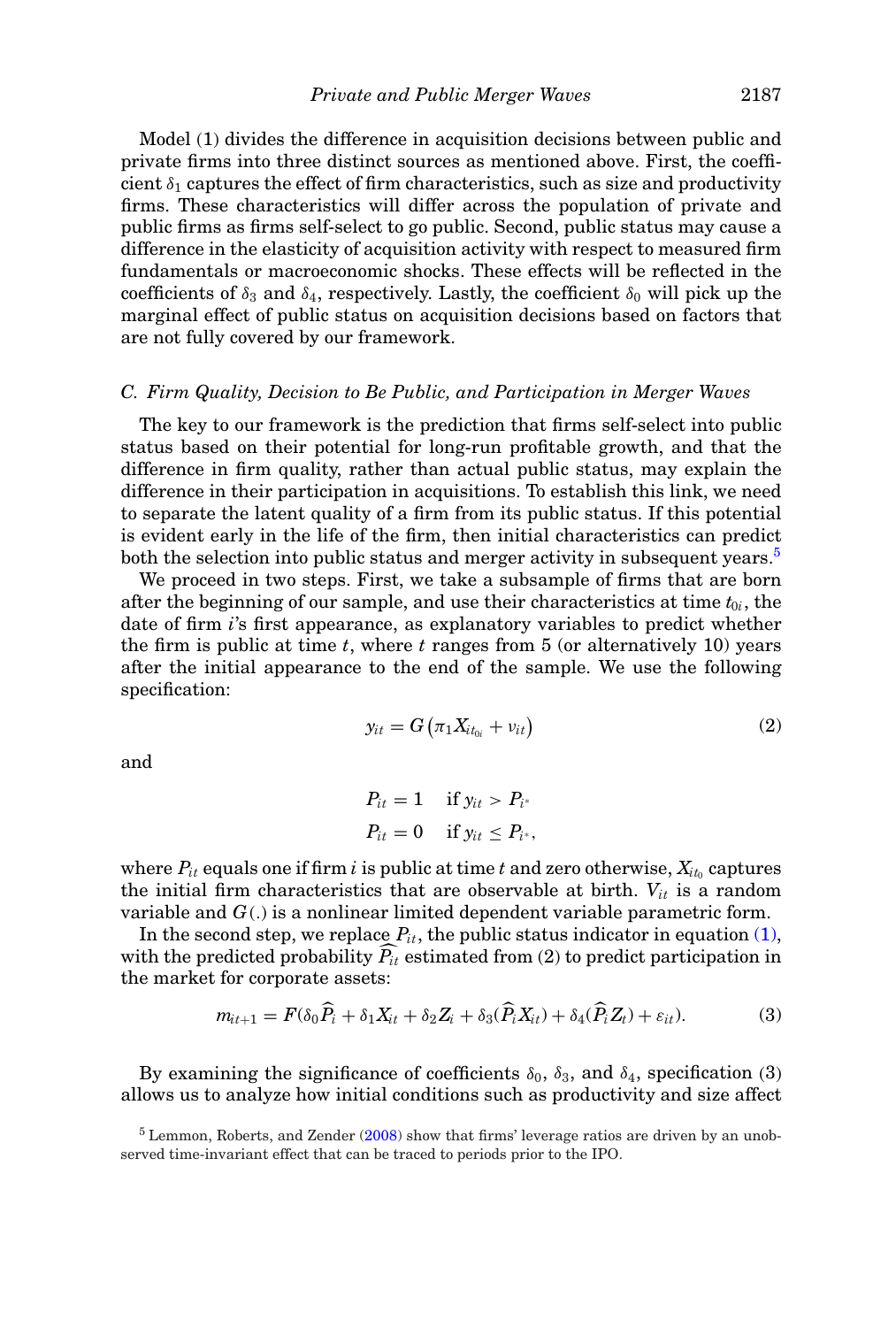a firm's decisions to buy or sell assets in subsequent years. Specification (2) also addresses two potential econometric problems. First, an estimate of the relation between contemporaneous public status and acquisition activity can be confounded by market shocks as firms may go public during a merger wave in order to more efficiently accomplish a specific planned transaction (Celikyurt, Sevilir, and Shivdasani [\(2010\)](#page-39-8) and Hovakimian and Hutton [\(2008\)](#page-39-7)). We can eliminate this problem by using firms' initial conditions at birth. It is unlikely that micro and macro shocks that occur at the time of the firm's initial appearance directly affect merger decisions 5 or 10 years later.

Second, public and private firms differ in size and productivity. A straight comparison of acquisition activity between these two groups may be confounded by differences in contemporaneous characteristics that are hard to control for effectively using a standard econometric model. To avoid these issues, we also perform a matching exercise using the propensity score based on initial characteristics and the predicted probability of going public  $(P_{it})$ . For firms with comparable propensity score, we estimate the average treatment effect due to public status in participation of mergers and acquisitions on and off the wave. This nonparametric approach provides an alternative way to separate the effect due to selection from the effect due to public status.

## *D. Gains in Productivity: On- and Off-the-Wave Mergers*

Comparing changes in productivity for transacted plants in public and private acquisitions helps us to study the relative importance of fundamentals, financial access, and agency problems. If merger waves occur because growth opportunities also come in waves, then we should observe greater improvement in economic efficiency in periods when there are more transactions. Moreover, if the higher participation of public firms on the wave is driven by their difference in productivity and growth opportunities, then acquisitions of public firms should perform at least as well as (or better than) acquisitions by private firms. Better access to financing by public firms can facilitate transactions by these firms.

On the other hand, since public status is associated with dispersed ownership and potentially entrenched management, public firms may be more likely to engage in empire building. If so, we would expect to see lower productivity gains for assets acquired by public firms compared to those purchased by private firms. As such, changes in productivity for acquired assets provide a measure of the relative importance between agency problems and inherent quality (i.e., productivity) in public and private firms.

The timing of the transaction may also drive changes in productivity for acquired assets. Merger waves often coincide with higher liquidity and valuation in the financial market. If waves are largely driven by valuation or liquidity in the financial market, then large transaction volume would not necessarily lead to higher operational efficiency. Moreover, if public firms acquire more on the wave to take advantage of more favorable access to financial markets rather than to realize synergies, then we should observe worse performance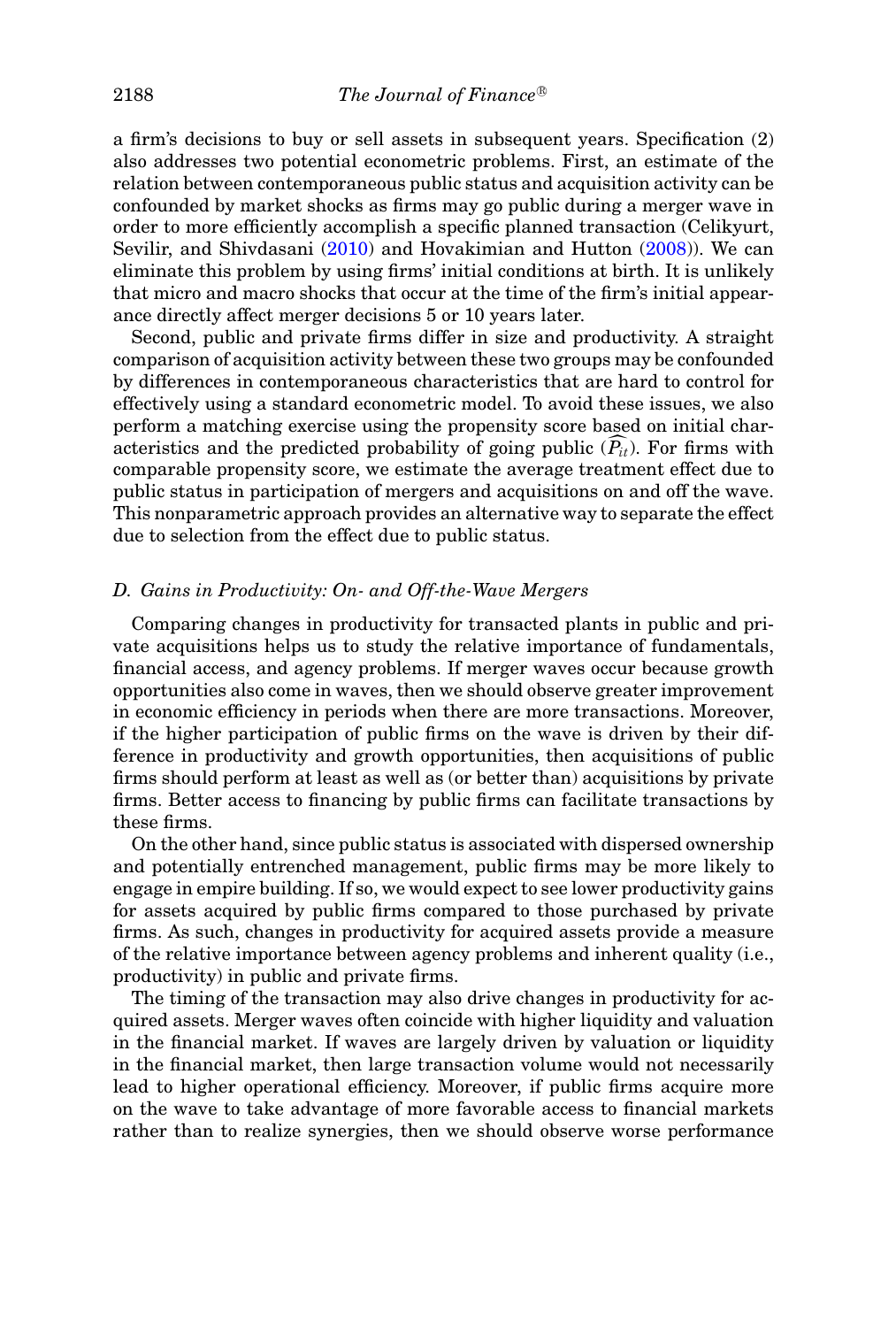from public acquirers on the wave. In contrast, if merger waves are driven by expected productivity gains, we should observe greater productivity gains in periods when there are more transactions, that is, on the wave. To test these hypotheses, we compare changes in productivity for plants bought by public and private firms on and off the wave.

#### **II. Data and Basic Statistics**

#### <span id="page-12-0"></span>*A. Plant-Level Census Data*

We use data from the Annual Survey of Manufactures (ASM), Census of Manufactures (CMF), and Longitudinal Business Database (LBD), maintained by the Center for Economic Studies (CES) at the Bureau of the Census to identify and track mergers and asset sales for both public and private firms. The Census data track approximately 50,000 manufacturing plants every year, and contain detailed plant-level data on the value of shipments produced by each plant, investments broken down by equipment and buildings, and labor input such as number of employees and hours worked.<sup>6</sup> The ASM covers all plants with more than 250 employees. Smaller plants are randomly selected every fifth year to complete a rotating 5-year panel. Even though it is called the ASM, reporting is mandatory for large plants and is mandatory for smaller plants once they are selected to participate. All data are reported to the government by law and fines are levied for misreporting.

The data we use cover the period from 1972 to 2004. To be included in our sample, firms must have manufacturing operations in SIC codes 2000 to 3999. We require each plant to have a minimum of 3 years of data. For each firm, we also exclude all its plants in an industry (at the three-digit SIC code level) if its total value of shipments in that industry is less than \$1 million in real 1982 dollars. Since we construct measures of productivity (described later) using up to 5 years of lagged data, our regressions cover the period from 1977 to 2004. We lose the initial year that a firm or a firm-segment enters the database and observations that are noncontinuous since we use lagged capital stock to compute the rate of capital expenditure and we use lagged sales to compute sales growth. Our final sample has about 665,000 firm-industry-years and more than one million plant-years.

The Census databases keep unique identifiers for both firms and plants that allow us to track ownership changes over time. For example, if plant #1000 is under firm A in 2000 but firm B in 2001, we identify it as a transaction from firm A to firm B during 2001. Census staff (Javier Miranda and Ron Jarmin) confirmed to us that information on ownership transfers is updated in a timely manner for nearly all public and private transactions in the company organization survey. The survey form is sent in December and companies are required by law to return the form in 30 days to report any ownership changes during the

<span id="page-12-1"></span><sup>6</sup> We access the ASM and CMF data using the Longitudinal Research Database (LRD). For a more detailed description of the LRD, see McGuckin and Pascoe [\(1988\)](#page-40-10) and Maksimovic and Phillips [\(2002\)](#page-40-8).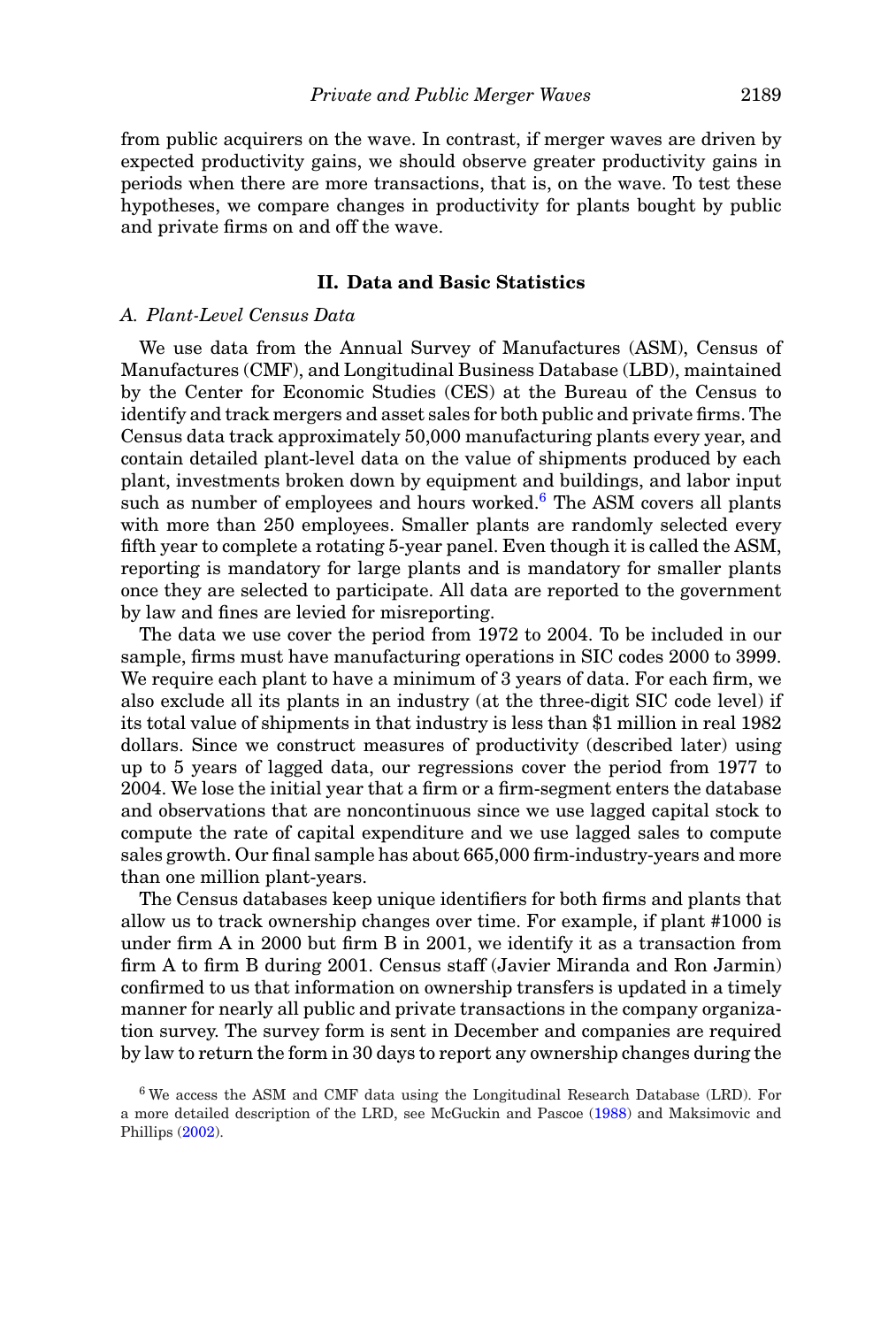reference year[.7](#page-13-0) To identify public firms, we use an existing bridge file created by the CES staff that links the Census firm identifiers with identifiers of public firms in Compustat. To construct the bridge file, firms are matched by employer identification number (EIN) and name in each year from 1980 to 2005.

In our final sample, 20% of the plants are owned by public firms, and together they produce about 35% of total output. Public firms are bigger—on average, public firms operate 3.1 plants compared to 1.4 plants owned by private firms. The median value of shipment (in 1982 dollars) is about \$9 million for private firms, and \$48 million for public firms. Public firms are also more productive than private firms and have higher operating margins. Using these data we calculate productivity for each plant using a translog production function. Kovenock and Phillips [\(1997\)](#page-39-15) describe the productivity calculations, the data used as inputs, and the method for accounting for inflation and depreciation of capital stock in more detail.

#### *B. Economy and Industry Conditions*

We focus on supply and demand factors that may affect acquisition decisions over time. To capture the supply of capital, we use the spread between the rate on Commercial & Industrial (C&I) loans and the Fed Funds rate as a measure of aggregate liquidity following Harford [\(2005\)](#page-39-0). Lown, Morgan, and Rohatgi [\(2000\)](#page-39-16) find that this spread is strongly correlated with the tightening of liquidity measured from the Federal Reserve Senior Loan Officer (SLO) survey. When the credit spread is low, acquisitions become easier to finance and are more likely to be carried out. However, the comparative effect of narrowing credit spreads on private and public firms cannot be predicted a priori. On the one hand, narrowing spreads might allow public firms to take advantage of their access to public markets and increase their acquisition activity both absolutely and relative to private firms. On the other hand, the increased liquidity associated with low spreads might also make it comparatively cheaper for private firms to obtain loans. This second effect would increase the rate of private acquisitions relative to public acquisitions.

We use several variables to capture the level of demand and investment opportunities in the industry. When investment opportunities and demand increase and the supply of new capital is inelastic, highly efficient firms may choose to buy other firms instead of building new capacity. This relation is predicted by Maksimovic and Phillips [\(2001\)](#page-39-12), Harford [\(2005\)](#page-39-0), and Yang [\(2008\)](#page-40-9), among others. We use the industry Tobin's *Q* and the aggregate return on the S&P industrials index as proxies for industry and aggregate investment opportunities, respectively, and examine their impact on merger activities. Tobin's *Q*

<span id="page-13-0"></span><sup>7</sup> For more detailed information on the survey, please refer to [http://www.census.gov/econ/](http://www.census.gov/econ/overview/mu0700.html) [overview/mu0700.html.](http://www.census.gov/econ/overview/mu0700.html) Evidence on the quality of ownership change reporting in the LRD is provided by Davis et al. [\(2010\)](#page-39-17), who examine transaction dates reported in the Capital IQ database for a series of leverage buyout (LBO) transactions. While they do discover limited discrepancies in the reporting of some LBO transactions, they find that their results are qualitatively the same as the results with SDC Platinum transaction dates, with similar signs and significance levels.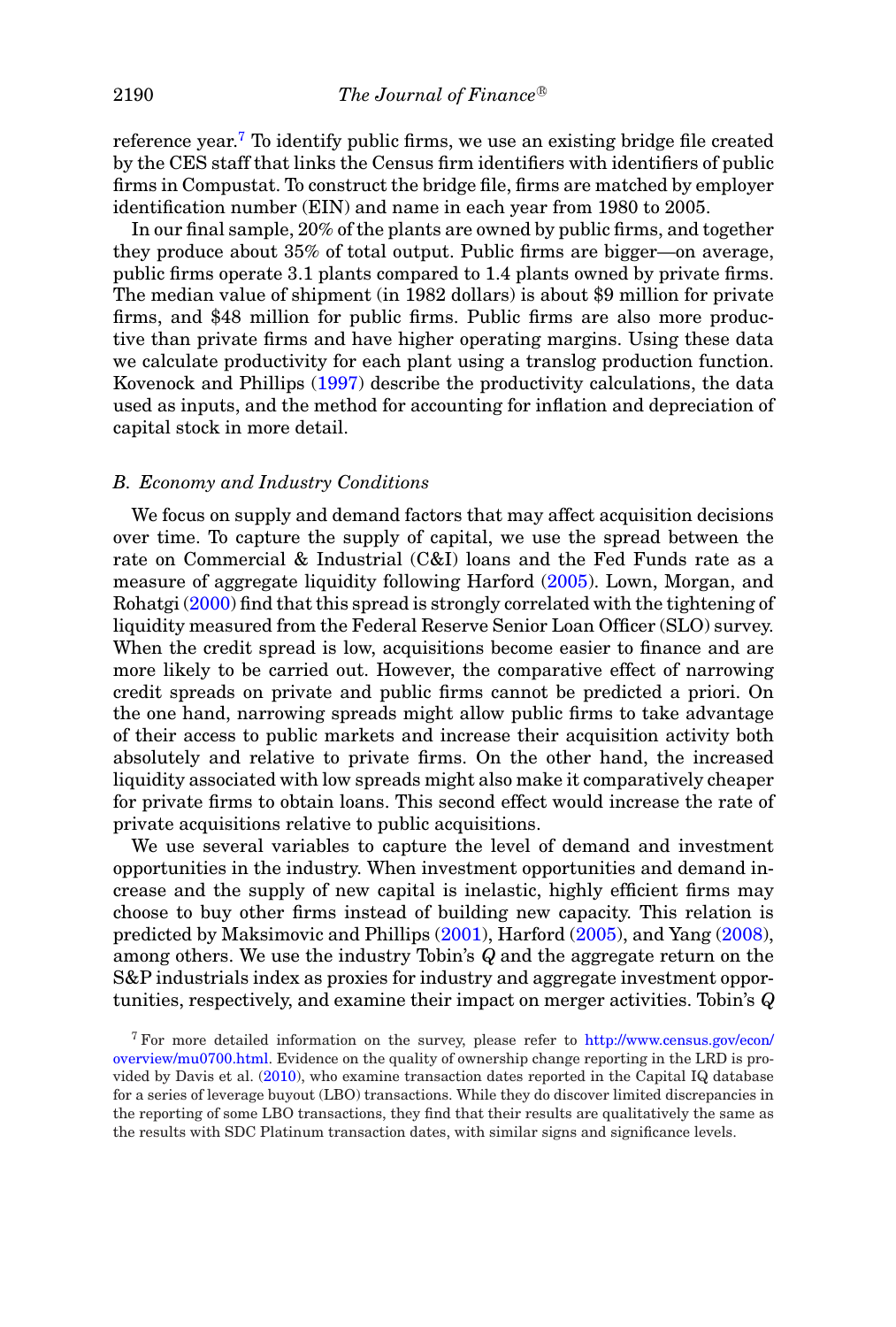is calculated from Compustat data and is measured as the sum of the market value of equity and the book value of debt divided by the book value of assets.

Not surprisingly, these factors are correlated. For example, the correlation between the credit spread and the S&P industrial return is 47%. For robustness, we estimate the effects of these factors both separately and jointly in all of our specifications. For brevity, we only report results on joint estimation. Unless mentioned explicitly in the paper, results based on individual factors are qualitatively the same.

We also include the industry Herfindahl index in the specifications to control for the incentive to buy competitors and increase the firm's market power or the ease of finding a trading partner. This index is calculated as the sum of squared firm-industry market shares using sales based on both public and private firms in the industry.

#### <span id="page-14-0"></span>**III. Participation in Merger Waves: Public and Private Firms**

# *A. Decisions to Buy and Sell Assets*

In this section we compare decisions to buy or sell assets for both public and private firms, focusing on the effect of firm characteristics, industry conditions, and conditions in the financial market. We test whether public and private firms respond to fundamentals and financial conditions differently as we hope to understand how fundamentals and financial conditions influence merger activity and the sources of differences in such activity.

Table [II](#page-15-0) examines the probability of buying and selling assets for both public and private firms using firm productivity and industry variables, and indicators for credit market conditions. In Panel A, our dependent variable, *D Buy*, takes the value of one if a firm buys a plant in the next period and zero otherwise. In Panel B, our dependent variable, *D Sell*, takes the value of one if a firm sells a plant. In each panel, we run two specifications, one with the aggregate wave indicator (columns 1 and 2), and the other with macro variables such as the credit spread and the S&P return (columns 4 and 5).<sup>8</sup> We estimate each specification separately for public and private firms to allow different coefficients on all variables. Columns 3 and 6 report the *p*-value for testing the difference in coefficients between the two groups. Note that Table [II](#page-15-0) reports the estimated marginal effects using a logit specification. In Table [III,](#page-17-0) we present similar results using a linear probability model. The results are qualitatively unchanged and actually slightly stronger for the linear probability model.

We control for firm size using the total value of shipments across all industries in which the firm operates, as large firms may have higher financing capacity when it comes to acquiring assets. We also include firm productivity (*TFP*) to control for operating efficiency. On the industry level, we include the industry Tobin's *Q* to control for demand for assets and the Herfindahl index (based on sales) to control for industry structure. We also include a proxy

<span id="page-14-1"></span><sup>8</sup> This variable is equal to one for the six wave years identified in Section [I](#page-4-1) (1986, 1987, 1996, 1998, 1999, and 2000), and zero otherwise.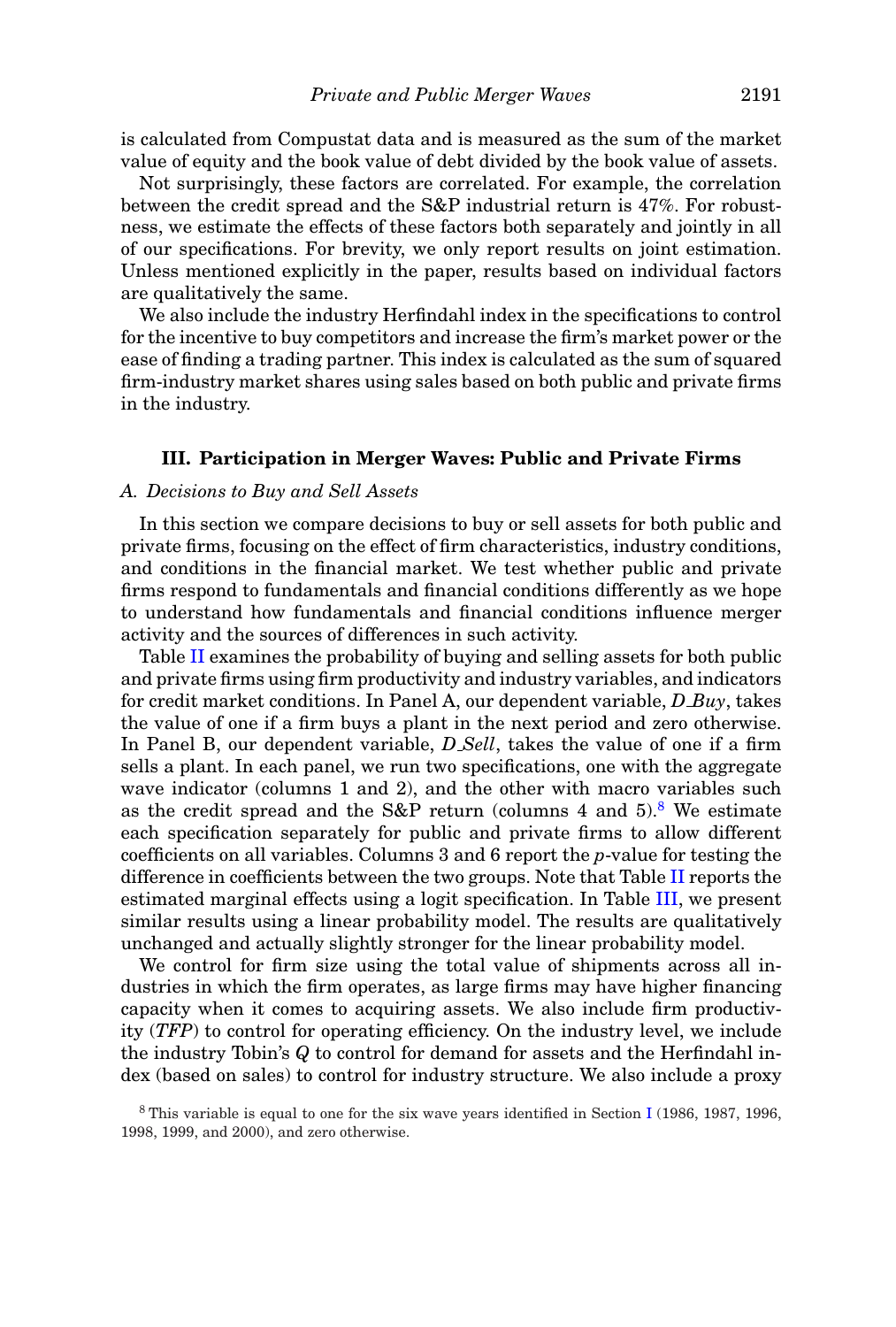## **Table II Decision to Buy or Sell Assets (Logit)**

<span id="page-15-0"></span>This table reports the estimated marginal effects (in %) from logit models. In Panel A, the dependent variable, *D Buy*, equals one if a firm buys at least one plant and zero otherwise. In Panel B, the dependent variable, *D Sell*, equals one if a firm sells at least one plant and zero otherwise. *Size* is the log of the total value of shipments (in 1987 dollars), and *TFP* is the total factor productivity. *I Tobinq* is the industry Tobin's *Q* and *HERF* measures the industry Herfindahl index based on sales. *Ind UV* is the average unexplained valuation (*UV*) based on all public firms in that industry. We calculate *UV* using the procedure of Rhodes-Kropf, Robinson, and Viswanathan [\(2005\)](#page-40-4) as updated by Hoberg and Phillips [\(2010\)](#page-39-18). Credit Spread is the spread between the C&I loan rate and the Fed Funds rate. S&P is the return of S&P Industrial index. *D Wave* is an indicator variable that equals one for wave years and zero for nonwave years. Columns 1 and 4 are estimated using public firms and Columns 2 and 5 are estimated using private firms. Columns 3 and 6 report the *p*-value for the difference between public and private firms, which we estimate using the combined sample with interaction between the public status dummy and all other explanatory variables. We control for firm random effects. Robust standard errors allow for clustering at the industry-year level and are reported in parentheses. \*, \*\*, and \*\*\* represent significance at the 10%, 5%, and 1% level, respectively.

|                | Public<br>(1) | Private<br>(2) | $p$ -value for<br>Difference $(3)$                               | Public<br>(4) | Private<br>(5) | $p$ -value for<br>Difference $(6)$ |
|----------------|---------------|----------------|------------------------------------------------------------------|---------------|----------------|------------------------------------|
|                |               |                | Panel A: Decision to Buy Assets (Dependent Variable = $D_B$ uy)  |               |                |                                    |
| Size           | $0.425***$    | $0.338***$     | ${<}0.001$                                                       | $0.436***$    | $0.335***$     | ${<}0.001$                         |
|                | (0.040)       | (0.010)        |                                                                  | (0.040)       | (0.010)        |                                    |
| <b>TFP</b>     | $0.300***$    | $0.023**$      | 0.294                                                            | $0.307***$    | $0.024**$      | 0.308                              |
|                | (0.080)       | (0.010)        |                                                                  | (0.080)       | (0.010)        |                                    |
| I_Tobing       | $-0.361***$   | $-0.096***$    | 0.037                                                            | $-0.177$      | $-0.072***$    | 0.039                              |
|                | (0.130)       | (0.020)        |                                                                  | (0.130)       | (0.020)        |                                    |
| Ind_UV         | 0.022         | $0.049**$      | 0.223                                                            | $-0.520**$    | 0.003          | 0.079                              |
|                | (0.210)       | (0.020)        |                                                                  | (0.220)       | (0.020)        |                                    |
| <b>HERF</b>    | 1.083         | $0.612***$     | 0.143                                                            | 2.131         | $0.701***$     | 0.185                              |
|                | (1.790)       | (0.210)        |                                                                  | (1.800)       | (0.210)        |                                    |
| $D$ _Wave      | $2.454***$    | $0.182***$     | ${<}0.001$                                                       |               |                |                                    |
|                | (0.18)        | (0.020)        |                                                                  |               |                |                                    |
| Credit spread  |               |                |                                                                  | $-1.941***$   | $-0.020$       | ${<}0.001$                         |
|                |               |                |                                                                  | (0.220)       | (0.030)        |                                    |
| S&P            |               |                |                                                                  | 3.096***      | $0.383***$     | 0.978                              |
|                |               |                |                                                                  | (0.510)       | (0.060)        |                                    |
| Pr(D B u y)    | 7.36%         | 1.75%          |                                                                  | 7.36%         | 1.75%          |                                    |
| Chi Square     | 385           | 6,716          |                                                                  | 291           | 6,600          |                                    |
| Number of obs. | 99,121        | 420,944        | 520,065                                                          | 99,121        | 420,944        | 520,065                            |
|                |               |                | Panel B: Decision to Sell Assets (Dependent Variable = $D$ Sell) |               |                |                                    |
| <b>Size</b>    | $0.969***$    | $1.091***$     | ${<}0.001$                                                       | $0.963***$    | $1.101***$     | < 0.001                            |
|                | (0.050)       | (0.020)        |                                                                  | (0.050)       | (0.020)        |                                    |
| <b>TFP</b>     | $-0.813***$   | $-0.169***$    | ${<}0.001$                                                       | $-0.810***$   | $-0.169***$    | < 0.001                            |
|                | (0.090)       | (0.020)        |                                                                  | (0.090)       | (0.020)        |                                    |
| I_Tobing       | $-0.602***$   | $-0.105***$    | 0.185                                                            | $-0.445***$   | $-0.083**$     | 0.478                              |
|                | (0.130)       | (0.030)        |                                                                  | (0.130)       | (0.030)        |                                    |
|                |               |                |                                                                  |               |                | $\sim$                             |

(*Continued*)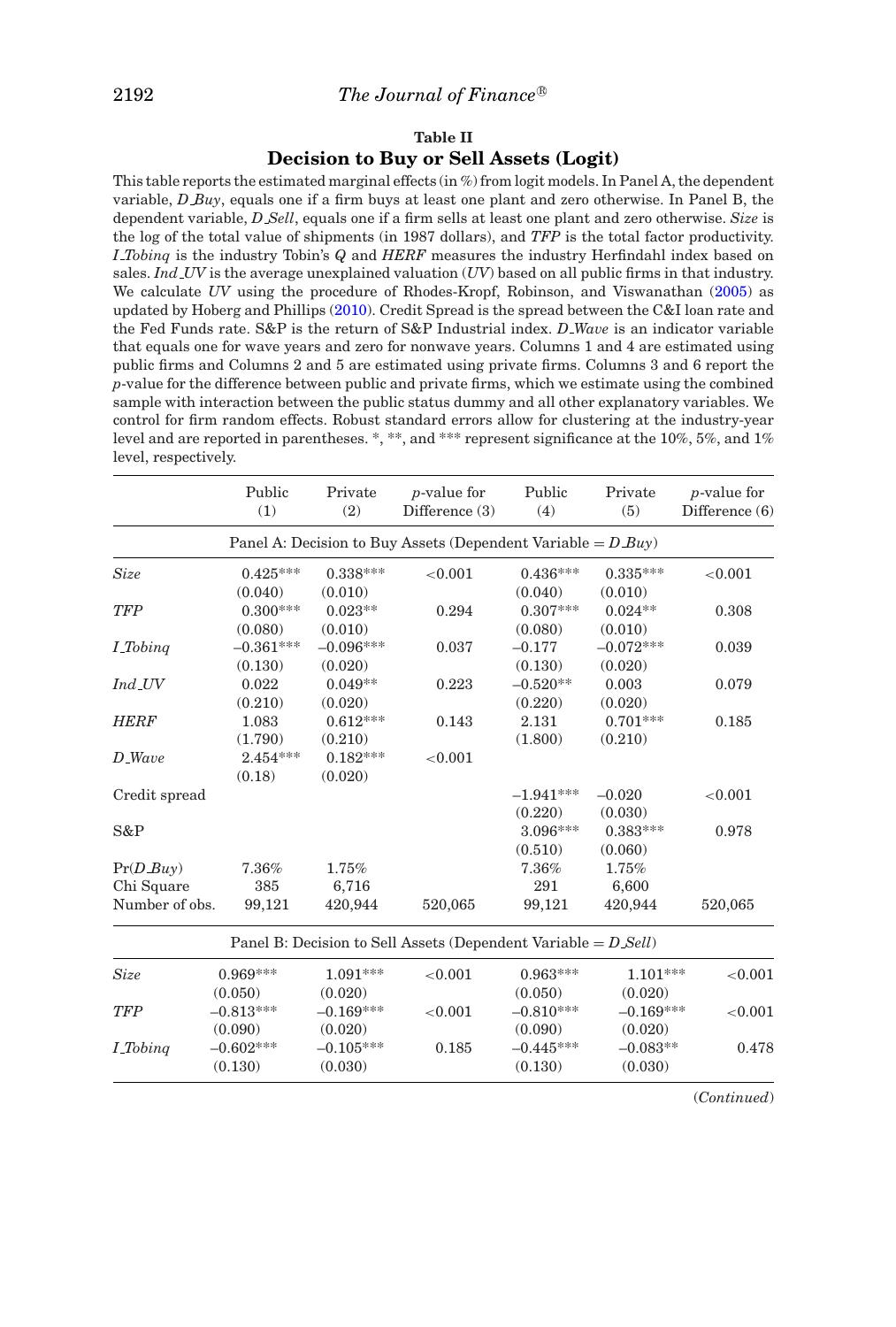| Public<br>(1)   | Private<br>(2)                          | <i>p</i> -value for<br>Difference $(3)$  | Public<br>(4)   | Private<br>(5)                                      | <i>p</i> -value for<br>Difference $(6)$                                                                                                 |
|-----------------|-----------------------------------------|------------------------------------------|-----------------|-----------------------------------------------------|-----------------------------------------------------------------------------------------------------------------------------------------|
|                 |                                         |                                          |                 |                                                     |                                                                                                                                         |
| $1.688***$      | $0.330***$                              | ${<}0.001$                               | $1.349***$      | $0.221***$                                          | 0.001                                                                                                                                   |
| $-6.150***$     | 1.973 ***                               | ${<}0.001$                               | $-5.656***$     | $2.005***$                                          | ${<}0.001$                                                                                                                              |
| $3.641***$      | $0.441***$                              | ${<}0.001$                               |                 |                                                     |                                                                                                                                         |
|                 |                                         |                                          | $-3.905***$     | $-0.350***$                                         | ${<}0.001$                                                                                                                              |
|                 |                                         |                                          | 0.294           | $0.834***$                                          | ${<}0.001$                                                                                                                              |
| $7.91\%$<br>821 | 4.08%<br>5,191                          |                                          | $7.91\%$<br>663 | 4.08%<br>5,279                                      | 665,115                                                                                                                                 |
|                 | (0.230)<br>(2.050)<br>(0.20)<br>107,645 | (0.050)<br>(0.470)<br>(0.040)<br>557,470 | 665,115         | (0.240)<br>(2.050)<br>(0.250)<br>(0.560)<br>107,645 | Panel B: Decision to Sell Assets (Dependent Variable $= D \text{.} \text{Sel}$ )<br>(0.050)<br>(0.470)<br>(0.050)<br>(0.120)<br>557,470 |

**Table II***—Continued*

for industry-level misvaluation based on public firms following Rhodes-Kropf, Robinson, and Viswanathan [\(2005\)](#page-40-4) and Hoberg and Phillips [\(2010\)](#page-39-18). First, for each industry, we regress the log market value of equity on the log book value of equity, net income, an indicator for negative net income, and a leverage ratio using a historical 10-year rolling window. Then, the "misvaluation" measure is computed as the difference between the actual and predicted market values of equity using the estimated coefficients. Following Hoberg and Phillips, we use only lagged data in the calculation of coefficients to avoid any look-ahead bias.[9](#page-16-0) Since this measure captures the component of valuation that cannot be explained by a model using firms' financial data, we will refer to it as unexplained valuation (or *UV*) henceforth. To capture conditions in the financial market, we include two macro variables—the credit spread for C&I loans and the return on the S&P industrial index.

Inspection of Tables [II](#page-15-0) and [III](#page-17-0) shows that public firms participate more in acquisitions, in terms of both purchases and sales. On average, 7.36% (7.91%) of all public firms buy (sell) assets every year, compared to 1.75% (4.08%) of all private firms. For both groups, size is positively related with participation larger firms are more likely to buy and sell assets. Productivity has a positive effect on purchases, but a negative effect on sales, as more productive firms tend to buy assets and less productive firms choose to sell assets. The sensitivity of purchase or sales to productivity is much higher for public firms. The estimated marginal effect of *TFP* is 10 times larger in purchase decisions, and five times larger in sales decisions for public firms than for private firms.

<span id="page-16-0"></span><sup>9</sup> As discussed by Rhodes-Kropf, Robinson, and Viswanathan [\(2005\)](#page-40-4), the key to investigating these effects is obtaining a good measure of misvaluation. Measures of unexplained valuation are of necessity valuation anomalies relative to a model of market expectations. While intended to measure misvaluation, they may also pick up the market's expectation of future performance. Discussion of the valuation models in general is beyond the scope of this paper.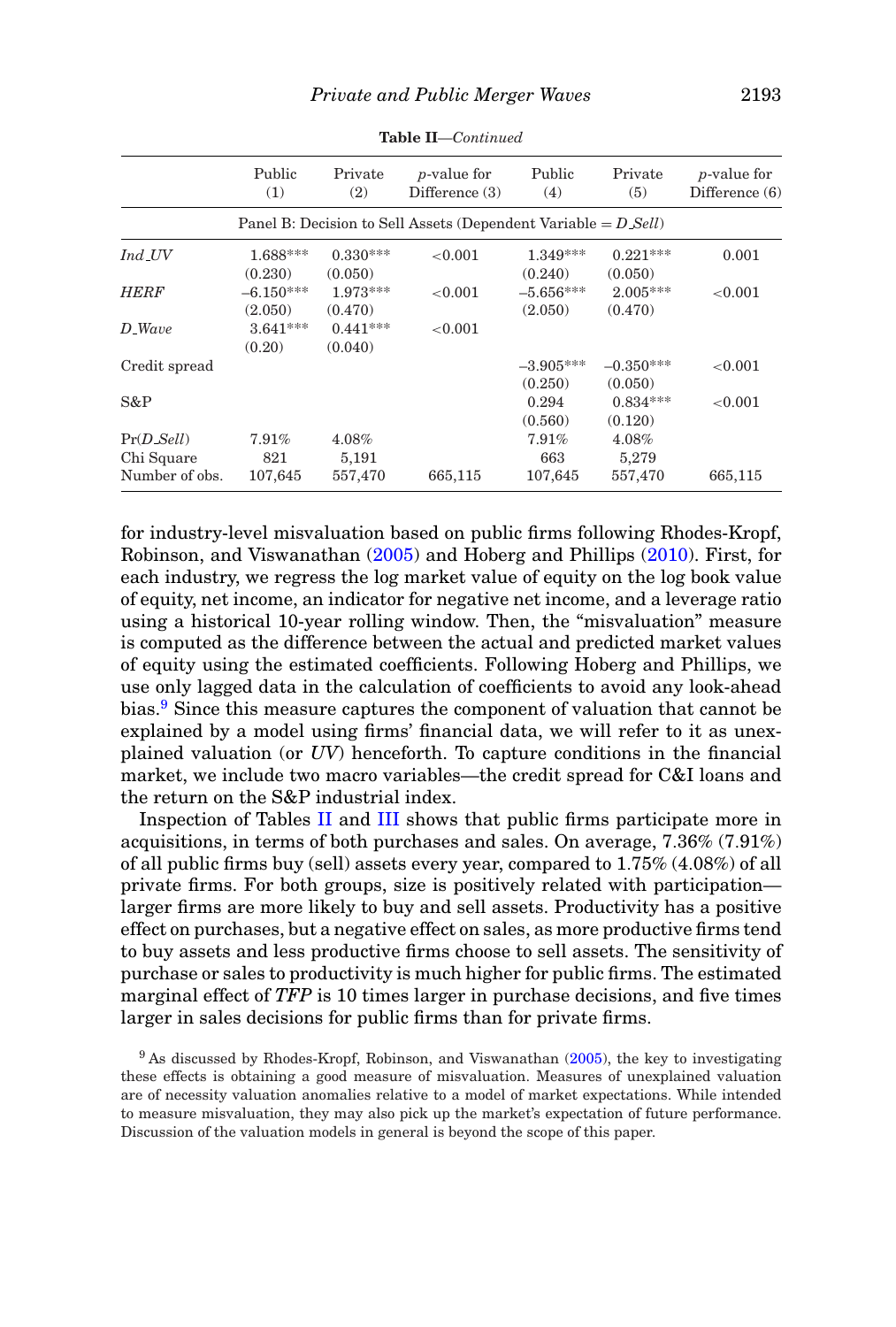# **Table III Decision to Buy or Sell Assets (OLS)**

<span id="page-17-0"></span>This table reports the estimated coefficients from OLS (multiplied by 100). Variables are as defined in Table [II.](#page-15-0) Columns 1 and 4 are estimated using public firms and columns 2 and 5 are estimated using private firms. Columns 3 and 6 report the *p*-value for the difference between public and private firms, which we estimate using the combined sample with interaction between the public status dummy and all other explanatory variables. We control for firm random effects. Robust standard errors allow for clustering at the industry-year level and are reported in parentheses. \*,  $^{***}$  represent the significance at 10%, 5%, and 1% level, respectively.

|                              | Public<br>(1)          | Private<br>(2)         | $p$ -value for<br>Difference<br>(3) | Public<br>(4)                                                    | Private<br>(5)         | $p$ -value for<br>Difference<br>(6) |
|------------------------------|------------------------|------------------------|-------------------------------------|------------------------------------------------------------------|------------------------|-------------------------------------|
|                              |                        |                        |                                     | Panel A: Decision to Buy Assets (Dependent Variable = $D_B(y)$ ) |                        |                                     |
| <b>Size</b>                  | 0.050<br>(0.100)       | $1.080***$<br>(0.000)  | ${<}0.001$                          | 0.070<br>(0.100)                                                 | $1.090***$<br>(0.000)  | ${<}0.001$                          |
| <b>TFP</b>                   | $0.420***$<br>(0.100)  | $-0.010$<br>(0.000)    | < 0.001                             | $0.430***$<br>(0.100)                                            | $-0.010$<br>(0.000)    | < 0.001                             |
| I_Tobing                     | $-0.790***$<br>(0.200) | $-0.310***$<br>(0.000) | 0.163                               | $-0.470**$<br>(0.200)                                            | $-0.250***$<br>(0.000) | 0.985                               |
| Ind_UV                       | 0.050<br>(0.300)       | 0.050<br>(0.100)       | 0.806                               | $-0.740***$<br>(0.300)                                           | $-0.070$<br>(0.100)    | 0.017                               |
| <b>HERF</b>                  | 7.500**<br>(3.200)     | 3.070***<br>(0.700)    | 0.891                               | 9.570***<br>(3.200)                                              | $3.170***$<br>(0.700)  | 0.669                               |
| $D$ _Wave                    | 2.730***<br>(0.20)     | $0.390***$<br>(0.100)  | ${<}0.001$                          |                                                                  |                        |                                     |
| Credit spread                |                        |                        |                                     | $-1.520***$<br>(0.200)                                           | 0.060<br>(0.100)       | ${<}0.001$                          |
| S&P                          |                        |                        |                                     | 5.180***<br>(0.600)                                              | $1.120***$<br>(0.100)  | ${<}0.001$                          |
| $Pr(D\_{Uy})$<br>$R$ -Square | 7.36%<br>0.3%          | 1.75%<br>2.9%          |                                     | 7.36%<br>0.2%                                                    | 1.75%<br>2.9%          |                                     |
| Number of obs.               | 99,121                 | 420,944                | 520,065                             | 99,121                                                           | 420,944                | 520,065                             |
|                              |                        |                        |                                     | Panel B: Decision to Sell Assets (Dependent Variable = $D$ Sell) |                        |                                     |
| Size                         | $1.230***$<br>(0.100)  | $2.440***$<br>(0.000)  | ${<}0.001$                          | $1.210***$<br>(0.100)                                            | $2.440***$<br>(0.000)  | < 0.001                             |
| <b>TFP</b>                   | $-0.900***$<br>(0.100) | $-0.510***$<br>(0.000) | ${<}0.001$                          | $-0.890***$<br>(0.100)                                           | $-0.510***$<br>(0.000) | < 0.001                             |
| I_Tobing                     | 0.110<br>(0.200)       | $0.340***$<br>(0.100)  | 0.441                               | $0.400**$<br>(0.200)                                             | $0.450***$<br>(0.100)  | 0.079                               |
| Ind_UV                       | $2.010***$<br>(0.300)  | $0.980***$<br>(0.100)  | 0.002                               | $1.630***$<br>(0.300)                                            | $0.890***$<br>(0.100)  | 0.022                               |
| <b>HERF</b>                  | $-2.520$<br>(2.700)    | 6.630***<br>(1.200)    | 0.327                               | $-1.550$<br>(2.700)                                              | 6.720***<br>(1.200)    | 0.466                               |
| $D$ _Wave                    | 4.280***<br>(0.20)     | 1.230***<br>(0.100)    | ${<}0.001$                          |                                                                  |                        |                                     |
| Credit spread                |                        |                        |                                     | $-4.750***$<br>(0.200)                                           | $-1.130***$<br>(0.100) | ${<}0.001$                          |

(*Continued*)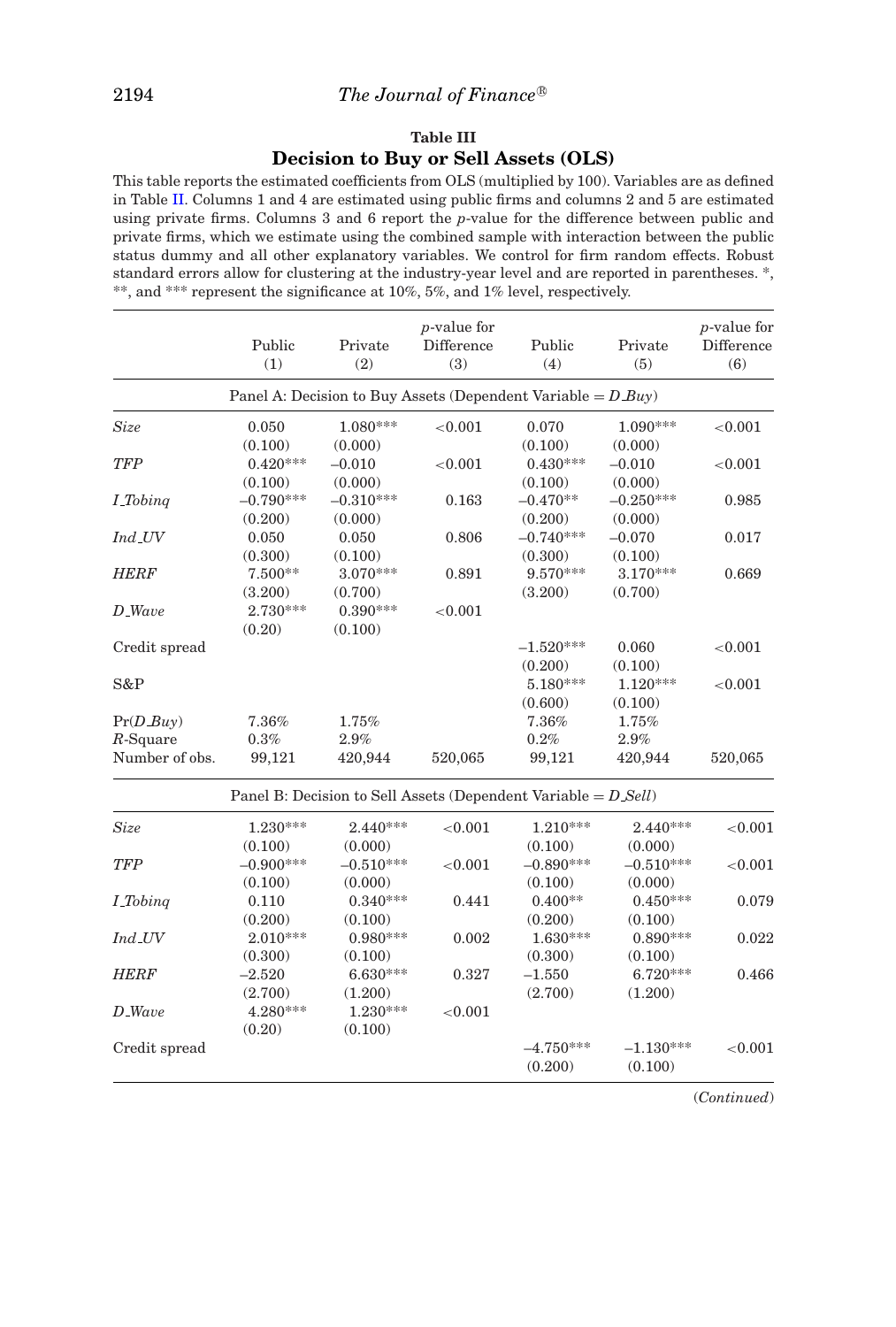|                                                   | Public<br>(1)               | Private<br>(2)              | <i>p</i> -value for<br><b>Difference</b><br>(3)                         | Public<br>(4)               | Private<br>(5)              | <i>p</i> -value for<br>Difference<br>(6) |
|---------------------------------------------------|-----------------------------|-----------------------------|-------------------------------------------------------------------------|-----------------------------|-----------------------------|------------------------------------------|
|                                                   |                             |                             | Panel B: Decision to Sell Assets (Dependent Variable $= D\text{Sell}$ ) |                             |                             |                                          |
| S&P                                               |                             |                             |                                                                         | $-1.560***$<br>(0.600)      | $-0.620***$<br>(0.200)      | 0.003                                    |
| $Pr(D \leq ell)$<br>$R$ -Square<br>Number of obs. | 7.91%<br>$0.8\%$<br>107,645 | 4.08%<br>$1.3\%$<br>557,470 | 665,115                                                                 | 7.91%<br>$0.6\%$<br>107,645 | 4.08%<br>$1.3\%$<br>557,470 | 665,115                                  |

**Table III***—Continued*

Public firms are also much more sensitive to credit spreads and to the aggregate wave indicator. In both panels, the difference between the two groups is significant at the 1% level and economically significant. For both groups, higher levels of the S&P index are associated with a higher transaction rate (for both purchases and sales). Private firms are slightly more likely to sell assets when aggregate stock prices are high, while the difference is not statistically significant for purchase decisions. We also see that higher industry *UV* increases the probability of asset sales for both public and private firms although the marginal effect is much stronger for public firms. On the purchase side, when we include the S&P index the findings show that public firms are less likely to purchase assets when industry *UV* is high, as the S&P index and the credit spread are picking up the general procyclical stock market and business cycle effects.

To better understand factors that are driving the observed differences between public and private firms in their acquisition decisions, in Table [IV](#page-19-0) we calculate the economic effects based on the estimated model in Table [II.](#page-15-0) We predict rates of purchases and sales by varying the credit spread variable from the 10th to the 90th percentile and also our wave indicator variable from zero to one while holding all other variables at their sample median. The results for public and private firms are presented in rows 1 and 2, respectively, of Table [IV.](#page-19-0) In row 3 of Table [IV,](#page-19-0) we also use the estimated coefficients from the private firm regressions and apply them on the median data of public firms and compute the predicted rates of purchases of public firms using the estimated sensitivities of private firms. This way, we can decompose the differences in the outcome variable (in this case, the rate of purchases or sales) between the two groups into the part that is due to differences in the explanatory variables and the part that is due to differences in sensitivity to those explanatory coefficients. For example, public firms may participate more in acquisitions because they are more sensitive to aggregate economic conditions, or because they are bigger, and larger firms are better equipped to absorb the fixed transaction costs.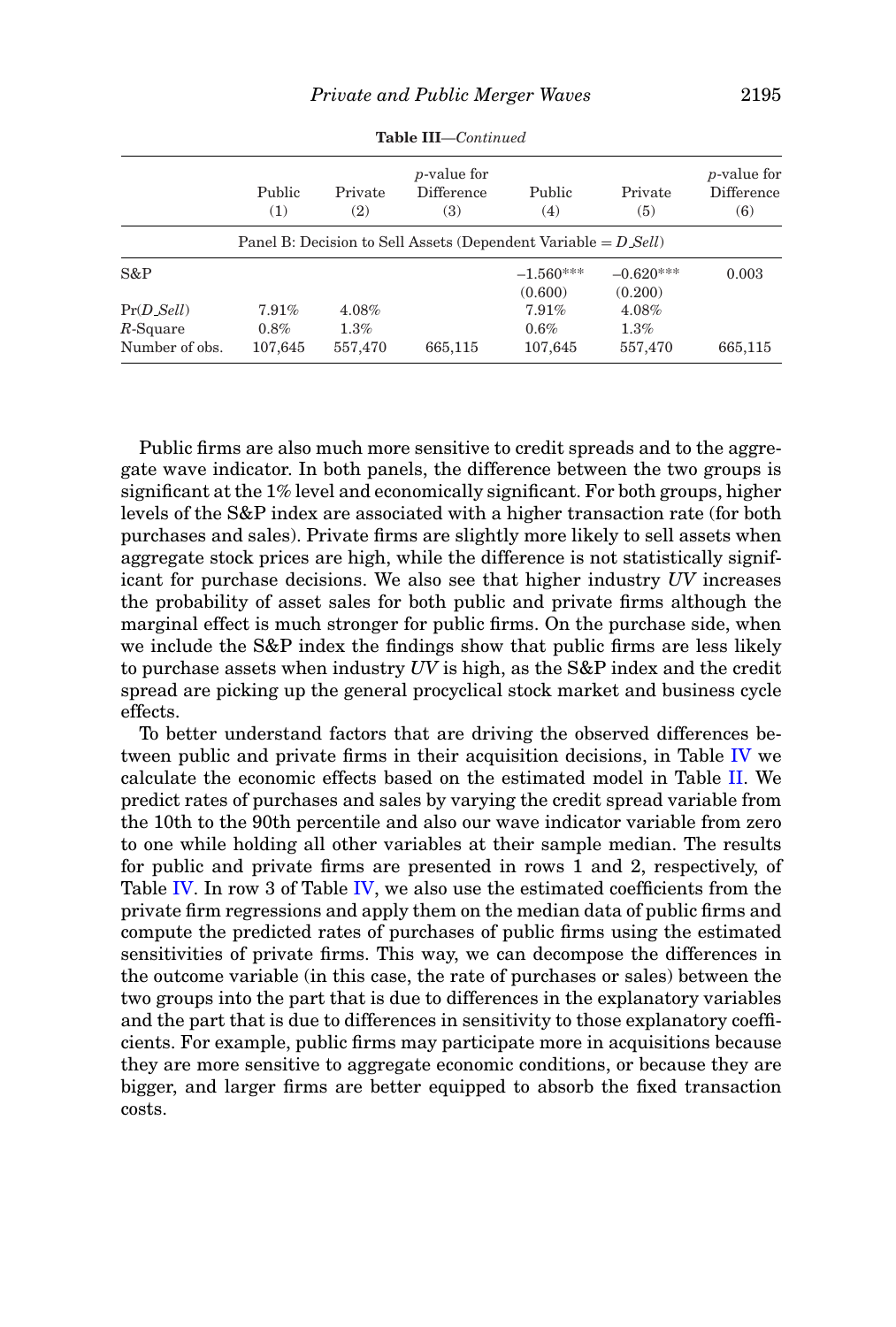## **Table IV**

#### <span id="page-19-0"></span>**Economic Significance: Decision to Buy or Sell and Credit Spreads**

This table shows the estimated probabilities of purchases and sales for public and private firms at (1) the 10th, 25th, 50th, 75th, and 90th percentiles of the credit spread and (2) on and off the wave. We compute the estimated probabilities using coefficients from the logit regression reported in Table [II.](#page-15-0) Throughout, all other variables are held at the sample median for the respective sample (public and private firms).

|                                                                      |       | Credit Spread |                                   |       |       |          | $D_$ Wave |  |
|----------------------------------------------------------------------|-------|---------------|-----------------------------------|-------|-------|----------|-----------|--|
|                                                                      | p10   | p25           | p50                               | p75   | p90   | $\theta$ | 1         |  |
|                                                                      |       |               | Panel A: Probability of Purchases |       |       |          |           |  |
| $(1)$ Public firms                                                   | 6.23% | 5.80%         | 5.42%                             | 5.22% | 4.84% | 4.81%    | 7.29%     |  |
| $(2)$ Private firms                                                  | 0.50% | 0.49%         | 0.49%                             | 0.49% | 0.48% | 0.45%    | 0.59%     |  |
| $(3)$ Private firms<br>using medians of<br>data from public<br>firms | 4.05% | $4.02\%$      | $4.00\%$                          | 3.99% | 3.96% | 3.68%    | 4.74%     |  |
| Ratio (unadjusted):<br>(2)/(1)                                       | 0.08  | 0.08          | 0.09                              | 0.09  | 0.10  | 0.09     | 0.08      |  |
| Ratio (adjusted for<br>size): (3)/(1)                                | 0.65  | 0.69          | 0.74                              | 0.76  | 0.82  | 0.77     | 0.65      |  |
|                                                                      |       |               | Panel B: Probability of Sales     |       |       |          |           |  |
| $(1)$ Public firms                                                   | 8.34% | 7.40%         | 6.62%                             | 6.23% | 5.49% | 5.80%    | 9.48%     |  |
| $(2)$ Private firms                                                  | 2.34% | 2.27%         | 2.20%                             | 2.17% | 2.10% | 2.04%    | 2.45%     |  |
| $(3)$ Private firms<br>using medians of<br>data from public<br>firms | 5.26% | 5.11%         | 4.97%                             | 4.90% | 4.75% | 4.63%    | 5.52%     |  |
| Ratio (unadjusted):<br>(2)/(1)                                       | 0.28  | 0.31          | 0.33                              | 0.35  | 0.38  | 0.35     | 0.26      |  |
| Ratio (adjusted for<br>size): (3)/(1)                                | 0.63  | 0.69          | 0.75                              | 0.79  | 0.87  | 0.80     | 0.58      |  |

Table [IV](#page-19-0) shows that the purchase decision is vastly different between public and private firms at every percentile of the credit spread data. For example, when the credit spread is at its median, the rate of purchases is 5.42% for public firms, but only 0.49% for private firms. Public firms are also more sensitive to credit spreads. For public firms, the purchase rate increases from 4.84% to 6.23% when the credit spread moves from its 90th to 10th percentile. In comparison, for private firms, the change is much flatter, from 0.48% to  $0.50\%$ .<sup>[10](#page-19-1)</sup>

<span id="page-19-1"></span><sup>&</sup>lt;sup>10</sup> For this exercise, we estimate the predicted probability using the sample median for the respective sample (public and private firms). Since large firms are far more likely to participate in purchases and sales in both samples, the resulting predicted probability is lower than the reported sample mean.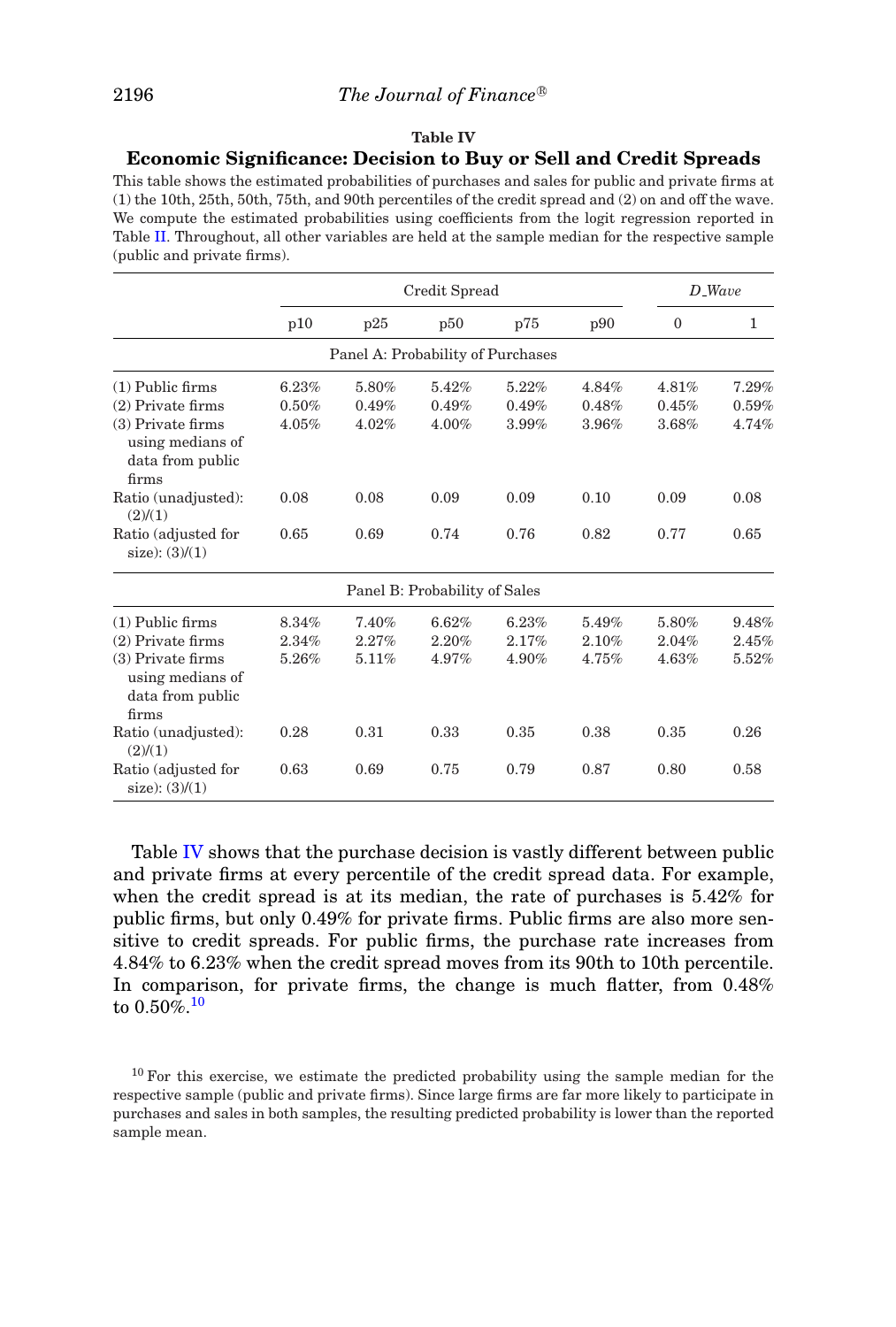The difference in the transaction rate between public and private firms shrinks significantly when we apply the estimated coefficients from the private firm regressions to public firm data. For the median credit spread, the predicted rate of purchases by private firms is 9% of the rate for public firms (0.49% vs. 5.42%). However, when we apply the estimated coefficients from the private regression (column 2) using the medians of the data from the public firms, we find that differences in firm characteristics explain about 74% of the observed difference between public and private firms (4% vs. 5.42%). Thus, differences between public firms and private firms in their acquisition behavior are due in part to differences in their fundamentals. Public firms are larger and more productive, and large and more productive firms are more likely to buy assets. Nevertheless, a sizable gap (26%) still remains even after we control for firm characteristics. This gap is attributable to the differences in sensitivities to firm characteristics between these two groups. More interestingly, the gap is bigger when credit spreads are low and during wave years, suggesting that public and private firms also have a different sensitivity to macro conditions.

We find similar patterns in decisions to sell assets. When the credit spread moves from the 90th to the 10th percentile, the sales rate increases from 2.10% to 2.34% for private firms, compared to 5.49% to 8.34% for public firms. When we apply the estimated coefficients from the private firm regression (column 2) to public firm data, we find that differences in firm characteristics explain about 75% of the observed differences between public and private firms. Controlling for firm characteristics, the differences between public and private firms becomes bigger when credit spreads are low and aggregate acquisition activity is high.

As an alternative robustness check for the size effect, we divide our sample into quintiles based on firm size, and repeat our analysis using only firms in the largest quintile. Compared to the overall sample, the largest quintile has a much more balanced panel of public and private firms—43% of the firms are public firms and the rest are private firms. Our results remain qualitatively the same. Among firms in the largest size quintile, public firms are still more sensitive to liquidity in the capital market and aggregate merger activity than private firms in their decisions to buy and sell assets. Thus, a substantial portion of the differences in the level of transactions between public and private firms is driven by differences in fundamentals, while the responsiveness to credit market conditions is affected by public status.

#### *B. The Effect of Market Valuation and Liquidity*

We have shown so far that public firms are more sensitive than private firms to financial market conditions such as industry valuation, stock market return, and credit spreads. In this section, we extend our analysis to include firm-level valuation (in addition to the industry-level measures) and stock market liquidity. Our goal is to understand how differences in relative valuation within an industry affect merger and acquisition activities. Since market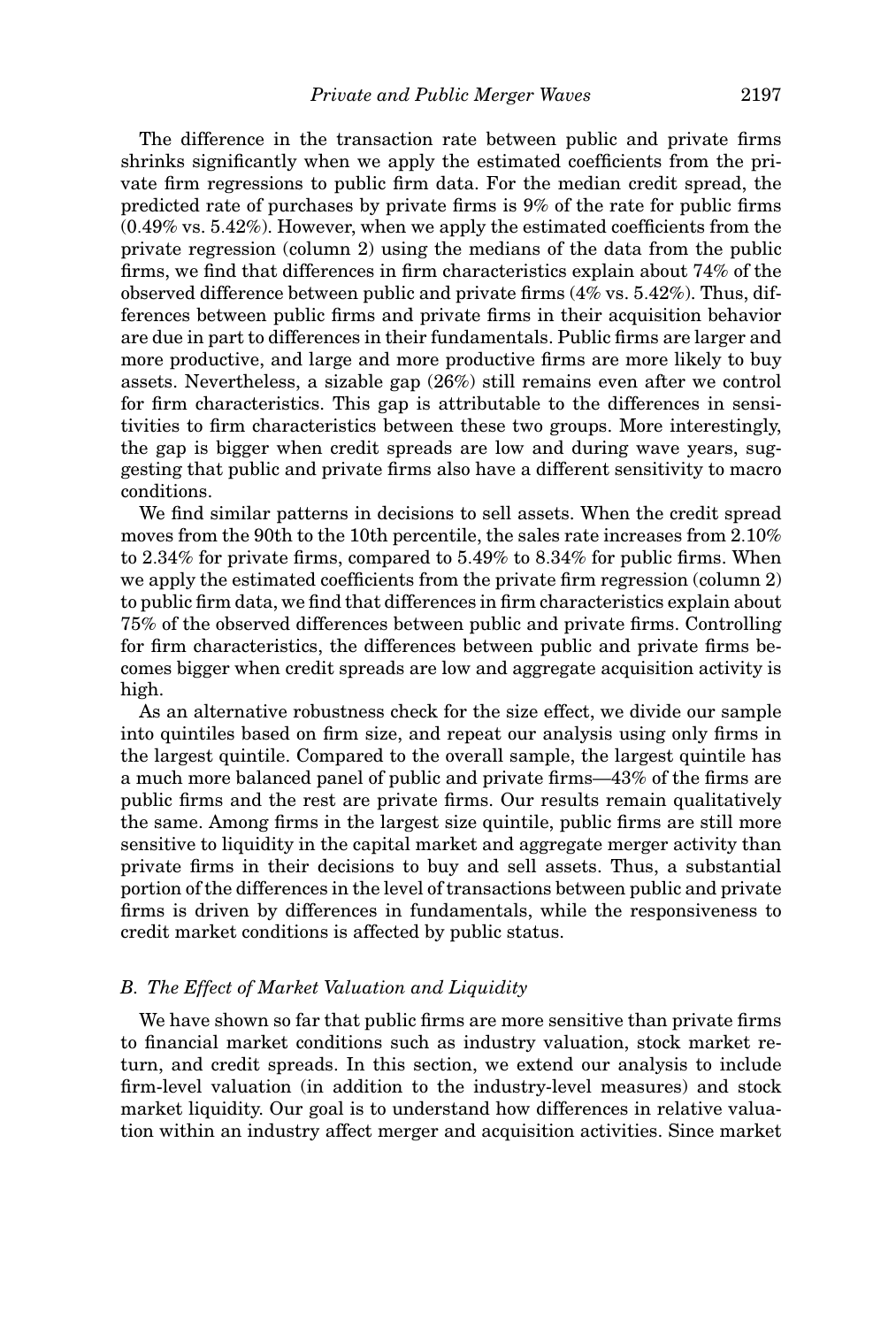valuations for private firms are not observable, we use the subsample of public firms in our sample for this analysis.

For public firms, the valuation and liquidity of their own equity play important roles in acquisition decisions because equity can be used as a medium of exchange to finance acquisitions. Rhodes-Kropf, Robinson, and Viswanathan [\(2005\)](#page-40-4) point out that, while economic shocks might be fundamental determinants of merger activity, misvaluation in the stock market may determine who buys whom and explain why mergers cluster over time. They also emphasize that managers of public firms themselves may suffer from asymmetric information about potential synergies and thus will be more likely to buy with positive signals from the stock market. In our context, overvaluation in the stock market may be associated with more transactions but does not necessarily lead to productivity decreases as firms may use their highly valued equity to facilitate productivity-increasing transactions.

In order to test these ideas, in Table  $V$  we add to our earlier specifications from Table [II](#page-15-0) variables that capture firm-level valuation and liquidity such as unexplained valuation (*UV*), annualized stock return (*Ret*), and the Amihud illiquidity index  $(Illiq).<sup>11</sup>$  $(Illiq).<sup>11</sup>$  $(Illiq).<sup>11</sup>$  For all three variables  $(UV, Ret,$  and  $Illiq)$ , we also include industry averages based on all public firms within the industry.  $12,13$  $12,13$ Panels A and B present our results for decisions to buy and sell assets, respectively. In each panel, columns 1 and 3 contain the baseline results—one with the wave indicator and the other with the macro variables. Columns 2 and 4 further control for stock market return and stock illiquidity.

Panel A reveals that our baseline results for the decision to buy in Table [II](#page-15-0) are largely unaffected by adding the valuation, return, and liquidity measures. However, the firm-level stock-related variables are significant in explaining decisions to buy for public firms. In all the specifications, firm *UV* is significant and positive, while industry *UV* is only significant for the specification with the global wave dummy variable, and becomes insignificant when illiquidity is added. Stock illiquidity is significant and negative for all specifications, at both the firm level and the industry level. Stock return is positively related to purchase decisions at the firm level, although it is only significant without the wave indicator.

These results indicate that stock market valuation and liquidity have significant independent effects on the decision to buy assets for public firms. Firms that are valued beyond the predicted level based on their fundamental variables are more likely to engage in acquisitions. Stock liquidity also has an important role in facilitating acquisitions for public firms. Firms that have less

<span id="page-21-0"></span><sup>&</sup>lt;sup>11</sup> We download the Amihud illiquidity measure directly from Joel Hasbrouk's website at NYU. All firm-level measures have been de-meaned by industry.

<span id="page-21-1"></span> $12$  To calculate industry-level measures, we aggregate firms based on their main industry reported in Compustat.

<span id="page-21-2"></span> $13$  We also adjust the industry return by the S&P return to filter out the aggregate effect. In the regression, the industry return is the industry raw return adjusted for the S&P return, and the firm return is the firm raw return adjusted for the industry return.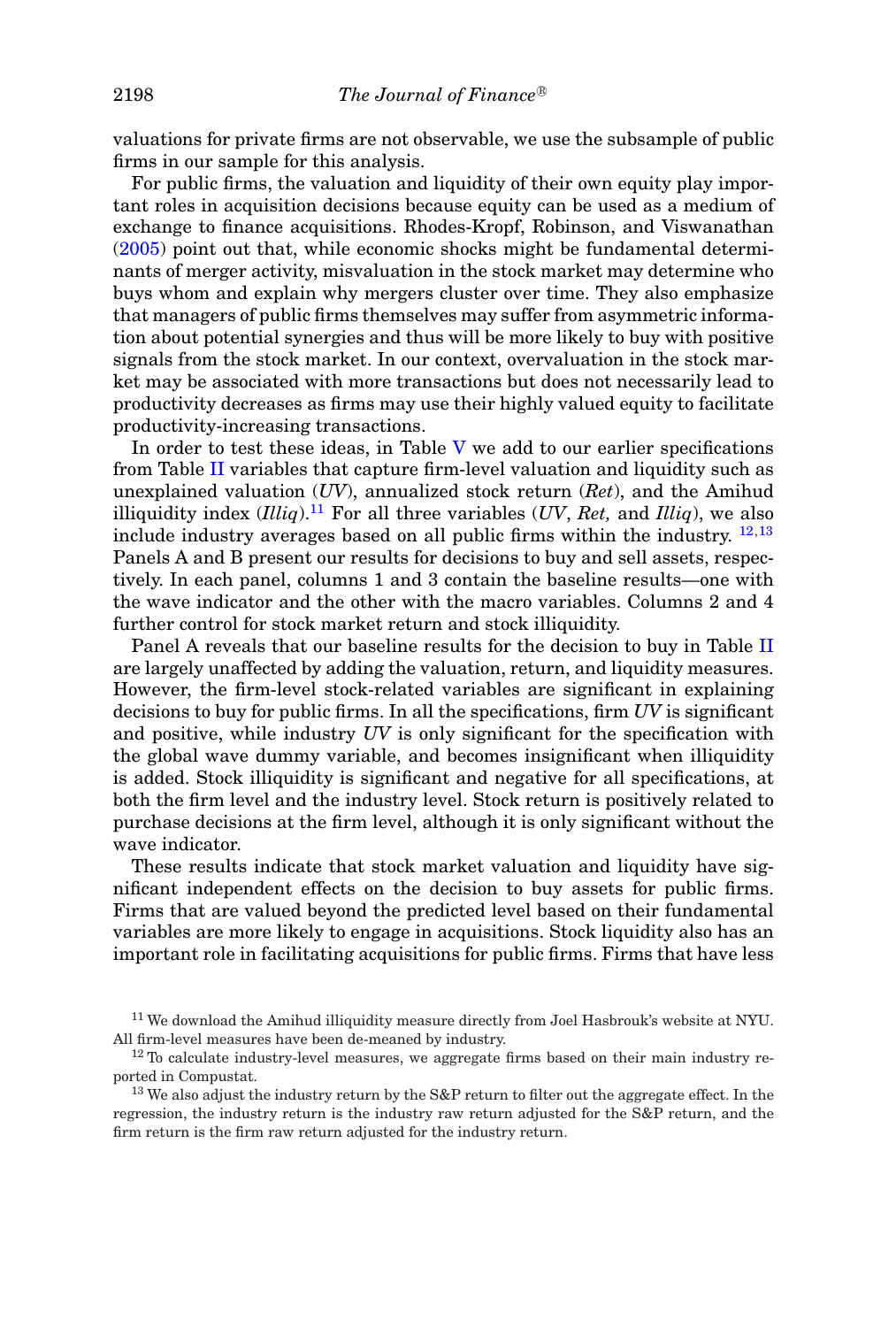#### **Table V**

#### **Public Firms' Decisions to Buy or Sell Assets**

<span id="page-22-0"></span>This table reports the estimated marginal effects (in  $\%$ ) from logit models using public firms only. *Ret* measures the annualized equity return and *Illiq* measures the Amihud liquidity. For all three variables (*UV*, *Ret*, and *Illiq*), we compute the industry average (based on three-digit SIC codes) and the firm-level de-meaned variable. We control for firm random effects. All other variables are defined as in Table [II.](#page-15-0) Robust standard errors allow for clustering at the industry-year level and are reported in parentheses. \*, \*\*, and \*\*\* represent significance at the 10%, 5%, and 1% level, respectively.

|                | Panel A: D_Buy |             |             |             | Panel B: D Sell |             |             |             |
|----------------|----------------|-------------|-------------|-------------|-----------------|-------------|-------------|-------------|
|                | (1)            | (2)         | (3)         | (4)         | (1)             | (2)         | (3)         | (4)         |
| <b>Size</b>    | $0.422***$     | $0.131**$   | $0.435***$  | $0.128**$   | $0.872***$      | $0.703***$  | $0.867***$  | $0.690***$  |
|                | (0.050)        | (0.060)     | (0.050)     | (0.060)     | (0.060)         | (0.070)     | (0.060)     | (0.070)     |
| <b>TFP</b>     | $0.255**$      | $0.208**$   | $0.275***$  | $0.220**$   | $-0.844***$     | $-0.854***$ | $-0.829***$ | $-0.842***$ |
|                | (0.100)        | (0.100)     | (0.100)     | (0.100)     | (0.110)         | (0.110)     | (0.110)     | (0.110)     |
| I_Tobing       | $-0.276*$      | $-0.346**$  | $-0.091$    | $-0.197$    | $-0.592***$     | $-0.619***$ | $-0.492***$ | $-0.548***$ |
|                | (0.160)        | (0.160)     | (0.160)     | (0.160)     | (0.160)         | (0.160)     | (0.160)     | (0.160)     |
| <b>HERF</b>    | 3.668          | 3.243       | $4.350*$    | 3.599       | $-6.926***$     | $-6.273**$  | $-6.485**$  | $-6.195**$  |
|                | (2.300)        | (2.290)     | (2.300)     | (2.290)     | (2.570)         | (2.550)     | (2.570)     | (2.560)     |
| $D_$ Wave      | 2.316***       | 2.107***    |             |             | $3.060***$      | 2.787***    |             |             |
|                | (0.220)        | (0.230)     |             |             | (0.240)         | (0.250)     |             |             |
| Credit spread  |                |             | $-1.619***$ | $-1.580***$ |                 |             | $-3.575***$ | $-3.251***$ |
|                |                |             | (0.280)     | (0.290)     |                 |             | (0.310)     | (0.330)     |
| S&P            |                |             | 2.805***    | 3.335***    |                 |             | $1.431**$   | 1.337*      |
|                |                |             | (0.630)     | (0.650)     |                 |             | (0.690)     | (0.750)     |
| Firm UV        | $1.251***$     | $0.659***$  | $1.091***$  | 2.699***    | $0.481***$      | 0.276       | 0.264       | 0.150       |
|                | (0.170)        | (0.210)     | (0.170)     | (0.970)     | (0.160)         | (0.200)     | (0.160)     | (1.000)     |
| Ind_UV         | $0.602**$      | 0.315       | $-0.009$    | $-0.336$    | $1.528***$      | $1.540***$  | $0.997***$  | 1.067***    |
|                | (0.280)        | (0.280)     | (0.290)     | (0.300)     | (0.290)         | (0.290)     | (0.300)     | (0.300)     |
| Firm Ret       |                | 0.212       |             | $0.459**$   |                 | $-0.988***$ |             | $-0.804***$ |
|                |                | (0.210)     |             | (0.210)     |                 | (0.240)     |             | (0.240)     |
| Ind. Ret       |                | 0.195       |             | 0.191       |                 | $-1.282***$ |             | $-1.223***$ |
|                |                | (0.370)     |             | (0.370)     |                 | (0.400)     |             | (0.420)     |
| Firm Illiq     |                | $-2.133***$ |             | $-2.201***$ |                 | $-2.300***$ |             | $-2.320***$ |
|                |                | (0.280)     |             | (0.280)     |                 | (0.240)     |             | (0.240)     |
| Ind Illiq      |                | $-2.615***$ |             | $-2.867***$ |                 | $-2.358***$ |             | $-2.556***$ |
|                |                | (0.340)     |             | (0.340)     |                 | (0.320)     |             | (0.320)     |
| Chi Square     | 291            | 333         | 220         | 295         | 425             | 515         | 373         | 470         |
| Number of obs. | 61,252         | 61,252      | 61,252      | 61,252      | 66,501          | 66,501      | 66,501      | 66,501      |

liquid stock (or a high Amihud illiquidity index) are less likely to be acquirers, perhaps reflecting their target's hesitation to hold illiquid stock.

Examining the results for the decision to sell in Panel B of Table [V,](#page-22-0) we notice one important difference relative to the decision to buy. Firms are more likely to sell assets when industry *UV* is high (significant at the 1% level in all specifications) while firm-level *UV* is mostly insignificant. This suggests that, when industries become highly valued, less productive firms are more likely to sell to their highly valued counterparts (as evident from Panel A). Sellers, on the other hand, do not seem to be over- or undervalued. The coefficient on the Amihud illiquidity index is negative, as in Panel A.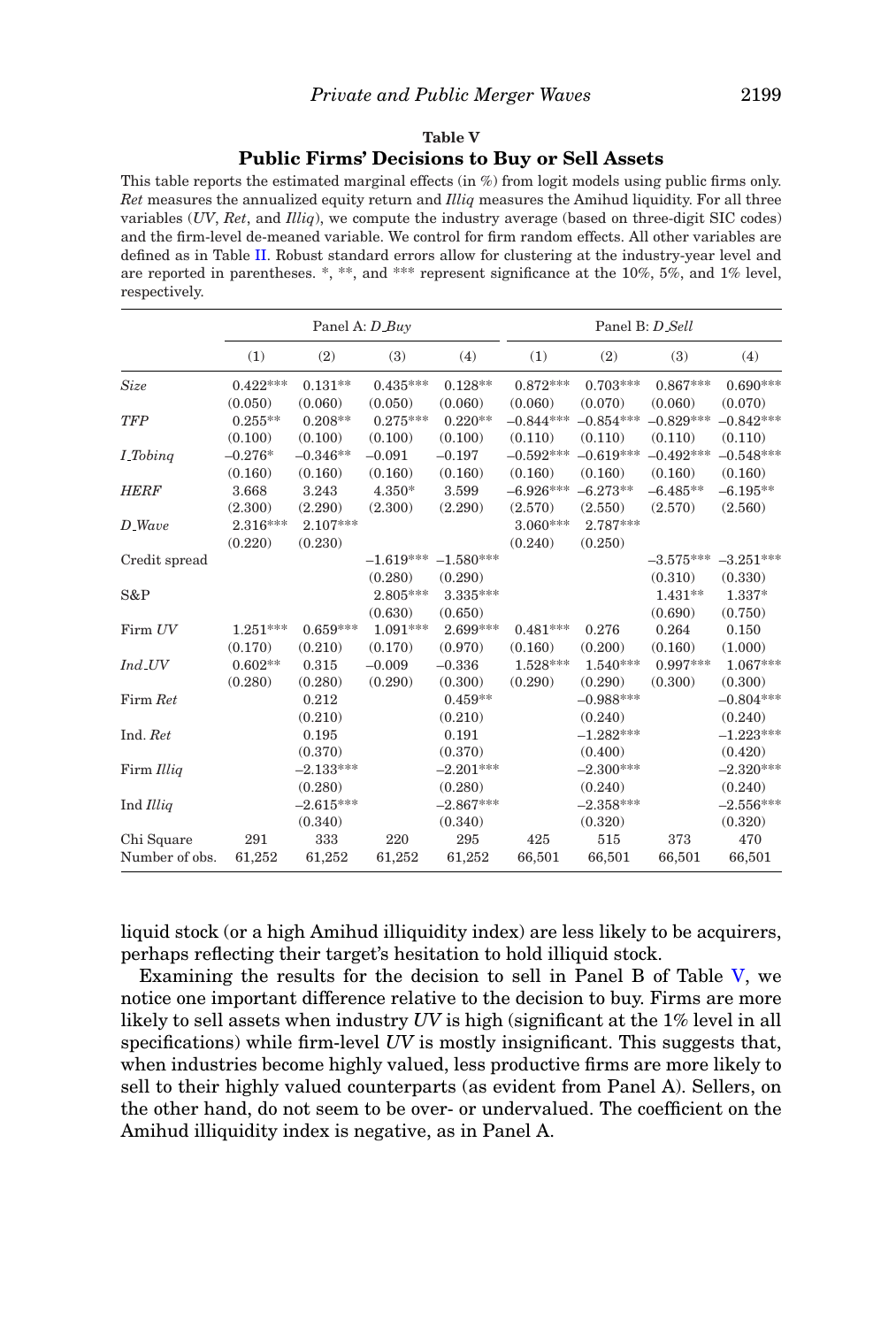It is worth noting that the unexplained valuation measures used here can capture either deviations from the true value (or misvaluation) or market expectations of unmeasured future productivity. One way to shed light on this question is to examine whether and how stock valuation affects firms' decisions to engage in different types of transactions. We perform two additional tests. First, since most of the partial-firm acquisitions are financed with cash, if acquisitions are driven by overvalued equity, we should observe lower valuation– acquisition sensitivity in partial-firm acquisitions, as compared to whole-firm mergers that are more often paid by stock. Second, because diversifying mergers are often viewed as signs of agency problems or a waste of resources (e.g., Morck, Shleifer, and Vishny [\(1990\)](#page-40-11), Servaes [\(1997\)](#page-40-12)), if acquisitions on the wave are pursued to use overvalued equity rather than to improve efficiency, then we would expect to see higher valuation–acquisition sensitivity in diversifying acquisitions as compared to horizontal acquisitions.

We present these results in our Internet Appendix.<sup>14</sup> We show that the estimated odds ratio (from a multinomial logit model) for *UV* is greater than one for all types of transactions. More interestingly, *UV* has almost the same effect on partial-firm acquisitions as it has on mergers, and the same effect on horizontal acquisitions as on diversifying acquisitions. These results, while consistent with a model of efficient mergers, are at odds with models that attribute overvaluation as the main driver for merger waves.

To the extent that partial-firm purchases are easier to finance than wholefirm purchases, and financing constraints are more likely to be binding for private firms, we expect that private firms make relatively more partial-firm purchases than whole-firm acquisitions.<sup>15</sup> We do not find that to be the case. The incidence of public purchases is higher (3.53% for partial-firm and 3.83% for whole-firm purchases) than the incidence of private purchases (0.84% for partial-firm and 0.92% for whole-firm purchases). However, the ratios of whole and partial purchases for the two types of sales are very close. The coefficients in the regressions predicting partial- and whole-firm purchase are qualitatively similar. These findings suggest that the lower overall rate of private transactions is determined in part by differences in skill and the ability to exploit investment opportunities as well differences in financing constraints.

## *C. Credit Ratings and Stock Liquidity*

In this section, we examine how public firms with different levels of financial constraints respond differently in terms of their acquisition decisions to changes in economic fundamentals and financial conditions. If the difference

<span id="page-23-1"></span><span id="page-23-0"></span><sup>&</sup>lt;sup>14</sup> The Internet Appendix may be found in the online version of this article.

<sup>&</sup>lt;sup>15</sup> Whole and partial purchases by private firms are normally cash transactions, so there is little countervailing tendency for private firms to make whole-firm purchases using stock to avoid using cash in partial sales.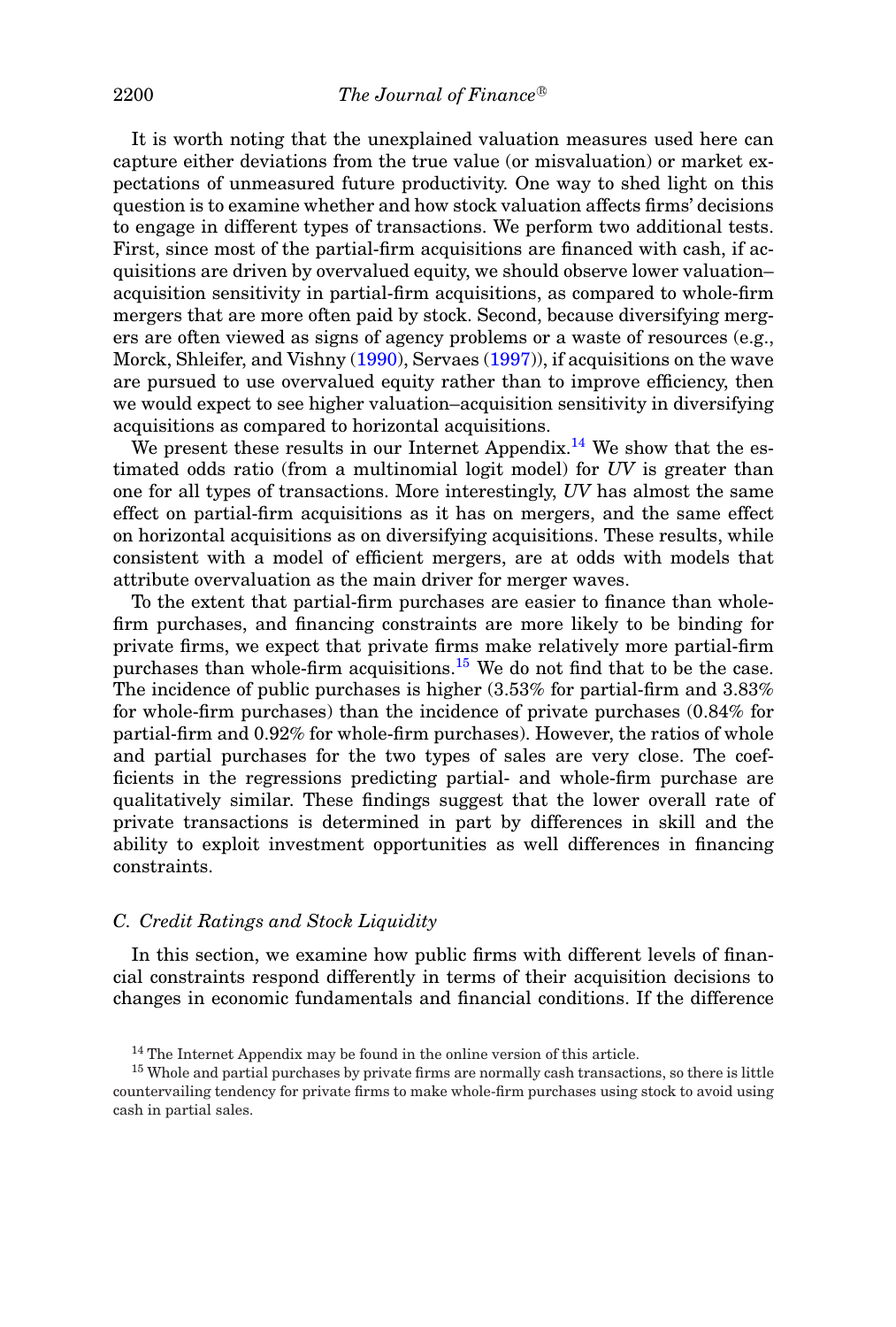in acquisition activities between public and private firms is partly attributable to differences in access to the financial market, then we would expect public firms with the least access to financial markets to behave similarly to private firms.

We consider both bond market and stock market liquidity. Faulkender and Petersen [\(2006\)](#page-39-13) show that firms with higher bond ratings have better access to public bond markets. Finding that unrated or low-rated firms' merger activity is the most sensitive to credit spreads and the overall economy would be consistent with the notion that increased liquidity in the market has a bigger impact on firms that are more financially constrained. In contrast, a lower sensitivity of unrated or low-rated firms would indicate that financial constraints are binding for those firms and cannot be relaxed even at times of high liquidity. Stock market liquidity is relevant because firms with low stock liquidity may find it harder to issue equity or use existing equity as a means for payment in acquisitions. These firms are also likely to be financially constrained.

First, we split our sample of public firms into three groups based on S&P long-term debt ratings (Compustat data item 280): firms with an investment grade credit rating (above BBB), firms with a below investment grade rating (BBB and below), and unrated firms. Within our sample, 28% of public firms have an investment grade rating (HR), 14% have a below investment grade rating (LR), and the rest are unrated (NR). We then run regressions to predict decisions to buy and sell assets for each rating group.

Next, we separate public firms into three equal-sized groups based on their stock liquidity using the Amihud illiquidity measure. We then apply a similar specification as used in Table [V,](#page-22-0) column 1, to each group. Table [VI](#page-25-0) reports our results.

For all credit rating groups, credit spreads have a significant negative effect on acquisition decisions, and they affect LR firms the most. The estimated marginal effect of credit spread on acquisitions for LR firms is almost three times as high as the marginal effect for HR or NR firms. On the sales side, LR firms, especially those with lower productivity, are also more likely to sell assets when credit spreads are low. Therefore, credit spreads appear to have a double effect on LR firms: on the one hand, more liquidity in the market helps relax the constraints faced by LR firms and enables them to borrow more or at a lower rate to finance acquisitions; on the other hand, liquidity may also affect LR firms by lifting covenants on previous bank loans that prevent them from selling assets. We find that the effect of credit spreads is the smallest for unrated firms. We also find that acquisition activity by nonrated firms and firms with low stock market liquidity are more sensitive to size. These results parallel the results in Hovakimian, Kayhan, and Titman [\(2009\)](#page-39-19), who show that, controlling for whether firms have debt ratings, size can have a differential effect on firm decisions, with larger effects for size among smaller nonrated firms.

Our results also show that the effect of productivity (*TFP*) on acquisition decisions is strongest for the high credit rating group. Together with our earlier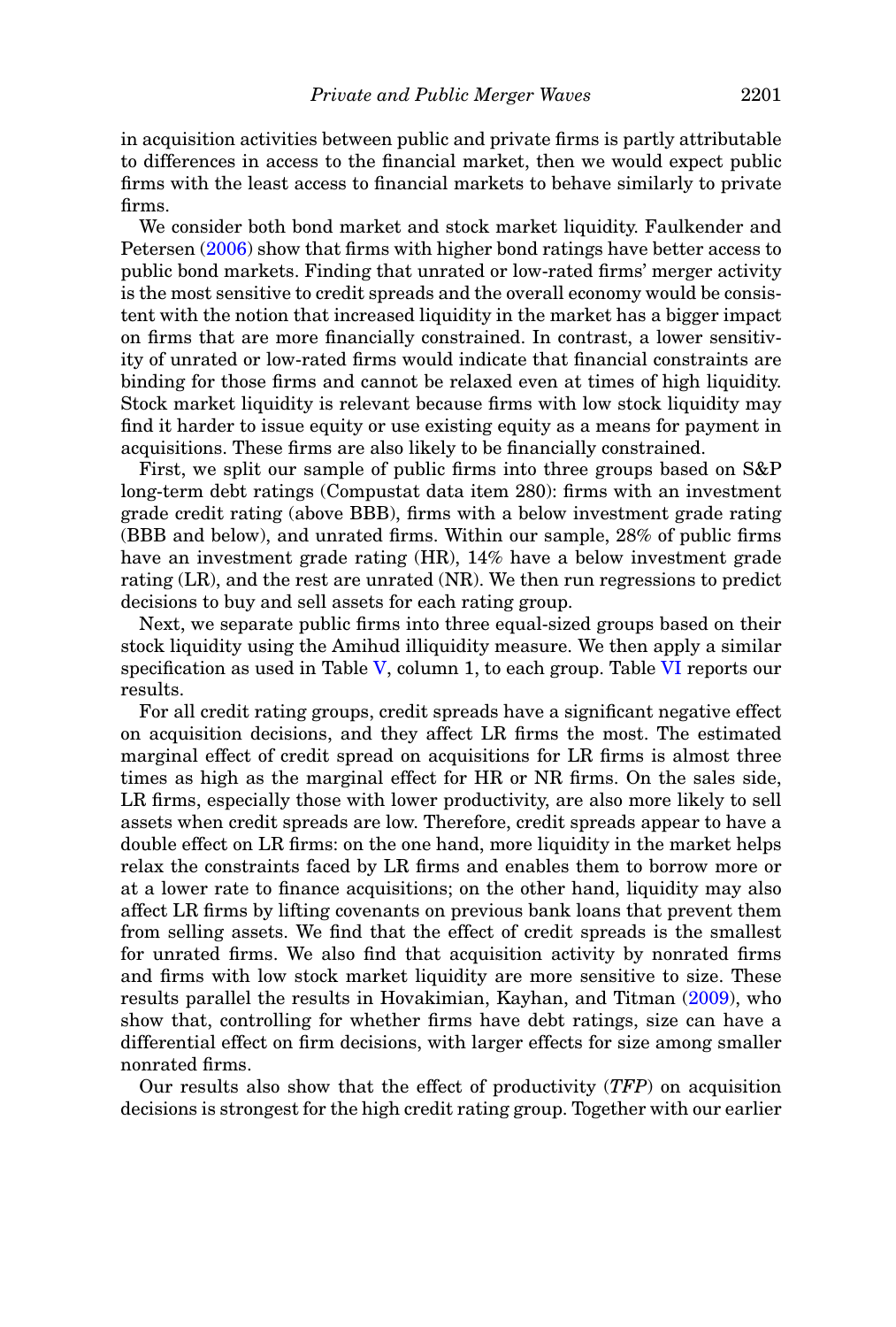# **Table VI Decisions by Credit Rating and Liquidity Groups**

<span id="page-25-0"></span>This table reports the estimated marginal effects (in %) from logit models on the decision to buy (Panel A) or sell (Panel B) assets by credit rating status and liquidity groups. "No Rating" refers to public firms that are not rated, "Low Rating" refers to public firms rated BBB or below, and "High Rating" refers to public firms rated above BBB. For illiquidity, we separate firms into three equal-sized groups based on the Amihud illiquidity measure. All other variables are defined as in Table [II.](#page-15-0) All explanatory variables are lagged. We control for firm random effects. Robust standard errors are computed allowing for clustering at the industry-year level and reported in parentheses. \*, \*\*, and \*\*\* represent significance at the 10%, 5%, and 1% level, respectively. a, b, and c represent significance at the 1%, 5%, and 10% level, respectively, for testing the difference between the Low or High Rating group and the No Rating group or between the Medium or High Liquidity group and Low Liquidity group.

|                |             | <b>Credit Rating Groups</b>                  |                          | <b>Liquidity Groups</b> |                           |                           |
|----------------|-------------|----------------------------------------------|--------------------------|-------------------------|---------------------------|---------------------------|
|                | No Rating   | Low<br>Rating                                | High<br>Rating           | Low<br>Liquidity        | Medium<br>Liquidity       | High<br>Liquidity         |
|                |             | Panel A: Decisions to Buy Assets $(D B u y)$ |                          |                         |                           |                           |
| Size           | $0.460***$  | $-0.538***$ <sup>***</sup>                   | $-0.405***$ <sup>8</sup> | $0.558***$              | $-0.374***$ <sup>**</sup> | $-0.310***$ <sup>**</sup> |
|                | (0.06)      | (0.16)                                       | (0.16)                   | (0.09)                  | (0.12)                    | (0.15)                    |
| <b>TFP</b>     | 0.072       | 0.251                                        | $0.482**$                | 0.069                   | $-0.035$                  | $0.352*$                  |
|                | (0.11)      | (0.27)                                       | (0.21)                   | (0.13)                  | (0.18)                    | (0.20)                    |
| Firm UV        | $0.843***$  | 1.259***                                     | $0.115^{b}$              | $0.898***$              | $0.040^{\rm a}$           | $0.365^{\rm b}$           |
|                | (0.16)      | (0.38)                                       | (0.42)                   | (0.20)                  | (0.30)                    | (0.37)                    |
| I_Tobing       | $-0.692***$ | $-0.121^{\rm b}$                             | $0.545^{*,a}$            | $-0.702***$             | $-0.901***$               | $0.132^{b}$               |
|                | (0.17)      | (0.37)                                       | (0.29)                   | (0.23)                  | (0.28)                    | (0.25)                    |
| <b>HERF</b>    | $-2.982$    | $17.264***$ ,a                               | $8.229^{*,b}$            | $-1.583$                | $-0.950$                  | 12.978***,b               |
|                | (2.36)      | (5.36)                                       | (4.91)                   | (2.79)                  | (3.78)                    | (4.55)                    |
| Credit spread  | $-1.218***$ | $-4.213***$ ,a                               | $-1.742***$              | $-0.847**$              | $-2.619***$               | $-1.063**$                |
|                | (0.28)      | (0.76)                                       | (0.52)                   | (0.35)                  | (0.48)                    | (0.57)                    |
| S&P            | 2.499***    | 1.962                                        | 1.990*                   | 1.483                   | 2.039*                    | 4.655***                  |
|                | (0.75)      | (1.49)                                       | (1.19)                   | (0.95)                  | (1.11)                    | (1.12)                    |
| $Pr(D_Buy)$    | 6.10%       | 8.89%                                        | 9.37%                    | 5.07%                   | 7.75%                     | 9.30%                     |
| Chi Square     | 152         | 79                                           | 40                       | 82                      | 55                        | 46                        |
| Number of obs. | 43,230      | 12,240                                       | 22,424                   | 19,796                  | 21,220                    | 22,257                    |
|                |             | Panel B: Decisions to Sell Assets (D Sell)   |                          |                         |                           |                           |
| Size           | $0.936***$  | $0.723***$ <sup>b</sup>                      | $0.686***$ ,a            | $0.443***$              | $0.453***$                | $0.722***$                |
|                | (0.07)      | (0.14)                                       | (0.12)                   | (0.09)                  | (0.10)                    | (0.12)                    |
| <b>TFP</b>     | $-0.638***$ | $-0.899***$                                  | $-1.160***$              | $-0.381***$             | $-1.046***$               | $-1.199***$               |
|                | (0.11)      | (0.25)                                       | (0.21)                   | (0.13)                  | (0.17)                    | (0.22)                    |
| Firm UV        | $0.647***$  | $0.948***$                                   | 0.383                    | $-0.142$                | $-0.444$                  | 0.510                     |
|                | (0.16)      | (0.36)                                       | (0.42)                   | (0.18)                  | (0.29)                    | (0.43)                    |
| I_Tobing       | $-0.139$    | $-0.082$                                     | 0.194                    | $-0.001$                | $-0.307$                  | $-0.791***$               |
|                | (0.16)      | (0.35)                                       | (0.28)                   | (0.18)                  | (0.25)                    | (0.30)                    |
| <b>HERF</b>    | $-5.989**$  | $-4.197$                                     | $-2.174$                 | $-1.480$                | $-5.554$                  | $-8.307$                  |
|                | (2.59)      | (5.45)                                       | (5.06)                   | (2.67)                  | (3.73)                    | (5.73)                    |
| Credit spread  | $-2.837***$ | $-5.016***$                                  | $-4.021***$              | $-1.426***$             | $-2.607***$               | $-4.865***$               |
|                | (0.30)      | (0.72)                                       | (0.58)                   | (0.35)                  | (0.46)                    | (0.72)                    |
| S&P            | 0.463       | $-0.393$                                     | 2.899**                  | 0.401                   | 1.308                     | $6.050***$ ,b             |
|                | (0.77)      | (1.44)                                       | (1.25)                   | (0.85)                  | (1.11)                    | (1.34)                    |

(*Continued*)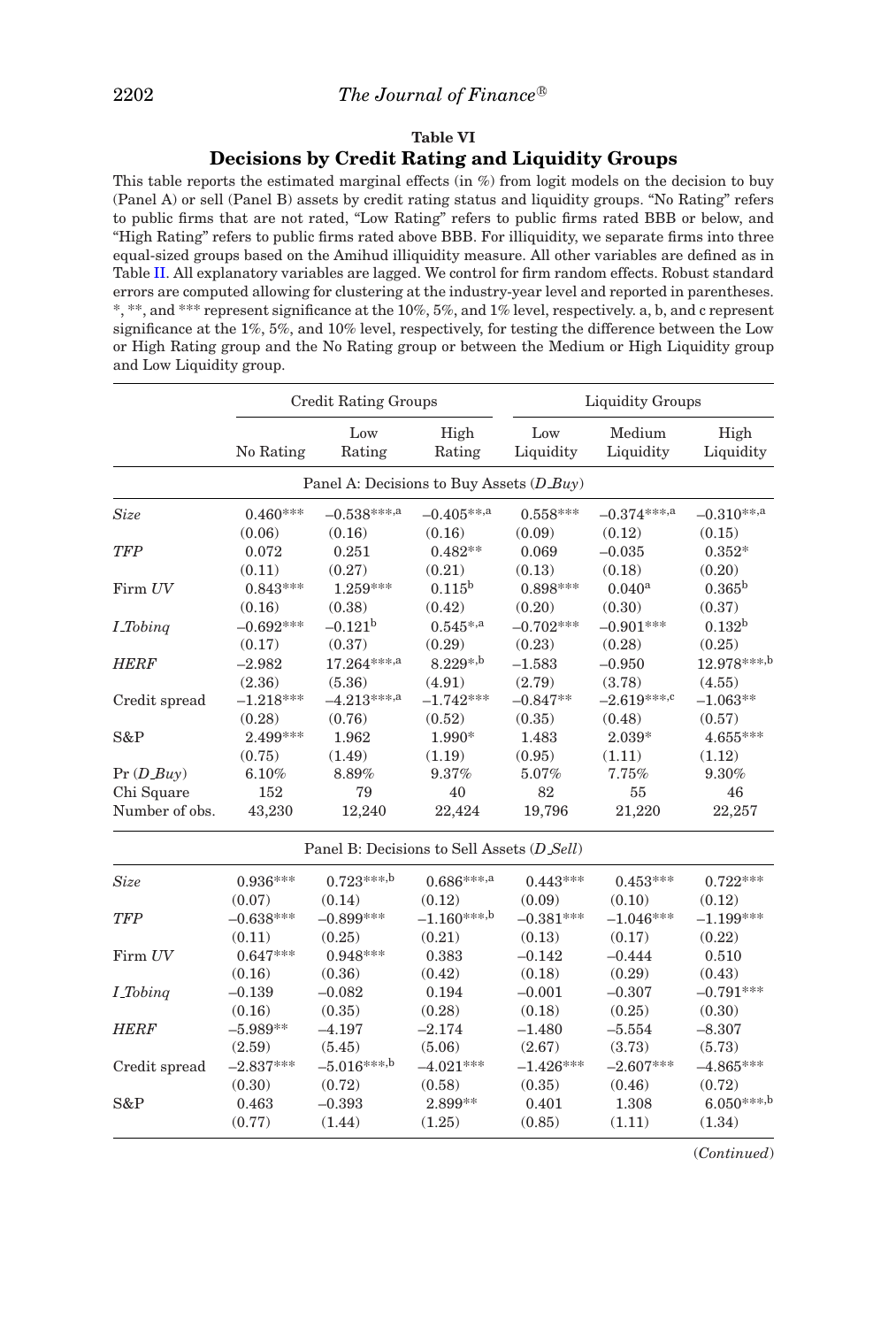|                                               | Credit Rating Groups   |                       |                        |                                            | Liquidity Groups      |                         |  |
|-----------------------------------------------|------------------------|-----------------------|------------------------|--------------------------------------------|-----------------------|-------------------------|--|
|                                               | No Rating              | Low<br>Rating         | High<br>Rating         | Low<br>Liquidity                           | Medium<br>Liquidity   | High<br>Liquidity       |  |
|                                               |                        |                       |                        | Panel B: Decisions to Sell Assets (D.Sell) |                       |                         |  |
| $Pr(D\_Sell)$<br>Chi Square<br>Number of obs. | 7.47%<br>284<br>50,337 | 8.05%<br>92<br>13,606 | 8.87%<br>128<br>24,139 | 4.63%<br>49<br>23,058                      | 7.08%<br>84<br>23,552 | 10.35%<br>133<br>23,375 |  |

**Table VI***—Continued*

findings, this finding indicates that the constrained low-rated firms are more affected by market liquidity, while the less constrained high-rated firms are more affected by productivity. Public firms with no rating are most similar to private firms with low sensitivity to productivity and credit spreads.

Examining the results for stock liquidity groups, we observe similar patterns as those described for the credit rating groups. Although credit spreads have a negative effect for all liquidity groups, the effect on acquisitions is largest for the midlevel liquidity group. Productivity (*TFP*) has the largest effect for the high-liquidity group. In addition, size has the largest effect in the low-liquidity group, suggesting that size can compensate for the lack of liquidity. On the sales side, credit spreads affect the high-liquidity group the most.

We also compute the economic significance of these results. For low-rated firms, the probability of buying and selling assets increases 62% when the credit spread moves from the 90th to the 10th percentile. In comparison, the increases are 19% and 23%, respectively, for highly rated firms and for nonrated firms, respectively. Similarly, for firms with medium stock liquidity, the rate of asset purchases increases 42% when the credit spread moves from the 90th to the 10th percentile. In comparison, the increases are 18% and 12% for firms in the low- and high-liquidity groups, respectively.

In sum, although public firms with better access to credit or the equity market (the highly rated group and the high liquidity group) do more acquisitions in general, firms with intermediate access (the low-rated group and the medium liquidity group) have the highest sensitivity to changes in credit spreads and are most affected by changes in market liquidity in their acquisition decisions. Among all groups, the acquisitions and sales of public firms with no credit rating and low stock liquidity most resemble private firms. As such, our finding suggests that the observed difference between public and private firms is due in part to the differences in their access to financial markets.

## **IV. Endogenizing Public Status**

## <span id="page-26-0"></span>*A. Predicting the Decision to Be Public*

The preceding sections establish that public firms participate more in acquisitions, especially during merger waves. But the decision to acquire public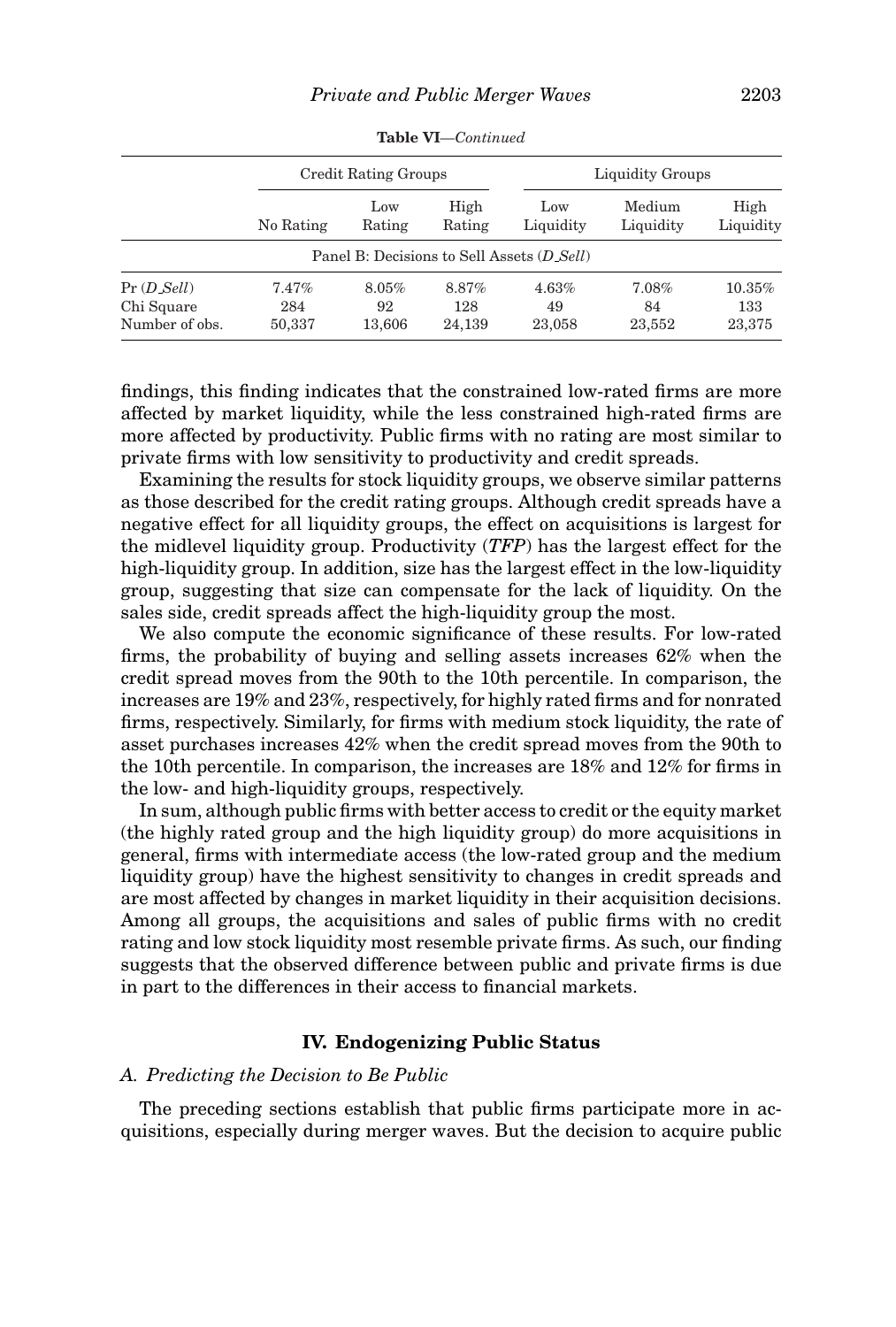status is itself a choice variable. If public status confers advantages in financing acquisitions, then firms with superior growth opportunities can self-select into public status to take advantage of the easier financing. Thus, the greater merger activity of public firms could be primarily due to inherent characteristics, such as superior corporate culture or technology, rather than to the advantages of public status in acquisitions. To distinguish between these two effects, we next analyze the decision to be public, and compare the subsequent merger activity of public and private firms with the same productivity and size at birth. Our hypothesis is that the quality of a firm is evident very early in its life, and that firms with greater growth potential select to be public to better engage in mergers and acquisitions later. As such, the decision to be public can be predicted using the initial quality of the firm (model (2)).

We use the LBD from the Census Bureau to confirm the birth year for firms in our sample. LBD is a data set constructed using information from the Business Registry that covers firms with any paid employees in the United States  $(>10$  million establishments per year).<sup>16</sup> The LBD starts in 1976, and thus, to correctly identify the birth year, we only include a subsample of firms that first appeared in the LBD after 1976. As in the overall sample, both public and private firms are included when their segment sales are one million dollars or larger in their initial year. Since we want to examine the decision to be public based on initial conditions, in these tests we also exclude firms that were already public the first time they appear in the database.

For the firms born after 1975 we create an exclusion window to remove the first 5 (or in some specifications 10) years after birth from our sample. We then run probit models to predict firms' public status after this exclusion window as a function of the firm's initial characteristics at birth and, in some specifications, industry conditions. The exclusion window mitigates concerns that contemporaneous shocks affect the incentives both to go public and to trade assets. Thus, the specification captures the fundamental quality of a firm, which affects both the incentives to go public as well as the incentives to trade assets.

We find that initial conditions are very persistent. For example, 10 years after birth, 44% of the firms that start in the smallest size quintile remain in the same quintile, and 90% of the firms that start in the largest size quintile remain in the same quintile. Similar patterns also exist for productivity, although they are not as strong. Ten years after the birth, 36% (40%) of firms that start in the least (most) productive quintile remain in the same productivity quintile.

Table [VII](#page-28-0) presents our results for predicting public status—columns 1 to 3 use a 5-year window and columns 4 to 6 use a 10-year window.

In column 1, we include initial size and productivity  $(Size_0, TFP_0)$  and their square terms  $(Size_0^2, TFP_0^2)$  to measure the initial quality of a firm, and use the change in aggregate industry shipments in the next 25 years (*CDTVS*25) to measure the long-term growth in industry demand. Both linear and square

<span id="page-27-0"></span><sup>16</sup> See Jarmin and Miranda [\(2002\)](#page-39-20) for a detailed description of the LBD [\(http://ideas.repec.](http://ideas.repec.org/p/cen/wpaper/02-17.html) [org/p/cen/wpaper/02-17.html\)](http://ideas.repec.org/p/cen/wpaper/02-17.html).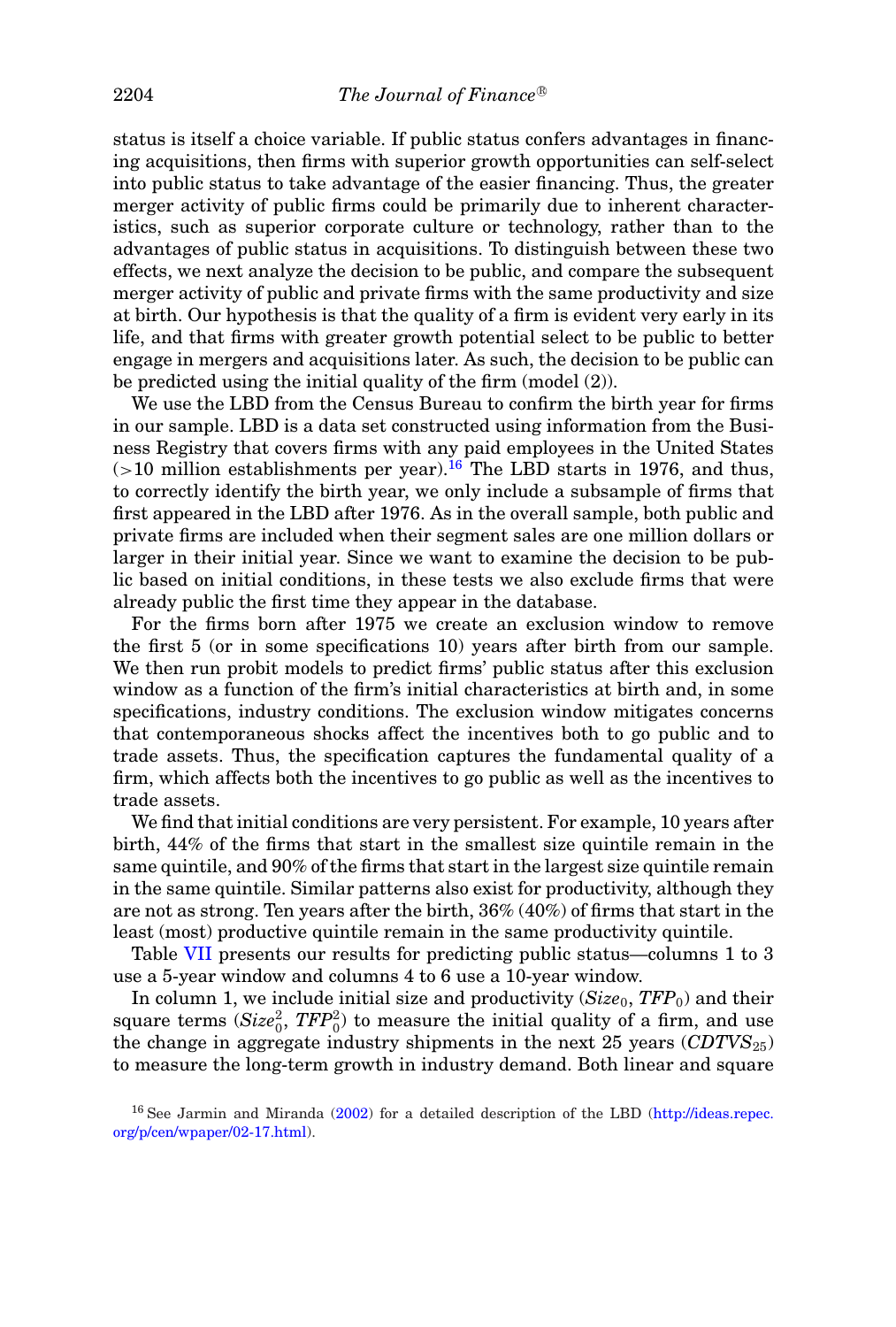# **Table VII Predicting Public Status**

<span id="page-28-0"></span>This table reports the estimated marginal effects (in  $\%$ ) of probit models predicting public status. The dependent variable,  $D$  *Pub*, equals one for public firms and zero for private firms.  $TFP<sub>0</sub>$ and  $TFP_0^2$  represent the linear and square terms of initial  $TFP$ , respectively, and  $Size_0^2$  and  $Size_0^2$ measure the linear and square terms of initial size, respectively. *CDTVS25* measures the change in long-run shipments in the industry (in 25 years). *I CapEx* represents the industry capital expenditures. *S50* measures the percentage of small firms (with less than 50 employees) in the industry. *Persistence* measures the persistence of *TFP* within the industry based on rank correlation. *Ln(N<sub>IPO</sub>*) is the log number of annual IPOs.  $Q2(Size_0)$  to  $Q5(Size_0)$  are indicators for the second to fifth quintiles based on *Size*0, respectively. For columns 1 to 3, we only include firms that are at least 5 years old, and for columns 4 to 6, we only include firms that are 10 years old. All other variables are as defined in Table [II.](#page-15-0) All time-varying variables are lagged. Robust standard errors are computed allowing for clustering at the industry level. \*, \*\*, and \*\*\* represent significance at the 10%, 5%, and 1% level, respectively.

|                                | 5 Years after Birth |             |             | 10 Years after Birth |             |             |  |
|--------------------------------|---------------------|-------------|-------------|----------------------|-------------|-------------|--|
|                                | (1)                 | (2)         | (3)         | (4)                  | (5)         | (6)         |  |
| $TFP_0$                        | 0.29                | 1.98***     | $-0.89$     | 0.52                 | $2.90***$   | 1.00        |  |
|                                | (0.20)              | (0.30)      | (0.90)      | (0.40)               | (0.50)      | (1.50)      |  |
| TFP <sub>0</sub> <sup>2</sup>  | 11.48***            | $10.04***$  |             | 17.16***             | 15.58***    |             |  |
|                                | (0.60)              | (0.60)      |             | (1.00)               | (1.00)      |             |  |
| Size <sub>0</sub>              | $1.80***$           | $1.25***$   |             | $1.90**$             | $1.46*$     |             |  |
|                                | (0.50)              | (0.50)      |             | (0.80)               | (0.80)      |             |  |
| Size <sub>0</sub> <sup>2</sup> | $0.18***$           | $0.19***$   |             | $0.22***$            | $0.22***$   |             |  |
|                                | (0.00)              | (0.00)      |             | (0.00)               | (0.00)      |             |  |
| CDTVS25                        | $0.31***$           | $0.21***$   | $0.22***$   | $0.42***$            | $0.28***$   | $0.28***$   |  |
|                                | (0.00)              | (0.00)      | (0.00)      | (0.00)               | (0.00)      | (0.00)      |  |
| $I_{\mathcal{A}}$              |                     | 12.08***    | $11.72***$  |                      | 19.91***    | 19.95***    |  |
|                                |                     | (0.70)      | (0.70)      |                      | (1.30)      | (1.30)      |  |
| I_Tobing                       |                     | $9.56***$   | $10.92***$  |                      | 14.23***    | 14.94***    |  |
|                                |                     | (1.40)      | (1.40)      |                      | (2.30)      | (2.30)      |  |
| <b>HERF</b>                    |                     | $7.20***$   | $7.78***$   |                      | $4.13***$   | $4.37***$   |  |
|                                |                     | (0.70)      | (0.70)      |                      | (1.10)      | (1.20)      |  |
| S50                            |                     | $-12.41***$ | $-14.80***$ |                      | $-16.79***$ | $-19.41***$ |  |
|                                |                     | (0.60)      | (0.60)      |                      | (1.00)      | (1.00)      |  |
| Persistence                    |                     | $1.70***$   | $1.83***$   |                      | $1.94***$   | 2.09***     |  |
|                                |                     | (0.10)      | (0.10)      |                      | (0.10)      | (0.10)      |  |
| $Ln(N_$                        |                     | $0.24***$   | 0.06        |                      | $0.42***$   | $0.36***$   |  |
|                                |                     | (0.10)      | (0.10)      |                      | (0.10)      | (0.10)      |  |
| $Q2(Size_0)$                   |                     |             | $1.43***$   |                      |             | $1.42***$   |  |
|                                |                     |             | (0.30)      |                      |             | (0.50)      |  |
| $Q3(Size_0)$                   |                     |             | $5.70***$   |                      |             | $6.72***$   |  |
|                                |                     |             | (0.40)      |                      |             | (0.60)      |  |
| $Q4(Size_0)$                   |                     |             | 10.86***    |                      |             | 11.95***    |  |
|                                |                     |             | (0.40)      |                      |             | (0.60)      |  |
| $Q5(Size_0)$                   |                     |             | 30.05***    |                      |             | 30.51***    |  |
|                                |                     |             | (0.60)      |                      |             | (0.80)      |  |
| $Q2(Size_0) \times TFP$        |                     |             | $-2.99**$   |                      |             | $-6.12***$  |  |
|                                |                     |             | (1.20)      |                      |             | (2.00)      |  |
| $Q3(Size_0) \times TFP$        |                     |             | $-0.75$     |                      |             | $-3.24*$    |  |
|                                |                     |             | (1.10)      |                      |             | (1.80)      |  |
|                                |                     |             |             |                      |             |             |  |

(*Continued*)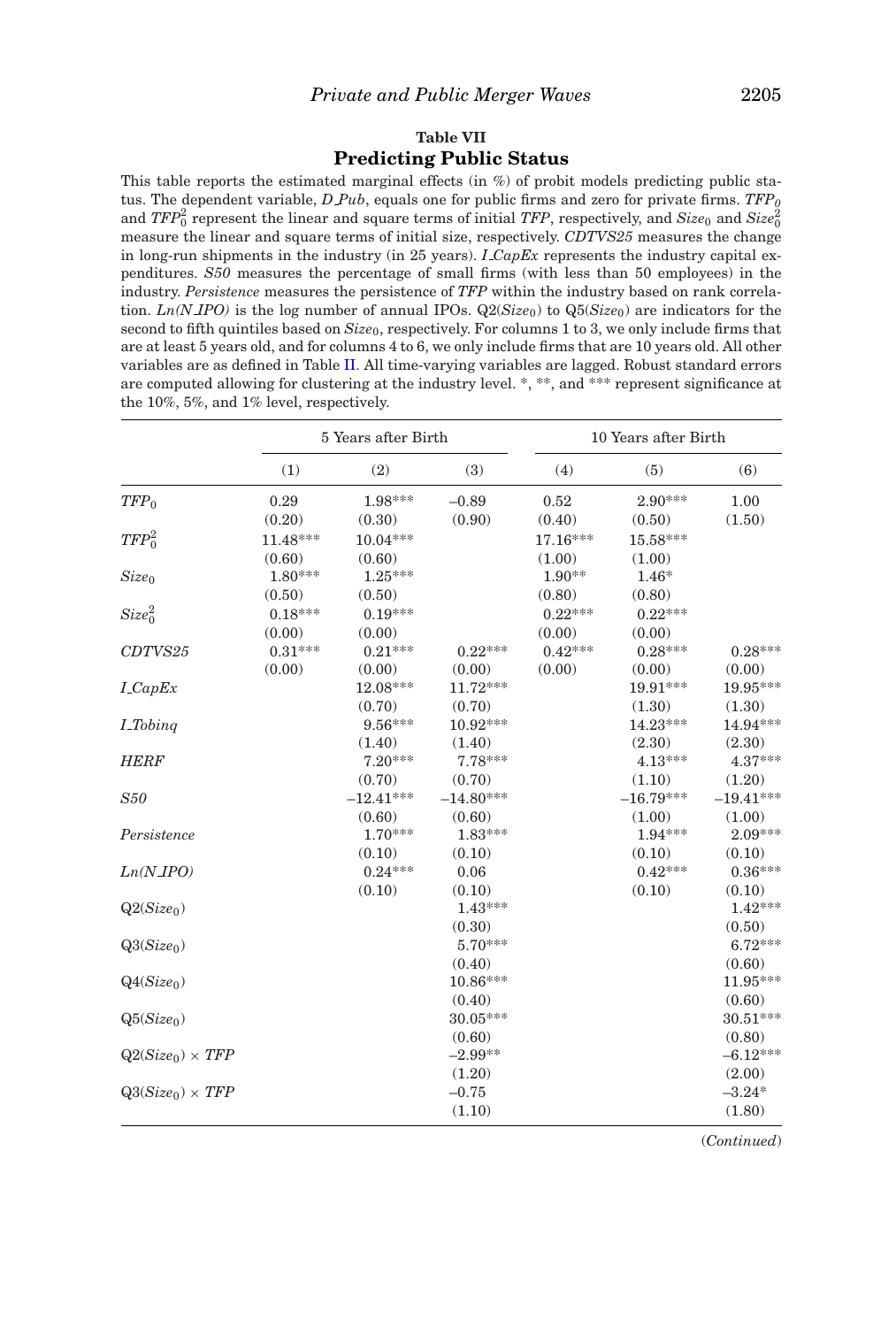|                         |         | 5 Years after Birth |            |        | 10 Years after Birth |         |
|-------------------------|---------|---------------------|------------|--------|----------------------|---------|
|                         | (1)     | (2)                 | <b>(3)</b> | (4)    | (5)                  | (6)     |
| $Q4(Size_0) \times TFP$ |         |                     | 1.45       |        |                      | 0.21    |
|                         |         |                     | (1.00)     |        |                      | (1.70)  |
| $Q5(Size_0) \times TFP$ |         |                     | $5.62***$  |        |                      | 4.83*** |
|                         |         |                     | (1.00)     |        |                      | (1.60)  |
| $R$ -square             | 0.180   | 0.191               | 0.169      | 0.165  | 0.178                | 0.167   |
| Number of obs.          | 187,581 | 187,581             | 187,581    | 88,934 | 88,934               | 88,934  |

**Table VII***—Continued*

terms of productivity and size are positive, suggesting that firms that were larger and more productive at birth are more likely to be public later in their life cycles. In our sample, 5 years after birth, firms that begin in the highest quintile in both size and productivity have a 27% probability of being public, while less than 1% of the firms that begin in the lowest quintile in both size and productivity become public. Industry long-term demand also plays an important role. Firms in industries with increasing long-term demand are more likely to be public. The initial conditions, together with the industry long-term demand, explain about 18% of the total variation in firms' public status 5 years after birth.

In column 2, we add lagged industry and macro variables to account for cases in which firms change their public status over time. Firms in industries with high capital expenditures and more growth opportunities may have higher demand for capital. We capture these effects by including the industry capital expenditure rate (*I CapEx*) and the industry Tobin's *Q* (*I Tobinq*). We include the Herfindahl index (*HERF*) to capture the industry concentration ratio. This measure is calculated based on sales from both public and private firms.

Some industries may be more suitable for small private firms than others due to the characteristics of the industry. We use the percentage of firms with less than 50 employees  $(S50)$  as a proxy for industry business conditions.<sup>17</sup> Initially productive firms might be more likely to go public if productivity is persistent over time. We therefore include a measure for productivity persistence (*Persistence*) calculated as the mean rank correlation between the lagged and current *TFP* for all firms in the industry-year**.** Lastly, we include the log of the number of IPOs in a year to control for economic conditions for IPOs.<sup>[18](#page-29-1)</sup> All variables have the predicted signs. Firms in industries with higher capital expenditures, better growth prospects, a higher concentration ratio, a lower proportion of small firms, and higher persistence in *TFP* are more likely to go public. Firms are also more likely to go public during an IPO wave. In this expanded specification the initial firm conditions (size, productivity, and their squared terms) remain positive and significant at the 1% level.

<span id="page-29-1"></span><span id="page-29-0"></span><sup>&</sup>lt;sup>17</sup> We use the employment numbers provided in LBD to compute this percentage.

<sup>18</sup> The series is calculated based on data provided on Jay Ritter's website: [http://bear.cba.](http://bear.cba.ufl.edu/ritter/ipoisr.htm) [ufl.edu/ritter/ipoisr.htm.](http://bear.cba.ufl.edu/ritter/ipoisr.htm)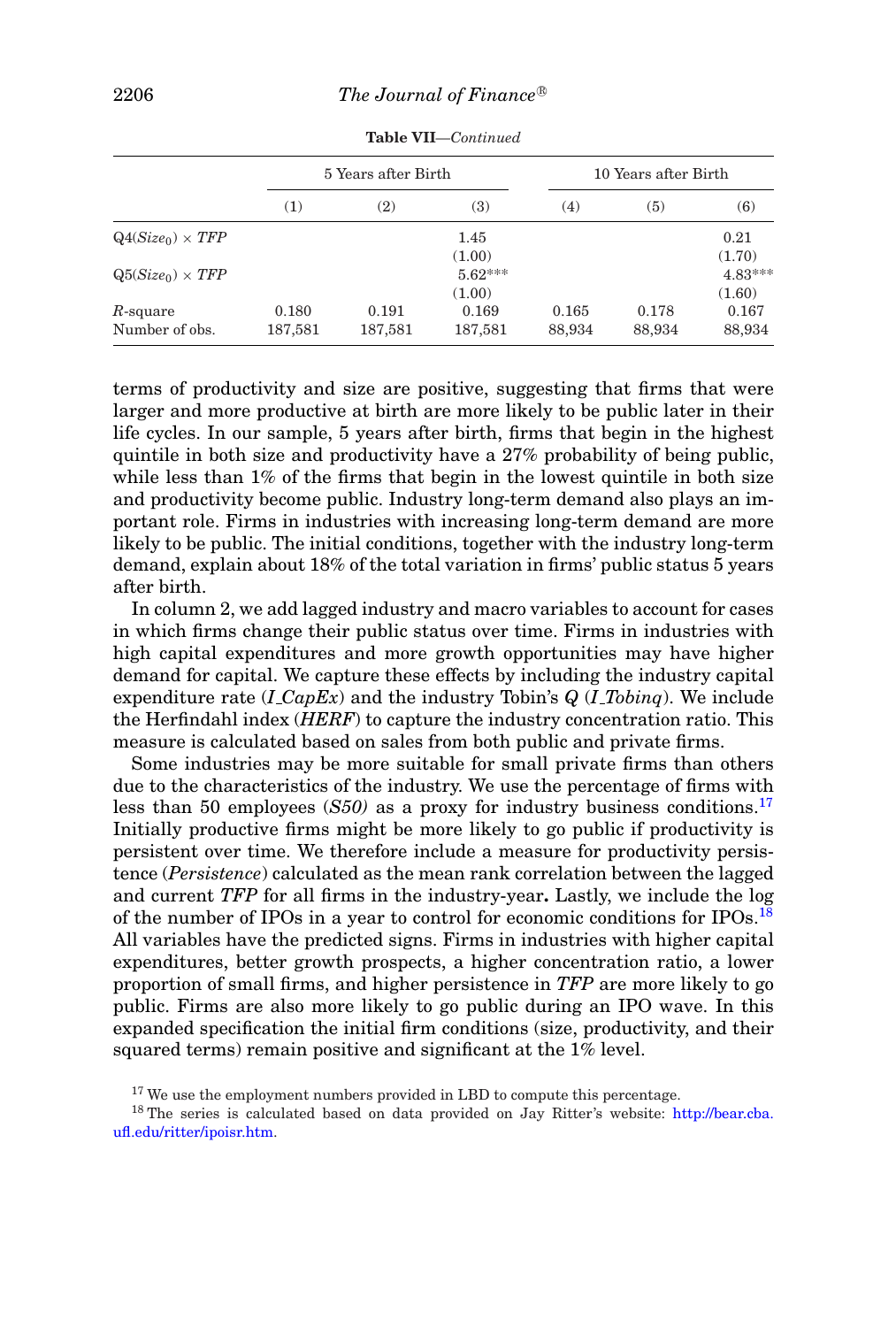In column 3, we use initial size quintiles and interact them with initial productivity. The marginal effect on public status is monotonically increasing in size quintiles. Moreover, *TFP* matters for large size quintiles. In columns 4 through 6, we estimate the same specification using initial firm quality and firm size from at least 10 years prior to subsequent years. The results from these specifications are similar to those for the specification with initial quality and size from 5 years prior.

#### *B. Endogenous Selection: Reexamining the Decisions to Buy and Sell Assets*

Firms with higher productivity and greater anticipation of future growth may choose to become public to participate more in acquisitions when opportunities emerge. We show above that initial conditions at birth are good signals for firm quality—firms that are larger and more productive at birth are more likely to be public later in their lives. If the same quality also affects later decisions in participating acquisitions, then we should observe a positive relationship between initial conditions (or the probability of being public) and the probability of engaging in acquisitions. In this section, we control for the endogeneity of public status using first a selection model and then a matching model to reexamine the decision to buy and sell assets.

First, we examine how the selection into public status affects purchase and sale decisions. We estimate the probability of being public using the specification in Table [VII,](#page-28-0) column 1. In predicting the probability of being public we use as independent variables firm characteristics at birth and remove observations in a 5-year exclusion window following the firm's birth. Since all the explanatory variables are time-invariant, the predicted probability captures the firm's initial condition. Because the predicted probability of being public is only available for firms born after 1976, the first year that the LBD is available, our sample of firms with predicted public status is more representative of younger firms.<sup>[19](#page-30-0)</sup>

In Table [VIII,](#page-31-0) we perform a matching exercise based on the predicted probability of being public as a propensity score. We then compare decisions to buy and sell assets between the treated group (public firms) and the control group (private firms) using stratification matching. The estimated average treatment effect on the treated group (ATT) then captures the effect that public status has on acquisition decisions controlling for initial public quality. We also enforce the computation of the ATT only in the region of common support. We report the estimated ATT over the whole sample period and also on and off the wave.

On the purchase side, matching based on the probability of being public predicted by initial conditions explains about 27% of the difference between public and private firms. When we separate our sample period into wave and nonwave years, we find that predicted public status matters more during merger

<span id="page-30-0"></span><sup>19</sup> The predicted probability is available for 15% of public firms and 29% of private firms in our data set.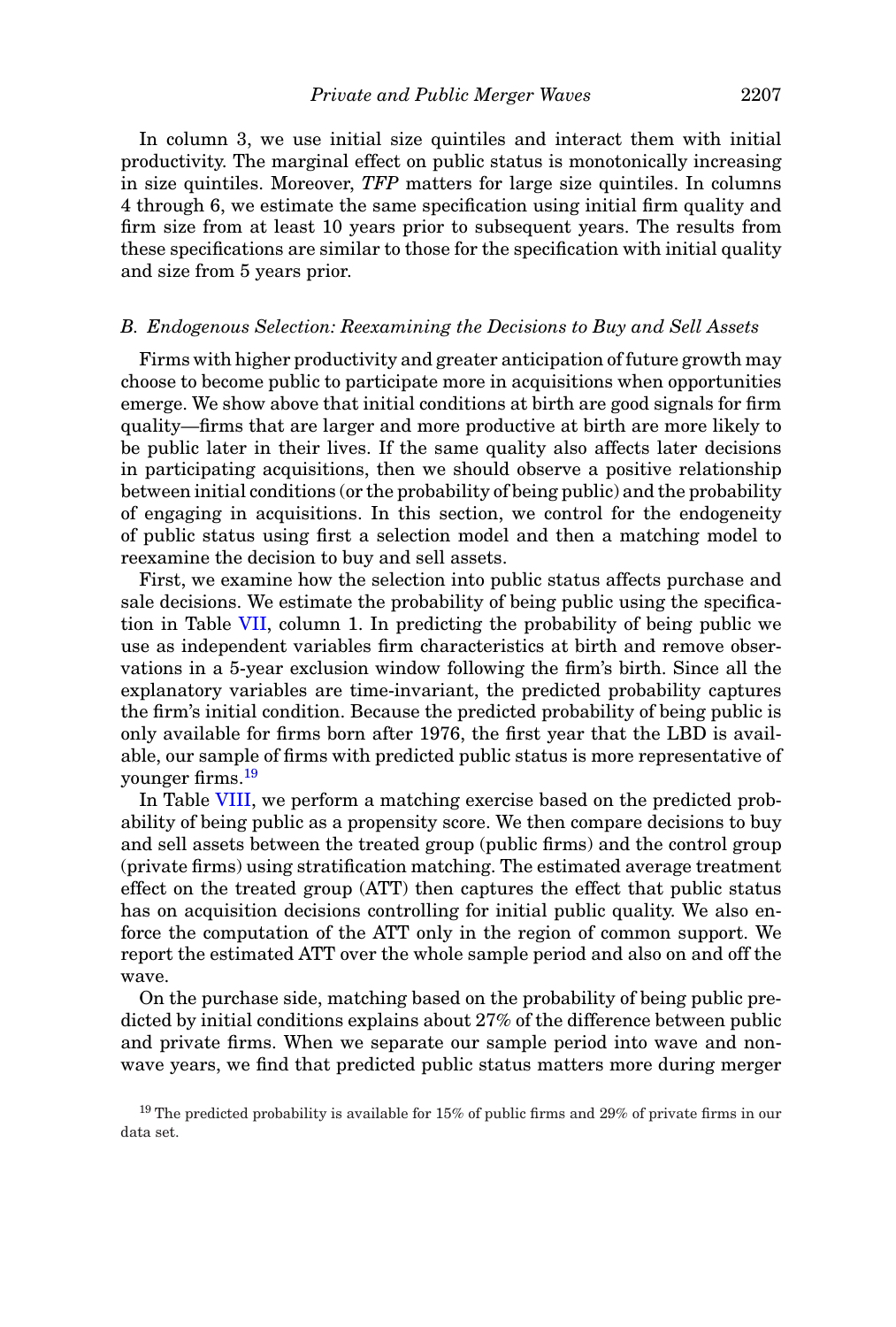#### **Table VIII Decision to Buy or Sell Assets: Propensity Score Matching**

<span id="page-31-0"></span>This table shows the difference in estimated probabilities in purchases (Panel A) and sales (Panel B) between public and private firms before and after matching. We match firms based on the predicted probability of being public using the specification in Table [VII,](#page-28-0) column 1. The treatment group includes all firm-year observations for public firms and the control group includes all firmyear observations for private firms.

|                                    | Panel A: Probability of Purchases |                                          |                                         |  |
|------------------------------------|-----------------------------------|------------------------------------------|-----------------------------------------|--|
|                                    | All                               | Off-the-Wave<br>$(D_$ \textit{Wave} = 0) | On-the-Wave<br>$(D_ \textit{Wave} = 1)$ |  |
| Public firms                       | 5.37%                             | 4.83%                                    | 6.47%                                   |  |
| Private firms                      | 1.11%                             | 1.03%                                    | 1.28%                                   |  |
| Difference (w/o matching)          | 4.27%                             | 3.80%                                    | 5.19%                                   |  |
| Difference (w/ matching)           | 3.10%                             | 2.56%                                    | 4.00%                                   |  |
| % Explained by matching            | 0.27                              | 0.33                                     | 0.23                                    |  |
| # of Treatment<br>16,656           |                                   | 11,138                                   | 5,518                                   |  |
| # of Control                       | 143,576                           | 99,735                                   | 43,841                                  |  |
| $T\text{-stat}$ (from bootstrap)   | (16.36)                           | (13.31)                                  | (9.64)                                  |  |
|                                    | Panel B: Probability of Sales     |                                          |                                         |  |
|                                    |                                   | Off-the-Wave                             | On-the-Wave                             |  |
|                                    | All                               | $(GW = 0)$                               | $(GW = 1)$                              |  |
| Public firms                       | 6.63%                             | 5.88%                                    | 8.16%                                   |  |
| Private firms                      | 3.42%                             | 3.21%                                    | 3.90%                                   |  |
| Difference (w/o matching)<br>3.22% |                                   | 2.68%                                    | 4.26%                                   |  |
| Difference (w/ matching)<br>0.30%  |                                   | 0.03%                                    | 0.85%                                   |  |
| % Explained by matching            | 0.91                              | 0.99                                     | 0.80                                    |  |
| # Treatment                        | 16,656                            | 11,138                                   | 5,518                                   |  |
| # Control                          | 143,576                           | 99,735                                   | 43,841                                  |  |
| $T\text{-stat}$ (from bootstrap)   | (1.07)                            | (0.13)                                   | (1.91)                                  |  |

waves—initial conditions explain 23% of the difference on the wave while 33% of the difference off the wave. On the sales side, most of the differences between public and private firms can be explained by initial selection. Controlling for initial public quality, public firms are no longer more likely to sell assets than private firms. Initial quality selection explains almost all of the difference for off-the-wave sales and 80% of the difference for on-the-wave sales.

Two factors may explain our findings. First, through initial quality (such as size and productivity), we are able to capture the capacity to be public, but not the willingness. Some entrepreneurial firms may have the same initial quality to become public but choose to stay private to maintain a quiet life (Bertrand and Mullainathan [\(2003\)](#page-39-21)) or to maintain control by insiders for other reasons. In that case, public status is a signal of both quality and preference.

Alternatively, our results can suggest that being public does make a difference when it comes to access to financing. Public firms have better access to capital markets in general, and benefit even more when credit becomes more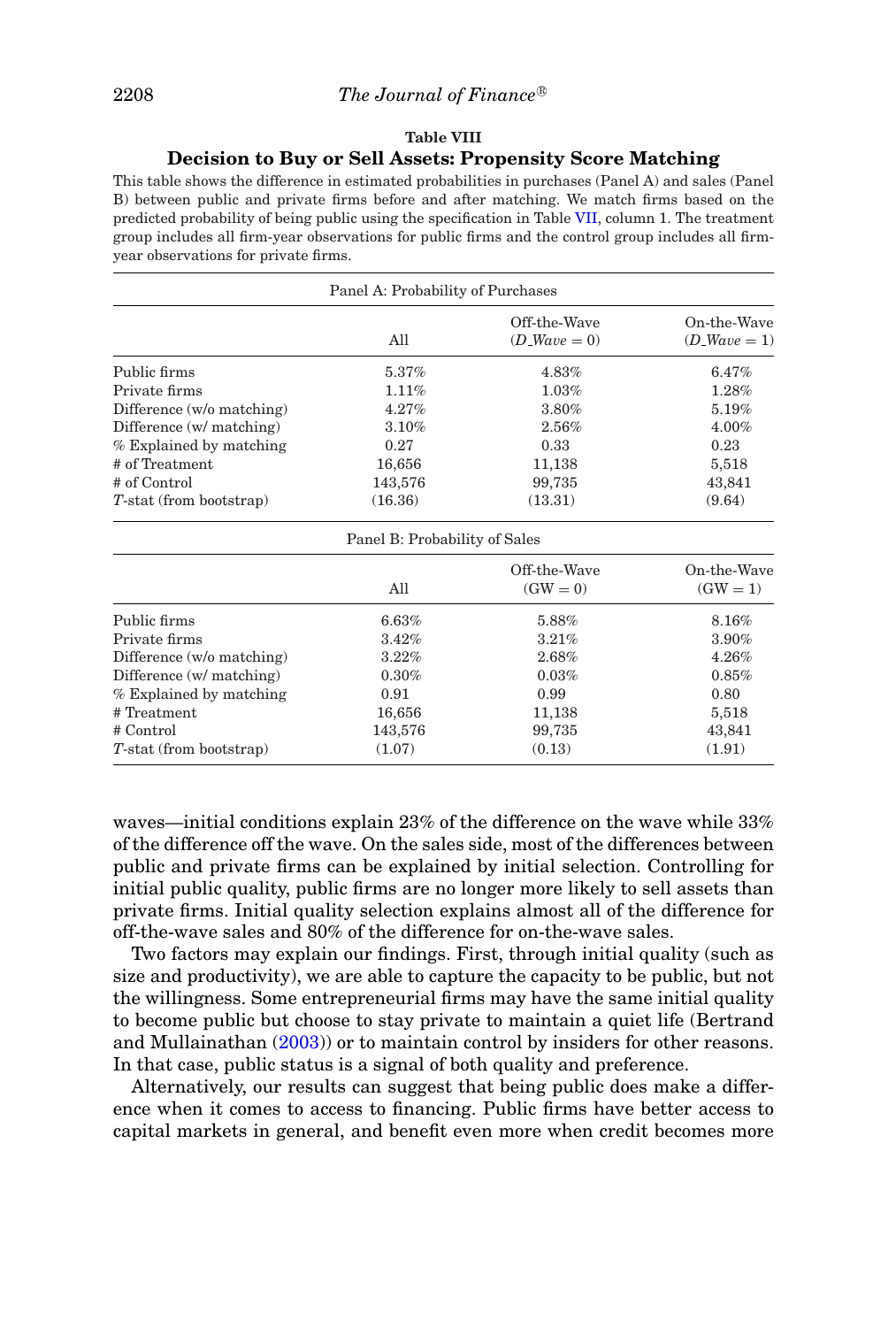readily available. Therefore, they are more likely to engage in acquisitions in the presence of good opportunities. The asymmetry in our findings between sales and purchases suggests that, as expected, the advantage of being public through better access to capital is more prominent for acquisitions, while asset sales are driven more by firm fundamentals and initial conditions.

In addition to this matching exercise, we further examine endogenous selection into public status, by running the regression model of Table [II](#page-15-0) by quartiles of firms based on their predicted probability of being public. We first separate firms in quartiles  $(Q1 \text{ to } Q4)$  based on the predicted probability of being public, with Q1 firms having the lowest probability and Q4 having the highest probability. Not surprisingly, the percentage of public firms increases over the quartiles. For example, less than 2% of the firms in Q1 are public, compared to 27% of the firms in Q4. The transaction rate (both purchases and sales) is monotonically increasing from Q1 to Q4.

We use these quartiles of predicted public status to reestimate the decision to buy and sell assets based on firm, industry, and macro factors for each group separately using the same specification as in Table [II.](#page-15-0) These results allow us to assess whether firms based on their predicted probability of being public (and not actual public status) have differential sensitivity to credit spreads and the S&P stock market index. These results, presented in the Internet Appendix, show that the Q4 group has a much higher sensitivity to credit spreads as compared to the Q1 group in terms of both the purchase and the sale of assets. These results parallel our earlier findings using samples of firms that are actually public and private, suggesting that a large portion of the difference in observed acquisition behavior between public and private firms is indeed driven by differences in fundamentals early in a firm's life. Larger and more productive firms self-select to become public, and later these firms participate more in asset purchases and sales when opportunities arise.

We further control for selection effects when we focus on the subsample of Q4 firms with a high probability of being public and divide them based on their actual public status. Private Q4 firms are those firms that we predict, based on initial fundamentals, to be public in future years but are in fact private when observed 5 or more years later. For acquisition decisions, they have a higher sensitivity to macro conditions, such as credit spreads or the aggregate wave indicator, than private firms, but a lower sensitivity than public Q4 firms that are in fact public. However, this difference between public and private firms in the Q4 subsample is smaller than the difference between public and private firms overall. These results thus show that actual public status affects acquisition decisions but to a smaller degree after accounting for selection.

We find even smaller differences between public and private Q4 firms for decisions to sell assets. Private Q4 firms have a much higher sensitivity to credit spreads and to the aggregate wave indicator than do the full sample of private firms. The marginal effect of credit spreads on sales decisions for private Q4 firms is much closer to that of public firms. Our results remain qualitatively the same when we use an exclusion window of 10 years.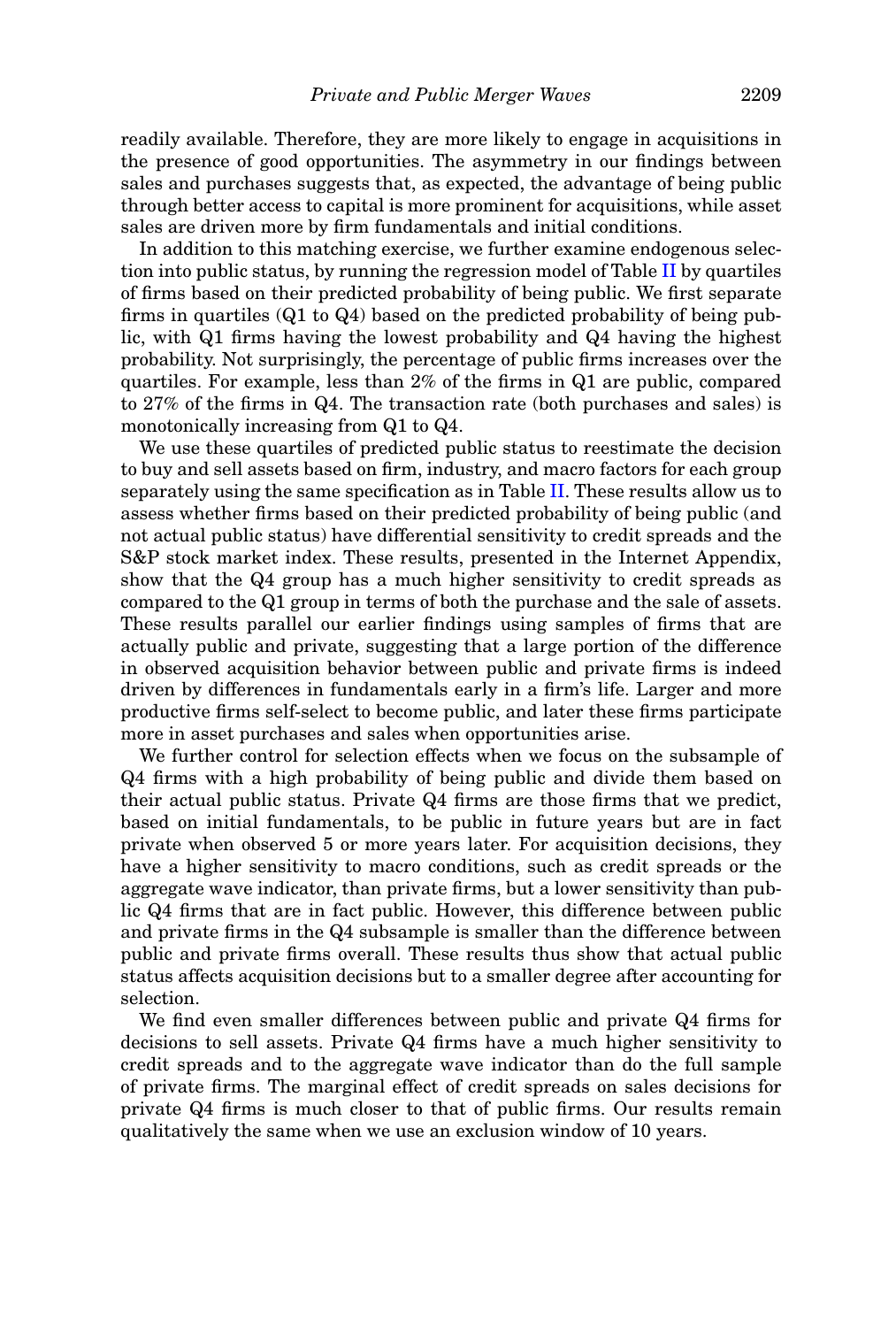#### <span id="page-33-0"></span>**V. Postsale Performance on Merger Waves: Private and Public Firms**

## *A. Public Status and Changes in Productivity*

To further pinpoint the effect of fundamentals and financial markets in driving merger waves, we now examine changes in productivity for the transacted plants on and off the wave. If the higher participation of public firms on the wave is driven by differences in their productivity and growth opportunities, then acquisitions of public firms should perform at least as well as or better than acquisitions by private firms. Alternatively, if public firms acquire more on the wave to take advantage of their more favorable access to financial markets rather than to realize synergies, then we should observe worse performance from public acquirers than private acquirers on the wave.

Table [IX](#page-34-0) examines changes in productivity for transacted plants around acquisitions for both off- and on-the-wave mergers. We measure changes in productivity at the plant level using three windows,  $(-1, 1)$ ,  $(-1, 2)$ , and  $(-1, 1)$ 3), with year 0 being the transaction year. Since firms may choose to sell a certain type of plant, we correct for selection bias following Heckman [\(1979\)](#page-39-22) in all of our regressions. We first use a similar specification as in Table [III,](#page-17-0) columns 1 and 2, to predict the outcome of being sold at the plant level. As in Table [III,](#page-17-0) we also estimate the model separately for public and private firms to allow for differences in sensitivity to firm, industry, and macro factors between the two groups. We then include the inverse Mills ratio or Heckman's lambda in our second-stage regressions when we examine changes in productivity for transacted plants. In all of our specifications, Heckman's lambda is negative and significant, suggesting that it is necessary to correct for selection bias.

Panel A shows that on average transacted plants have bigger improvements in productivity than nontransacted plants. The coefficient on *D Sale* , the indicator for whether the plant is sold, is significantly positive at the 1% level in all of our specifications, consistent with acquisitions being on average value enhancing. Moreover, the interaction between *D Sale* and *D Wave*, the indicator for aggregate wave years, is positive and significant, suggesting that on-thewave acquisitions experience even greater improvements in productivity. For example, 2 years after acquisition, plants that are sold have a 3.4% increase in productivity compared to nontransacted plants, and on-the-wave transactions realize a 2% additional productivity increase compared to off-the-wave transactions.

Rhodes-Kropf and Robinson [\(2008\)](#page-40-13) provide evidence that synergies from mergers are greatest when high productivity firms take over other high productivity firms. We find that public firms are more productive than private firms in general and their sensitivity to productivity is higher. Yan [\(2006\)](#page-40-7) and Duchin and Schmidt [\(2008\)](#page-39-5) find that on-the-wave horizontal mergers are followed by poor stock and operating performance. By contrast, we find that on-the-wave transactions create bigger efficiency gains. There are several notable differences between our study and theirs. First, we examine efficiency gains rather than stock returns. The two findings are not necessarily inconsistent, in that acquiring firms may overpay for real synergies. Second, due to the unique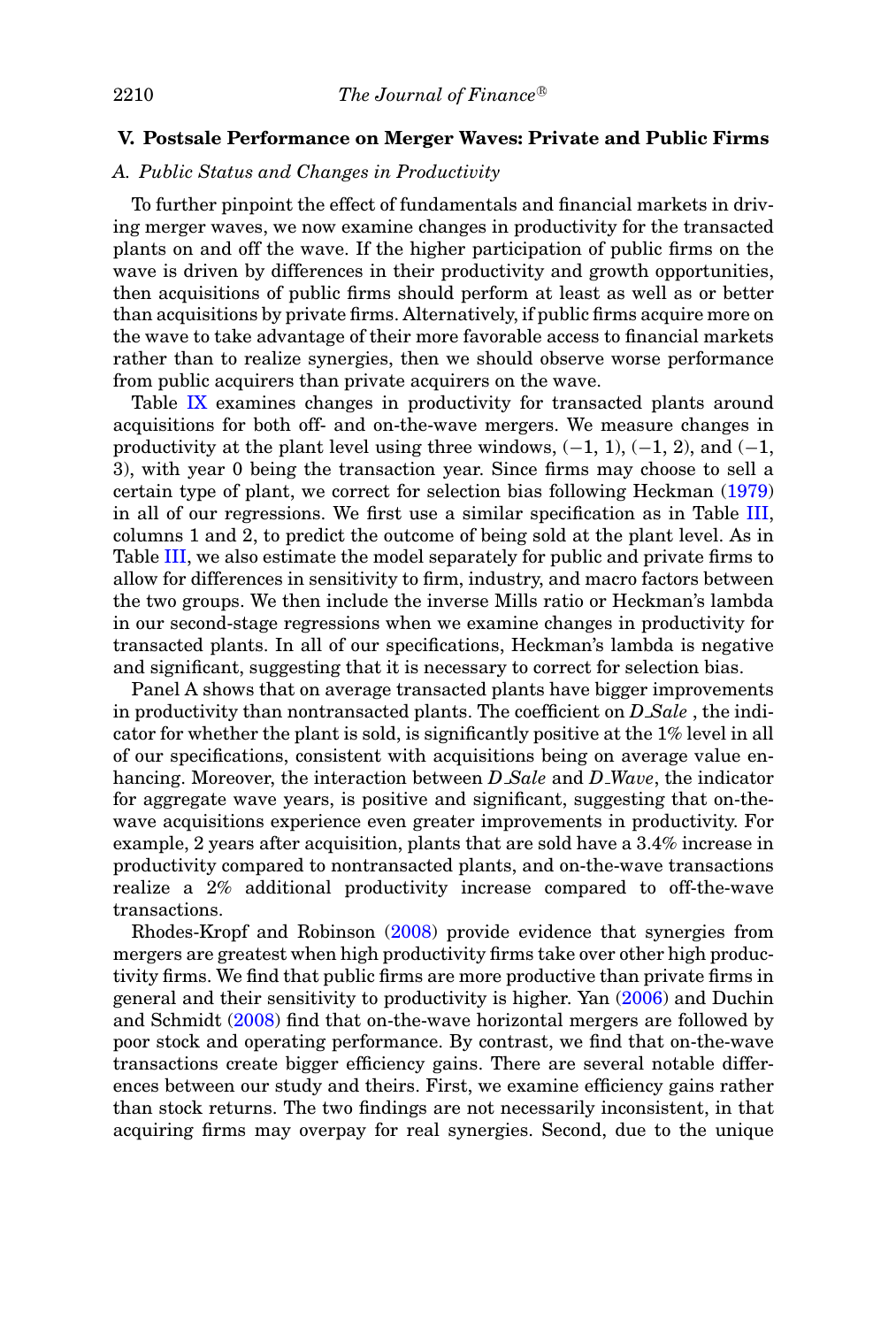# **Table IX Changes in Productivity**

<span id="page-34-0"></span>This table reports regression estimates on changes in *TFP* on the plant level. *D Sale* is an indicator variable that equals one if the plant is sold and zero otherwise. *D Wave* is an indicator variable that equals one for aggregate merger wave years and zero otherwise. *PrvtoPrv* indicates transactions between private firms, and *PubtoPub* indicates transactions between public firms. *PrvtoPub* indicates transactions between private sellers and public buyers, and *PubtoPrv* indicates transactions between public buyers and private sellers. *Lambda* is estimated as the inverse Mills ratio based on a first-stage selection model in which we predict the probability of being sold (based on Table [II,](#page-15-0) Panel B). *TFP* and *Ln(output)* measure total factor productivity and the log of output level for the plant, respectively. *TFP*(-1, 1) is the change in *TFP* from  $t - 1$  to  $t + 1$  with  $t$  being the current year. Similarly,  $TFP(-1, 2)$  and  $TFP(-1, 3)$  measure the change in  $TFP$  from  $t - 1$  to  $t + 2$  and  $t + 3$ , respectively. Industry (based on three-digit SIC) fixed effects are included. Robust standard errors allow for clustering at the industry-year level and are reported in parentheses. \*, \*\*, and \*\*\* represent significance at the 10%, 5%, and 1% level, respectively

|                                       | $TFP(-1, 1)$ |             | $TFP(-1, 2)$          |             | $TFP(-1, 3)$ |             |
|---------------------------------------|--------------|-------------|-----------------------|-------------|--------------|-------------|
|                                       | (1)          | (2)         | (3)                   | (4)         | (5)          | (6)         |
|                                       |              |             | Panel A: Regression 1 |             |              |             |
| D_Sale                                | $0.020***$   | $0.014***$  | $0.034***$            | $0.028***$  | $0.028***$   | $0.021***$  |
|                                       | (0.00)       | (0.01)      | (0.01)                | (0.01)      | (0.00)       | (0.01)      |
| D_Wave                                |              | $-0.005*$   |                       | $-0.009***$ |              | $-0.003$    |
|                                       |              | (0.00)      |                       | (0.00)      |              | (0.00)      |
| $D\_{Sale} \times D\_{Wave}$          |              | $0.021***$  |                       | $0.020**$   |              | $0.024**$   |
|                                       |              | (0.01)      |                       | (0.01)      |              | (0.01)      |
| Lamda                                 | $-0.065***$  | $-0.066***$ | $-0.074***$           | $-0.078***$ | $-0.056**$   | $-0.057*$   |
|                                       | (0.02)       | (0.02)      | (0.03)                | (0.03)      | (0.03)       | (0.03)      |
| <b>TFP</b>                            | $-0.019***$  | $-0.019***$ | $-0.032***$           | $-0.032***$ | $-0.036***$  | $-0.036***$ |
|                                       | (0.01)       | (0.01)      | (0.01)                | (0.01)      | (0.01)       | (0.01)      |
| Ln(Output)                            | $0.054***$   | $0.054***$  | $0.064***$            | $0.064***$  | $0.066***$   | $0.066***$  |
|                                       | (0.00)       | (0.00)      | (0.00)                | (0.00)      | (0.00)       | (0.00)      |
| Constant                              | $-0.389***$  | $-0.384***$ | $-0.475***$           | $-0.467***$ | $-0.543***$  | $-0.541***$ |
|                                       | (0.05)       | (0.05)      | (0.06)                | (0.06)      | (0.07)       | (0.07)      |
| $R$ -Square                           | 1.46%        | 1.46%       | 1.70%                 | 1.70%       | 1.61%        | 1.61%       |
| Number of obs.                        | 745,940      | 745,940     | 624,899               | 624,899     | 513,743      | 513,743     |
|                                       |              |             | Panel B: Regression 2 |             |              |             |
| <b>PrvtoPrv</b>                       | 0.004        | 0.002       | $0.013**$             | 0.006       | 0.003        | $-0.001$    |
|                                       | (0.01)       | (0.01)      | (0.01)                | (0.01)      | (0.01)       | (0.01)      |
| <b>PrvtoPub</b>                       | $0.020**$    | 0.010       | $0.023**$             | $0.020*$    | $0.028***$   | $0.026**$   |
|                                       | (0.01)       | (0.01)      | (0.01)                | (0.01)      | (0.01)       | (0.01)      |
| PubtoPrv                              | $0.046***$   | $0.043***$  | $0.067***$            | $0.072***$  | $0.043***$   | $0.037**$   |
|                                       | (0.01)       | (0.01)      | (0.01)                | (0.01)      | (0.01)       | (0.02)      |
| PubtoPub                              | $0.034***$   | 0.023       | $0.066***$            | $0.058***$  | $0.071***$   | $0.055***$  |
|                                       | (0.01)       | (0.02)      | (0.01)                | (0.02)      | (0.01)       | (0.02)      |
| D_Wave                                |              | $-0.005*$   |                       | $-0.009***$ |              | $-0.003$    |
|                                       |              | (0.00)      |                       | (0.00)      |              | (0.00)      |
| $Prto Prv \times D$ _Wave             |              | 0.008       |                       | 0.029       |              | 0.014       |
|                                       |              | (0.02)      |                       | (0.02)      |              | (0.01)      |
| $PrutoPub \times D$ <sub>-</sub> Wave |              | $0.032*$    |                       | 0.009       |              | 0.007       |
|                                       |              | (0.02)      |                       | (0.02)      |              | (0.02)      |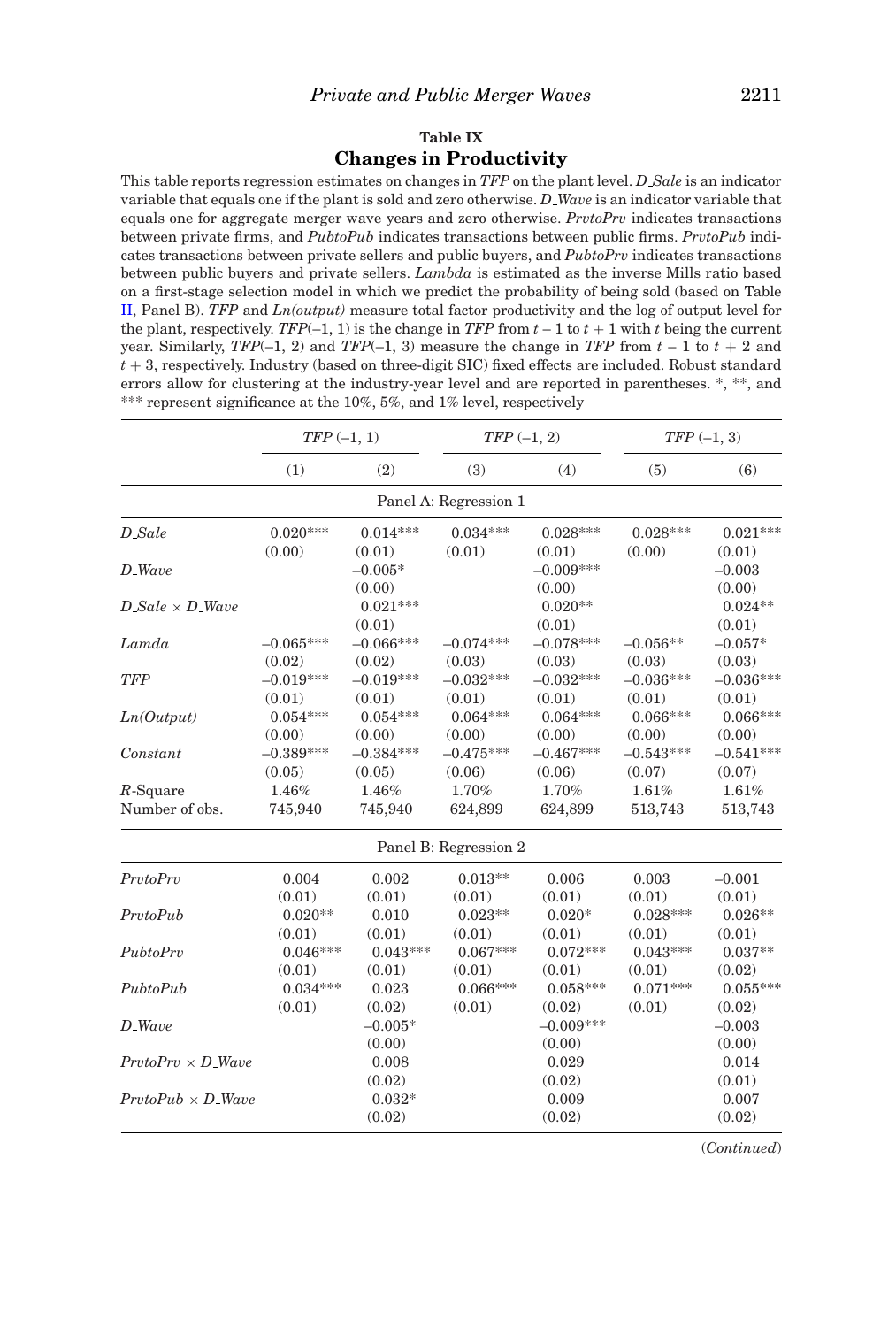|                           | $TFP(-1, 1)$ |                    | $TFP(-1, 2)$          |                    | $TFP(-1, 3)$ |                    |
|---------------------------|--------------|--------------------|-----------------------|--------------------|--------------|--------------------|
|                           | (1)          | (2)                | (3)                   | (4)                | (5)          | (6)                |
|                           |              |                    | Panel B: Regression 2 |                    |              |                    |
| $Puto Prv \times D$ -Wave |              | 0.009<br>(0.02)    |                       | $-0.012$<br>(0.02) |              | 0.017<br>(0.02)    |
| $PutoPub \times D_$       |              | $0.028*$<br>(0.02) |                       | 0.024<br>(0.02)    |              | $0.039*$<br>(0.02) |
| Lambda                    | $-0.064***$  | $-0.066***$        | $-0.075***$           | $-0.078***$        | $-0.056**$   | $-0.057*$          |
|                           | (0.02)       | (0.02)             | (0.03)                | (0.03)             | (0.03)       | (0.03)             |
| <b>TFP</b>                | $-0.019***$  | $-0.019***$        | $-0.032***$           | $-0.032***$        | $-0.036***$  | $-0.036***$        |
|                           | (0.01)       | (0.01)             | (0.01)                | (0.01)             | (0.01)       | (0.01)             |
| Ln(Output)                | $0.054***$   | $0.054***$         | $0.064***$            | $0.064***$         | $0.066***$   | $0.066***$         |
|                           | (0.00)       | (0.00)             | (0.00)                | (0.00)             | (0.00)       | (0.00)             |
| Constant                  | $-0.389***$  | $-0.384***$        | $-0.474***$           | $-0.465***$        | $-0.542***$  | $-0.540***$        |
|                           | (0.05)       | (0.05)             | (0.06)                | (0.06)             | (0.07)       | (0.07)             |
| $R$ -Square               | $1.46\%$     | 1.46%              | $1.70\%$              | 1.71%              | $1.62\%$     | $1.62\%$           |
| Number of obs.            | 745,940      | 745,940            | 624,899               | 624,899            | 513,743      | 513,743            |

**Table IX***—Continued*

feature of the Census data set, we are able to track transacted plants before and after the acquisition whereas the other studies examine changes in operating performance for all of the assets managed by the acquirer. In additional tests, we find that acquirers' existing plants do not perform worse compared to other plants within the industry.

Panel B presents results when we divide transactions based on the public status of the buyer and the seller. Except for private-to-private transactions (*PrvtoPrv*), all other types of transactions have positive post-transaction productivity gains significant at the 5% level. Across the four groups, changes in productivity for on-the-wave acquisitions are positive and either significantly higher than or statistically indistinguishable from changes in productivity for off-the-wave acquisitions. In particular, on-the-wave transactions between public firms are associated with post-transaction productivity gains—plants sold between public firms increase productivity 5% to 10% in the next 3 years. Both of these results, namely, on-the-wave mergers generating more efficiency gains and public-to-public transactions generating bigger improvements in productivity, suggest that the higher incidence of such mergers may be the consequence of higher expected synergies. In addition, our findings have implications for corporate governance in public and private firms. Acquisition decisions made in public firms may result in productivity gains from more efficient or skilled management.

# *B. Valuation and Changes in Productivity*

Our results in Table [V](#page-22-0) show that public firms are more likely to make acquisitions when their unexplained valuation (*UV)* is high. If highly valued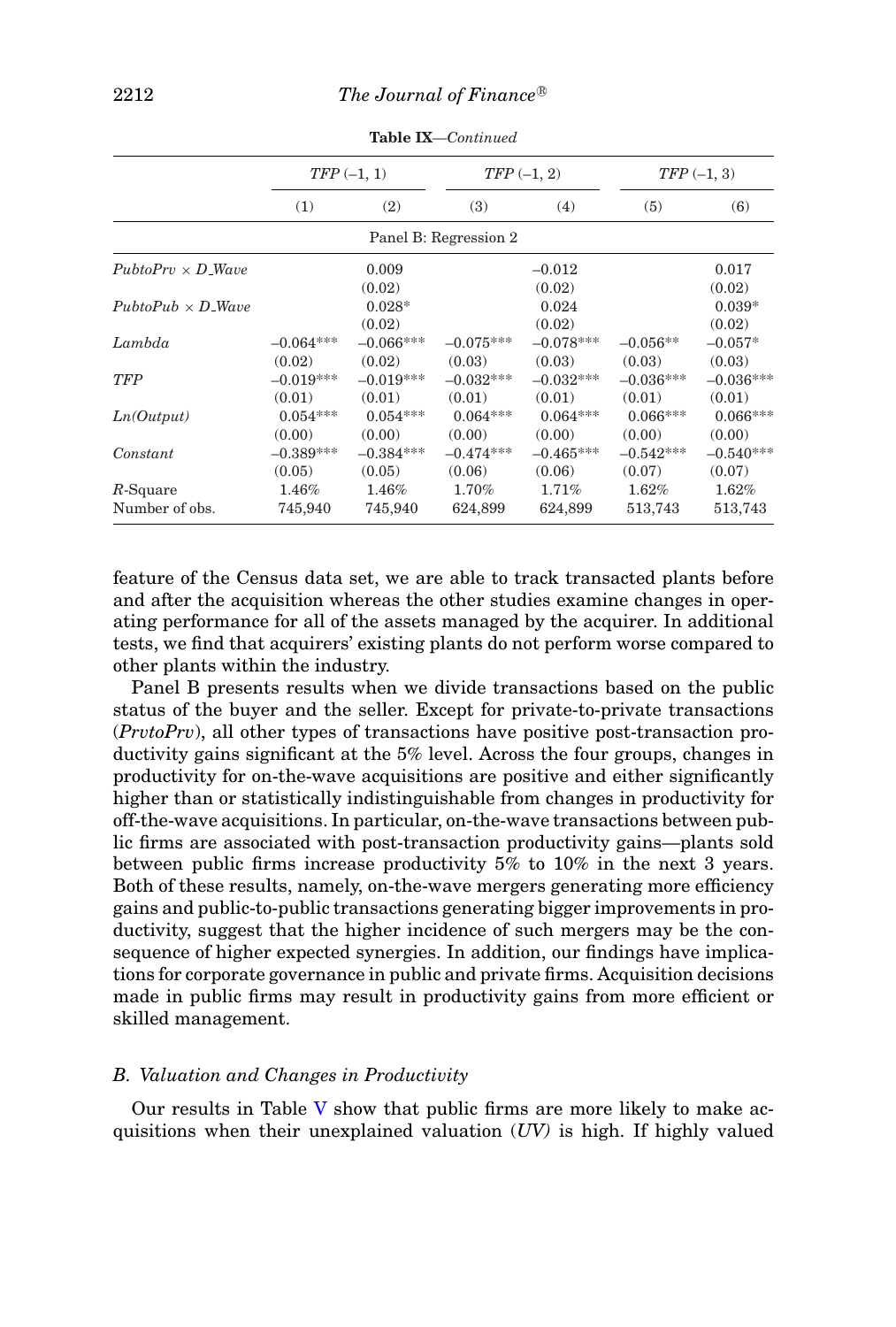#### **Table X Change in Productivity and Market Valuation**

<span id="page-36-0"></span>This table reports changes in productivity for transacted plants based on the buyer's valuation. *Prv Buyer* and *Pub Buye*r are indicator variables for private and public acquirer, respectively. *D UV* is an indicator variable that equals one if the acquirer has higher than average unexplained valuation (based on all public firms in that year) and zero otherwise. All other variables are as defined in Table [II](#page-15-0) and Table [IX.](#page-34-0) Industry (based on three-digit SIC) fixed effects are included. Robust standard errors allow for clustering at the industry-year level and are reported in parentheses. \*, \*\*, and \*\*\* represent significance at the 10%, 5%, and 1% level, respectively.

|                                                       | $TFP(-1, 1)$ |             | $TFP(-1, 2)$ |             | $TFP(-1, 3)$ |             |
|-------------------------------------------------------|--------------|-------------|--------------|-------------|--------------|-------------|
|                                                       | (1)          | (2)         | (3)          | (4)         | (5)          | (6)         |
| $D\_{Sale} \times Prv\ Buyer$                         | $0.020***$   | $0.016***$  | $0.031***$   | $0.027***$  | $0.021***$   | $0.014**$   |
|                                                       | (0.00)       | (0.01)      | (0.01)       | (0.01)      | (0.01)       | (0.01)      |
| $D\_{Sale} \times Pub\, Buyer \times$                 | 0.015        | 0.004       | $0.036***$   | $0.035**$   | $0.041***$   | $0.039**$   |
| $(D_{\text{-}}UV=0)$                                  | (0.01)       | (0.01)      | (0.01)       | (0.01)      | (0.01)       | (0.02)      |
| $D\_{Sale} \times Pub\ Buyer \times$                  | $0.028***$   | 0.013       | $0.048***$   | $0.029**$   | $0.050***$   | $0.038**$   |
| $(D_{\mathcal{L}}UV=1)$                               | (0.01)       | (0.01)      | (0.01)       | (0.01)      | (0.01)       | (0.02)      |
| $D$ _Wave                                             |              | $-0.005***$ |              | $-0.009***$ |              | $-0.003$    |
|                                                       |              | (0.00)      |              | (0.00)      |              | (0.00)      |
| $D-Sale \times Prv Buyer \times$                      |              | 0.013       |              | 0.015       |              | $0.023*$    |
| $D$ Wave                                              |              | (0.01)      |              | (0.01)      |              | (0.01)      |
| $D\_{Sale} \times Pub Buyer \times$                   |              | 0.035       |              | 0.005       |              | 0.008       |
| $(D_{\mathcal{L}}UV = 0) \times D_{\mathcal{L}}W$ ave |              | (0.02)      |              | (0.03)      |              | (0.03)      |
| $D\_{Sale} \times Pub\ Buyer \times$                  |              | $0.038**$   |              | $0.048**$   |              | 0.029       |
| $(D_{\mathcal{L}}UV = 1) \times D_{\mathcal{L}}W$ ave |              | (0.02)      |              | (0.02)      |              | (0.03)      |
| Lambda                                                | $-0.065***$  | $-0.066***$ | $-0.074***$  | $-0.078***$ | $-0.056***$  | $-0.056***$ |
|                                                       | (0.01)       | (0.01)      | (0.01)       | (0.01)      | (0.01)       | (0.01)      |
| <b>TFP</b>                                            | $-0.019***$  | $-0.019***$ | $-0.032***$  | $-0.032***$ | $-0.036***$  | $-0.036***$ |
|                                                       | (0.00)       | (0.00)      | (0.00)       | (0.00)      | (0.00)       | (0.00)      |
| Ln(Output)                                            | $0.054***$   | $0.054***$  | $0.064***$   | $0.064***$  | $0.066***$   | $0.066***$  |
|                                                       | (0.00)       | (0.00)      | (0.00)       | (0.00)      | (0.00)       | (0.00)      |
| Constant                                              | $-0.389***$  | $-0.384***$ | $-0.475***$  | $-0.467***$ | $-0.544***$  | $-0.542***$ |
|                                                       | (0.02)       | (0.02)      | (0.03)       | (0.03)      | (0.03)       | (0.03)      |
| $R$ -Square                                           | 1.46%        | 1.46%       | 1.70%        | 1.70%       | 1.61%        | 1.61%       |
| Number of obs.                                        | 745,940      | 745,940     | 624,899      | 624,899     | 513,743      | 513,743     |
| Number of clusterings                                 | 1,915        | 1,915       | 1,872        | 1,872       | 1,799        | 1,799       |

firms make inefficient acquisitions using their overvalued stock, then they are likely to realize lower subsequent productivity gain in purchased plants. On the other hand, if higher *UV* reflects higher expected future productivity, then acquisitions by highly valued firms should do better.

We test the relation between *UV* and subsequent merger productivity gains in Table [X.](#page-36-0) We separate all purchased plants into three groups by their acquirer type—private acquirers (*Prv Buyer*), public acquirers with low *UV* (*Pub Buyer*  $\times$  (*D\_UV* = 0)), and public acquirers with high *UV* (*Pub Buyer*  $\times$  (*D\_UV* = 1)) and estimate the same specification as in Table [X,](#page-36-0) Panel A using three event windows. The low and high *UV* groups are defined based on the median of the *UV* measure calculated using all public firms in Compustat following the method described in Section  $III(A)$  $III(A)$ . For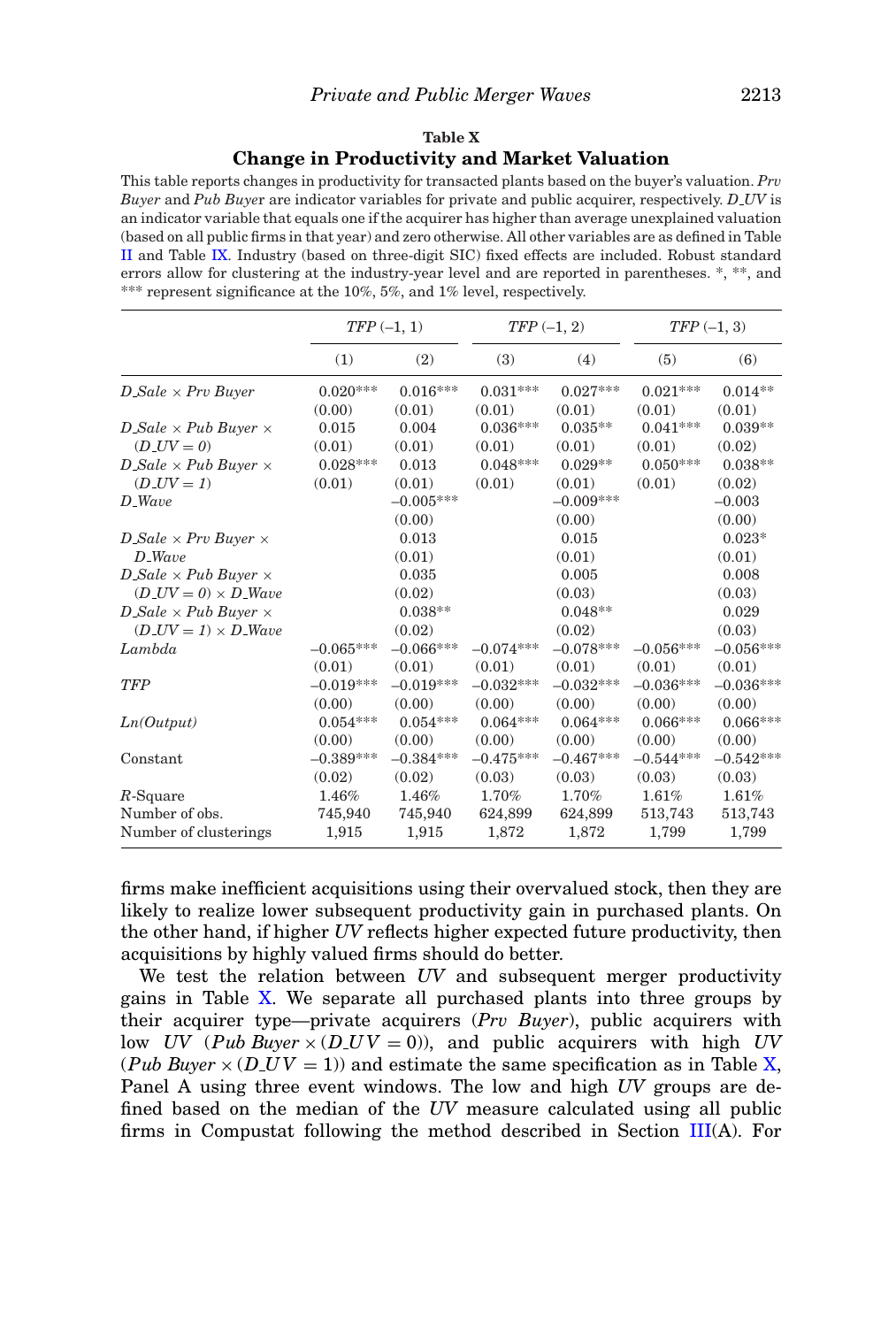robustness, we repeat our analysis using alternative grouping methods such as (1) using industry-adjusted *UV* and (2) defining the high *UV* group based on the 75th percentile rather than the median. The results are qualitatively the same.

Table  $X$  shows that transacted plants in all three groups experience gains in productivity following the acquisition, with the gains largest for public buyers with high *UV*. Three years following the transaction, plants purchased by public acquirers with high *UV* realize a 5% gain in productivity, compared to 2.1% and 4.1% when acquirers are private firms and public firms with low *UV*, respectively. Moreover, when we interact the acquirer group indicator and the indicator for aggregate wave years, we see an additional large incremental effect for public buyers on the wave when they have high *UV*. This effect persists for up to 2 years after the transaction.

For robustness, in our Internet Appendix we use the annualized stock return as an alternative valuation measure. Similar to Table [X,](#page-36-0) we separate all purchased plants into three groups by their acquirer type—private acquires, public acquirers with low returns, and public acquirers with high returns. We find that, for public firms, the efficiency gains are bigger for acquirers with high recent stock returns. For example, 3 years following the transaction, plants purchased by public acquirers with high returns realize a 7.4% gain in productivity, compared to 2.6% for acquirers with low past returns. There is an additional productivity gain in aggregate wave years but this additional gain is concentrated in low-return acquirers, suggesting that high-return acquirers consistently do better while low-return acquirers have additional gains on the wave.[20](#page-37-1)

In sum, adding *UV* and stock returns to our specifications provides new insights, but does not change any of our previous results. *UV* predicts higher participation in acquisition activity for public firms. Changes in productivity for transacted plants remain positive, both on and off the wave, and are particularly high for public buyers with high stock market valuation in aggregate wave years. This evidence is consistent with public buyers paying for synergies as they are more likely to buy with highly valued stock but still make productivity improvements ex post. This result is consistent with high valuations facilitating productive mergers, even if potentially at the wrong price.

# **VI. Conclusions**

<span id="page-37-0"></span>We examine the participation of public and private firms in merger waves. We find that public firms participate in the market for assets more than private firms, in terms of both purchases and sales, and especially so during merger waves. Acquisitions by public firms are more likely to lead to increases in the

<span id="page-37-1"></span> $20$  For robustness, we repeat this analysis using alternative grouping methods such as (1) using industry-adjusted unexplained valuation and (2) defining the high *UV* group based on the 75th percentile rather than the median. The results are qualitatively the same.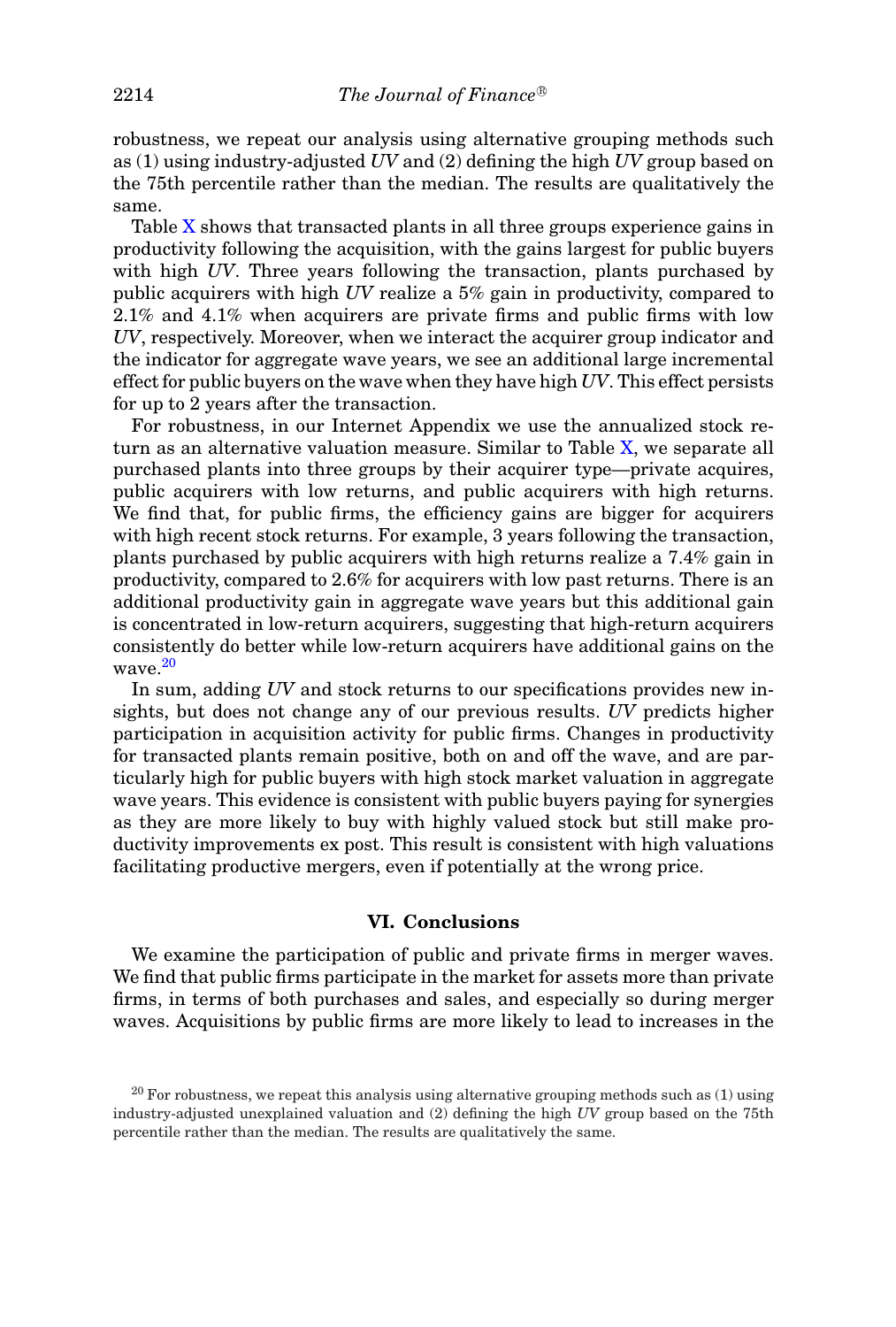productivity of acquired assets, especially in transactions between public firms and when public acquirers have higher valuations and stock market liquidity.

Our paper enhances our understanding of mergers and acquisitions across different organization forms and over the business cycle. First, we find that both efficiency and financial access affect acquisition decisions. Firms with higher productivity are more likely to buy assets and firms with lower productivity are more likely to sell assets, and transacted plants improve in productivity. Further, the higher participation of public firms is due in part to their better access to financial markets. Among all public firms, those with a better credit rating and more liquid stock are more likely to buy and sell assets. We show that acquisition decisions of public firms with intermediate access to the capital market (low-rated and medium-liquidity firms) are most sensitive to credit spreads. Public firms that do not have a credit rating, on the other hand, behave like private firms.

Second, differences in participation between public and private firms are not driven just by contemporaneous efficiency and valuation. Firms with higher productivity and greater anticipation of future growth choose to become public and later participate more in acquisitions when opportunities rise. Using initial conditions at birth, we show that initial quality explains a significant portion of variation in public status 5 or 10 years later as well as subsequent acquisition behavior. Productive firms self-select to become public and later participate more in the market for corporate assets as both buyers and sellers in ways that increase the productivity of the acquired assets. Hence, a firm's later financial policies are predictable based on its early characteristics before going public. There are thus differences between firms that persist over many years and that affect their behavior and value creation. Purchases and sales of assets are driven in part by firm characteristics that are set when a firm is created by its entrepreneur.

Third, consistent with neoclassical theories, Maksimovic and Phillips [\(2001,](#page-39-12) [2002\)](#page-40-8) and Yang [\(2008\)](#page-40-9), we find that mergers that occur on the wave are associated with greater efficiency improvements. In particular, acquisitions by public firms during wave years realize bigger productivity gains. We find little evidence that merger waves are causing economic inefficiency. We do find that public firms with high *UV* and high stock market liquidity are more likely to engage in acquisitions. However, those transactions also result in greater productivity gains, although we do not know whether the efficiency gains from these reallocations create sufficient value to the acquiring firms' shareholders to cover the premiums usually paid. The finding that highly valued acquirers do better in terms of productivity improvements suggests that there might be some economic rationale for high *UV* with the high valuations resulting from the capitalized value of future synergies or productivity gains.

Our results also have implications for corporate governance. We find that public firms make better acquisition decisions than private firms as judged by efficiency gains despite potential conflicts due to separation of ownership and control in public firms. This finding suggests that gains from access to capital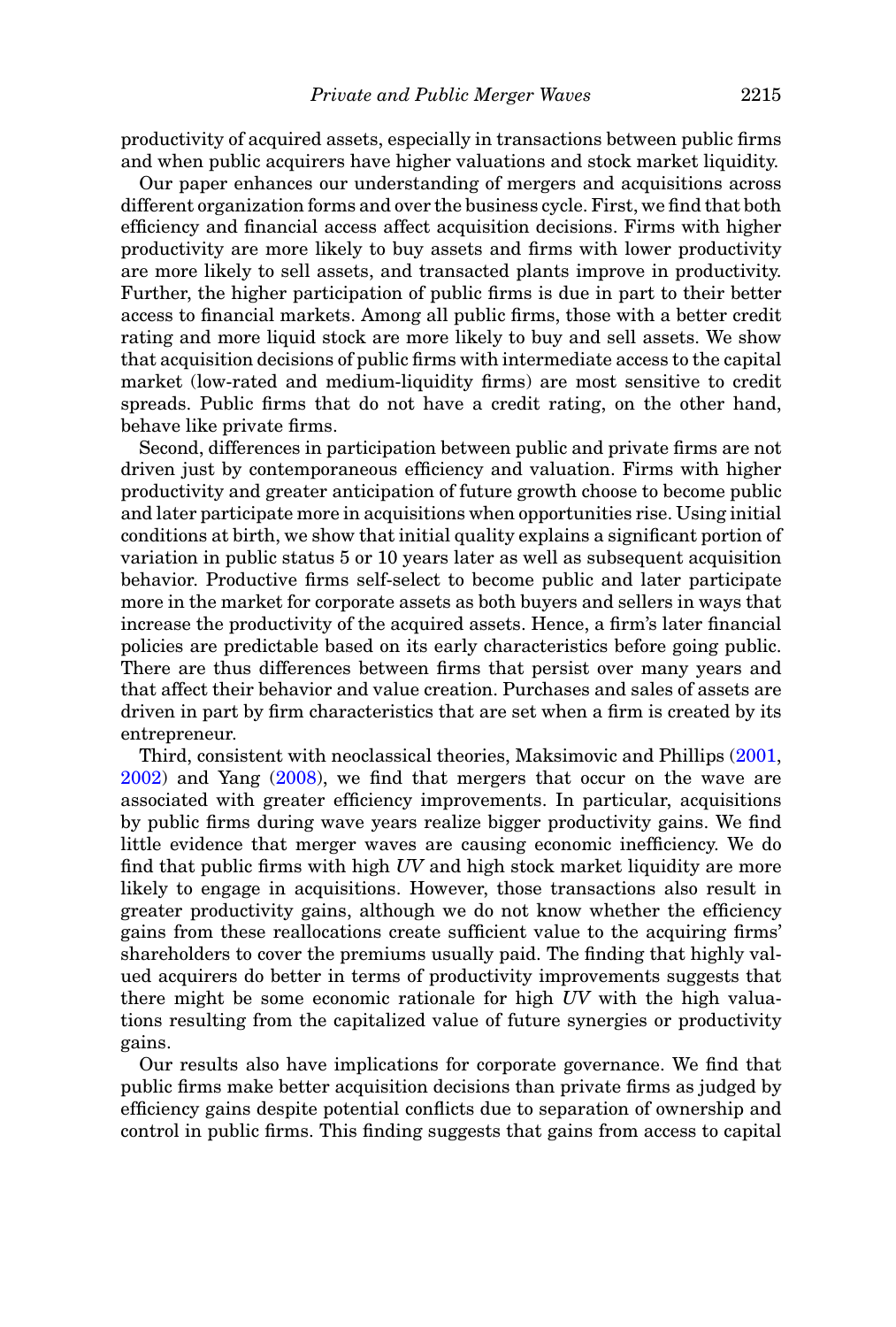for productive firms may outweigh the potential costs from the separation of ownership and control.

> Initial submission: September 20, 2010; Final version received: April 1, 2013 Editor: Campbell Harvey

## **REFERENCES**

- <span id="page-39-1"></span>Andrade, Gregor, Mark Mitchell, and Eric Stafford, 2001, New evidence and perspectives on mergers, *[Journal of Economic Perspectives](http://dx.doi.org/10.1257/jep.15.2.103)* 15, 103–120.
- <span id="page-39-10"></span>Asker, John, Joan Farre-Mensa, and Alexander Ljungqvist, 2010, Does the stock market distort investment incentives? Working paper, New York University.
- <span id="page-39-11"></span>Asker, John, Joan Farre-Mensa, and Alexander Ljungqvist, 2011, Comparing the investment behavior of public and private firms, NBER working paper No. w17394. National Bureau of Economic Research.
- <span id="page-39-21"></span>Bertrand, Marianne, and Sendhil Mullainathan, 2003, Enjoying the quiet life? Corporate governance and managerial preferences, *[Journal of Political Economy](http://dx.doi.org/10.1086/376950)* 111, 1043–1075.
- <span id="page-39-2"></span>Betton, Sandra, B. Espen Eckbo, and Karin S. Thorburn, 2008, Corporate takeovers, in B.E. Eckbo, ed.: *Handbook of Corporate Finance: Empirical Corporate Finance* (Elsevier, North-Holland).
- <span id="page-39-6"></span>Brau, James C., and Stanley E. Fawcett, 2006, Initial public offerings: An analysis of theory and practice, *[Journal of Finance](http://dx.doi.org/10.1111/j.1540-6261.2006.00840.x)* 61, 399–436.
- <span id="page-39-9"></span>Brav, Omer, 2009, Access to capital, capital structure and the funding of the firm, *[Journal of](http://dx.doi.org/10.1111/j.1540-6261.2008.01434.x) [Finance](http://dx.doi.org/10.1111/j.1540-6261.2008.01434.x)* 64, 263–308.
- <span id="page-39-8"></span>Celikyurt, Ugur, Merih Sevilir, and Anil Shivdasani, 2010, Going public to acquire? The acquisition motive in IPOs, *[Journal of Financial Economics](http://dx.doi.org/10.1016/j.jfineco.2010.03.003)* 96, 345–363.
- <span id="page-39-17"></span>Davis, Stephen, John Haltiwinger, Ron Jarmin, Joshua Lerner, and Javier Miranda, 2010, Private equity and employment, Working paper, Center for Economic Studies.
- <span id="page-39-3"></span>Dittmar, Amy, and Robert Dittmar, 2008, Timing of financial decisions: An examination of the correlation in financing waves, *[Journal of Financial Economics](http://dx.doi.org/10.1016/j.jfineco.2007.11.007)* 90, 59–83.
- <span id="page-39-5"></span>Duchin, Ran, and Breno Schmidt, 2008, Riding the merger wave, Working paper, University of Michigan and University of Southern California.
- <span id="page-39-4"></span>Eisfeldt, Andrea, and Adriano Rampini, 2006, Capital reallocation and liquidity, *[Journal of Mone](http://dx.doi.org/10.1016/j.jmoneco.2005.04.006)[tary Economics](http://dx.doi.org/10.1016/j.jmoneco.2005.04.006)* 53, 369–399.
- <span id="page-39-13"></span>Faulkender, Michael, and Mitchell A. Petersen, 2006, Does the source of capital affect capital structure? *[Review of Financial Studies](http://dx.doi.org/10.1093/rfs/hhj003)* 19, 45–79.
- <span id="page-39-0"></span>Harford, Jared, 2005, What drives merger waves? *[Journal of Financial Economics](http://dx.doi.org/10.1016/j.jfineco.2004.05.004)* 77, 529–560.
- <span id="page-39-22"></span>Heckman, James J., 1979, Sample selection bias as a specification error, *[Econometrica](http://dx.doi.org/10.2307/1912352)* 47, 153–161.
- <span id="page-39-18"></span>Hoberg, Gerard, and Gordon Phillips, 2010, Real and financial industry booms and busts, *[Journal](http://dx.doi.org/10.1111/j.1540-6261.2009.01523.x) [of Finance](http://dx.doi.org/10.1111/j.1540-6261.2009.01523.x)* 65, 45–86.
- <span id="page-39-7"></span>Hovakimian, Armen, and Irena Hutton, 2008, Merger-motivated IPOs, Working paper, CUNY and Florida State University.
- <span id="page-39-19"></span>Hovakimian, Armen, Ayla Kayhan, and Sheridan Titman, 2009, Credit rating targets, Working paper, University of Texas.
- <span id="page-39-20"></span>Jarmin, Ron, and Javier Miranda, 2002, The longitudinal business database, Working paper, Center for Economic Studies.
- <span id="page-39-15"></span>Kovenock, Dan, and Gordon Phillips, 1997, Capital structure and product market behavior: An examination of plant exit and investment decisions, *[Review of Financial Studies](http://dx.doi.org/10.1093/rfs/10.3.767)* 10, 767–803.
- <span id="page-39-14"></span>Lemmon, Michael, Michael Roberts, and Jaime Zender, 2008, Back to the beginning: Persistence and the cross-section of capital structure, *[Journal of Finance](http://dx.doi.org/10.1111/j.1540-6261.2008.01369.x)* 63, 1575–1608.
- <span id="page-39-16"></span>Lown, Cara, Donald Morgan, and Sonali Rohatgi, 2000, Listening to loan officers: The impact of commercial credit standards on lending and output, *Economic Policy Review* 6, 1–16.
- <span id="page-39-12"></span>Maksimovic, Vojislav, and Gordon Phillips, 2001, The market for corporate assets: Who engages in mergers and asset sales and are there gains? *[Journal of Finance](http://dx.doi.org/10.1111/0022-1082.00398)* 56, 2019–2065.